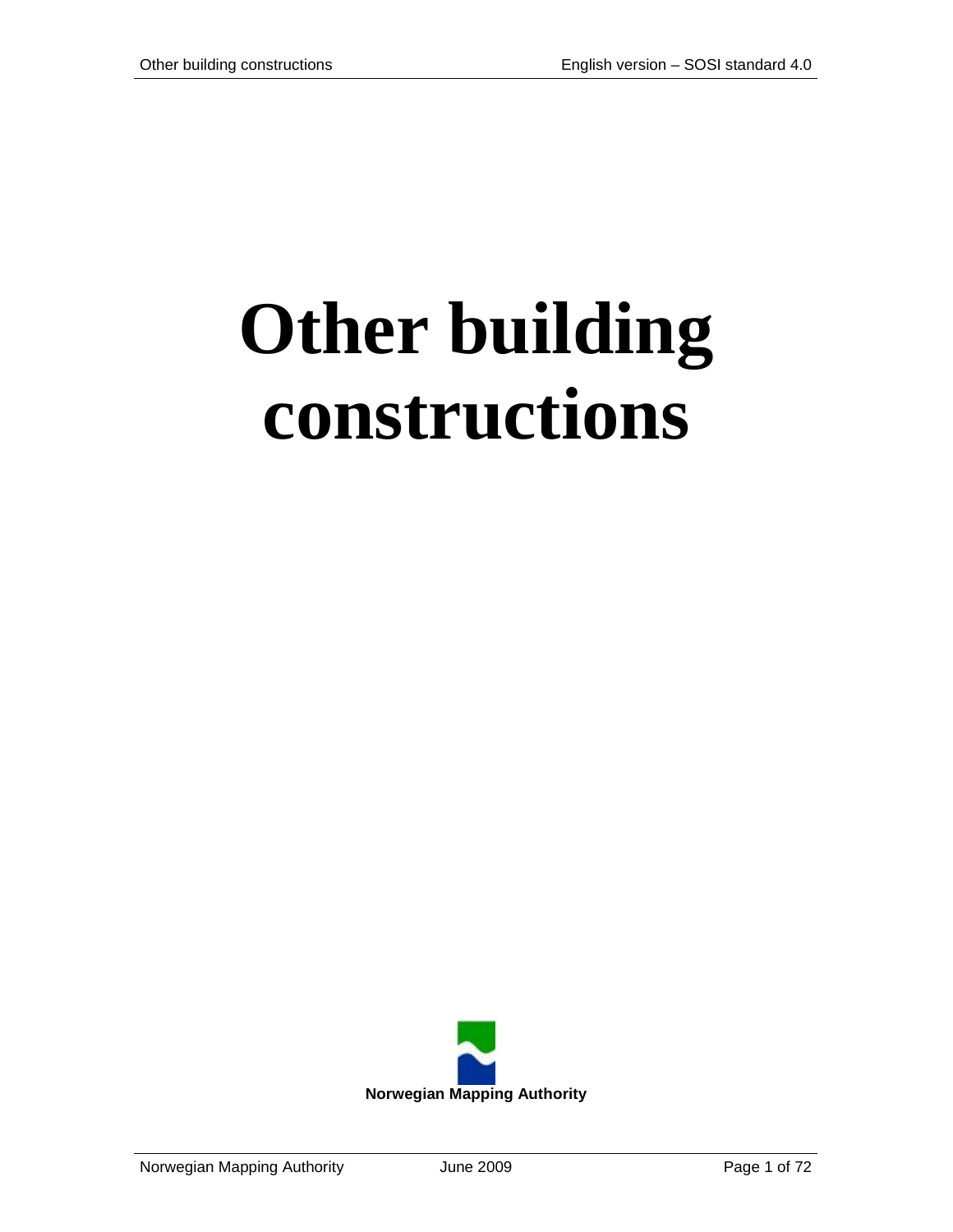[gerd.mardal@statkart.no](mailto:gerd.mardal@statkart.no)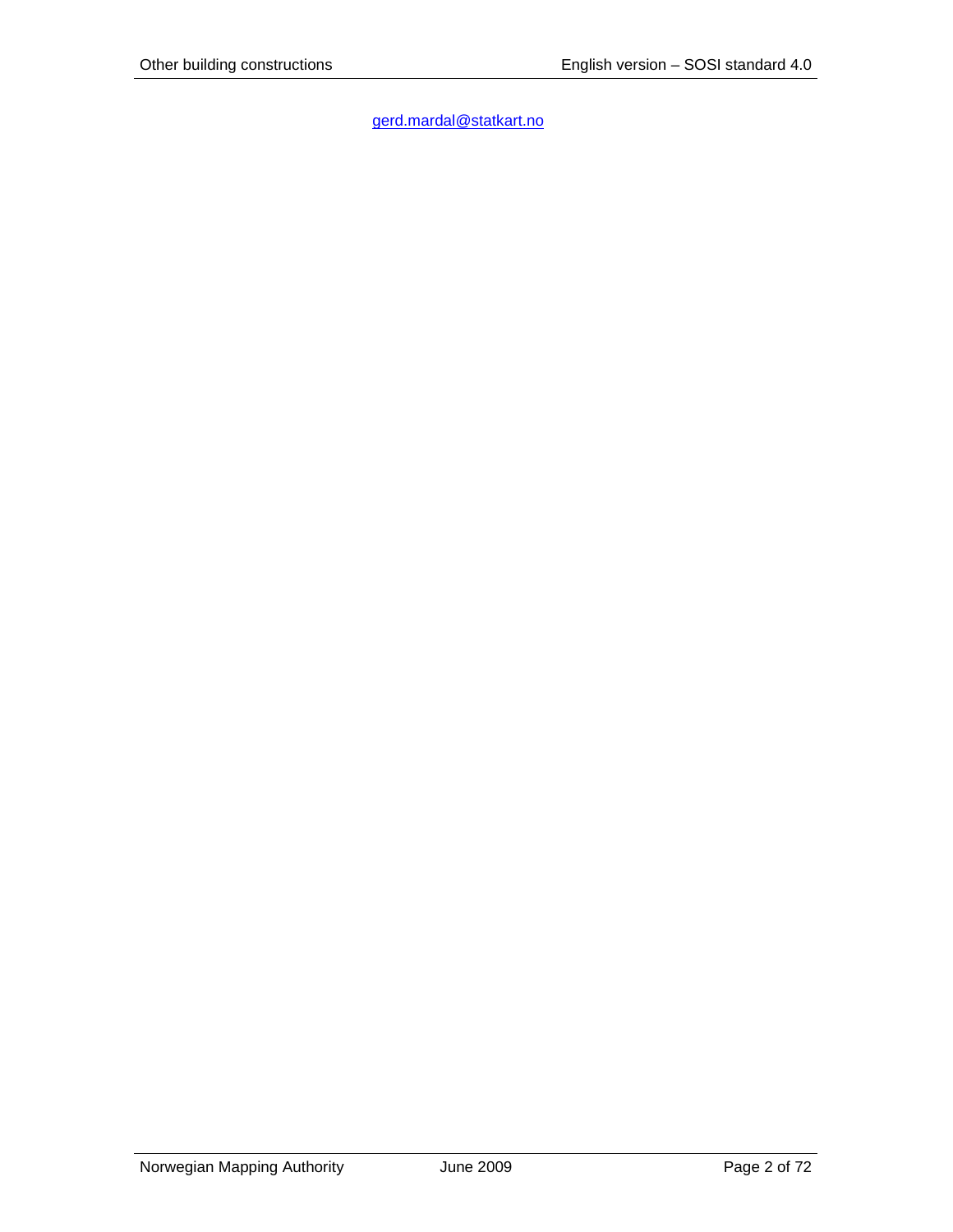# **Table of contents**

| 1.1        |                                                                            |  |
|------------|----------------------------------------------------------------------------|--|
| 1.2        |                                                                            |  |
| 1.2.1      |                                                                            |  |
| 1.2.1.1    |                                                                            |  |
| 1.2.1.2    |                                                                            |  |
| 1.2.1.3    |                                                                            |  |
| 1.2.1.4    |                                                                            |  |
| 1.2.1.5    |                                                                            |  |
| 1.2.1.6    |                                                                            |  |
| 1.2.1.7    |                                                                            |  |
| 1.2.1.8    |                                                                            |  |
| 1.2.1.9    |                                                                            |  |
| 1.2.1.10   |                                                                            |  |
| 1.2.1.10.1 |                                                                            |  |
| 1.2.1.10.2 |                                                                            |  |
|            |                                                                            |  |
| 1.2.1.10.3 |                                                                            |  |
| 1.2.1.10.4 |                                                                            |  |
| 1.2.2      |                                                                            |  |
| 1.2.2.1    |                                                                            |  |
| 1.2.2.2    |                                                                            |  |
| 1.2.2.3    |                                                                            |  |
| 1.2.2.4    |                                                                            |  |
| 1.2.2.5    |                                                                            |  |
| 1.2.2.6    |                                                                            |  |
| 1.2.2.7    |                                                                            |  |
| 1.2.2.8    |                                                                            |  |
| 1.2.2.9    |                                                                            |  |
| 1.2.2.10   |                                                                            |  |
| 1.2.2.11   |                                                                            |  |
| 1.2.2.12   |                                                                            |  |
| 1.2.2.13   |                                                                            |  |
| 1.2.2.14   |                                                                            |  |
| 1.2.2.15   |                                                                            |  |
| 1.2.2.16   |                                                                            |  |
| 1.2.2.17   |                                                                            |  |
| 1.2.2.18   | Association << Topo>> StoneMonument-StoneMonumentBoundary 26               |  |
| 1.2.2.19   |                                                                            |  |
|            |                                                                            |  |
| 1.2.2.20   | Association < <topo>&gt; ConstructionPit-ConstructionPitBoundary 26</topo> |  |
| 1.2.2.21   |                                                                            |  |
| 1.2.2.22   | Association << Topo>> FreeStandingStairs-FreeStandingStairsEdge 27         |  |
| 1.2.2.23   |                                                                            |  |
| 1.2.2.24   |                                                                            |  |
| 1.2.2.25   |                                                                            |  |
| 1.2.2.25.1 |                                                                            |  |
| 1.2.3      |                                                                            |  |
| 1.2.3.1    |                                                                            |  |
| 1.2.3.2    |                                                                            |  |
| 1.2.3.3    |                                                                            |  |
| 1.2.3.4    |                                                                            |  |
| 1.2.3.5    |                                                                            |  |
| 1.2.3.6    |                                                                            |  |
| 1.2.3.7    |                                                                            |  |
| 1.2.3.8    |                                                                            |  |
| 1.2.3.9    |                                                                            |  |
|            |                                                                            |  |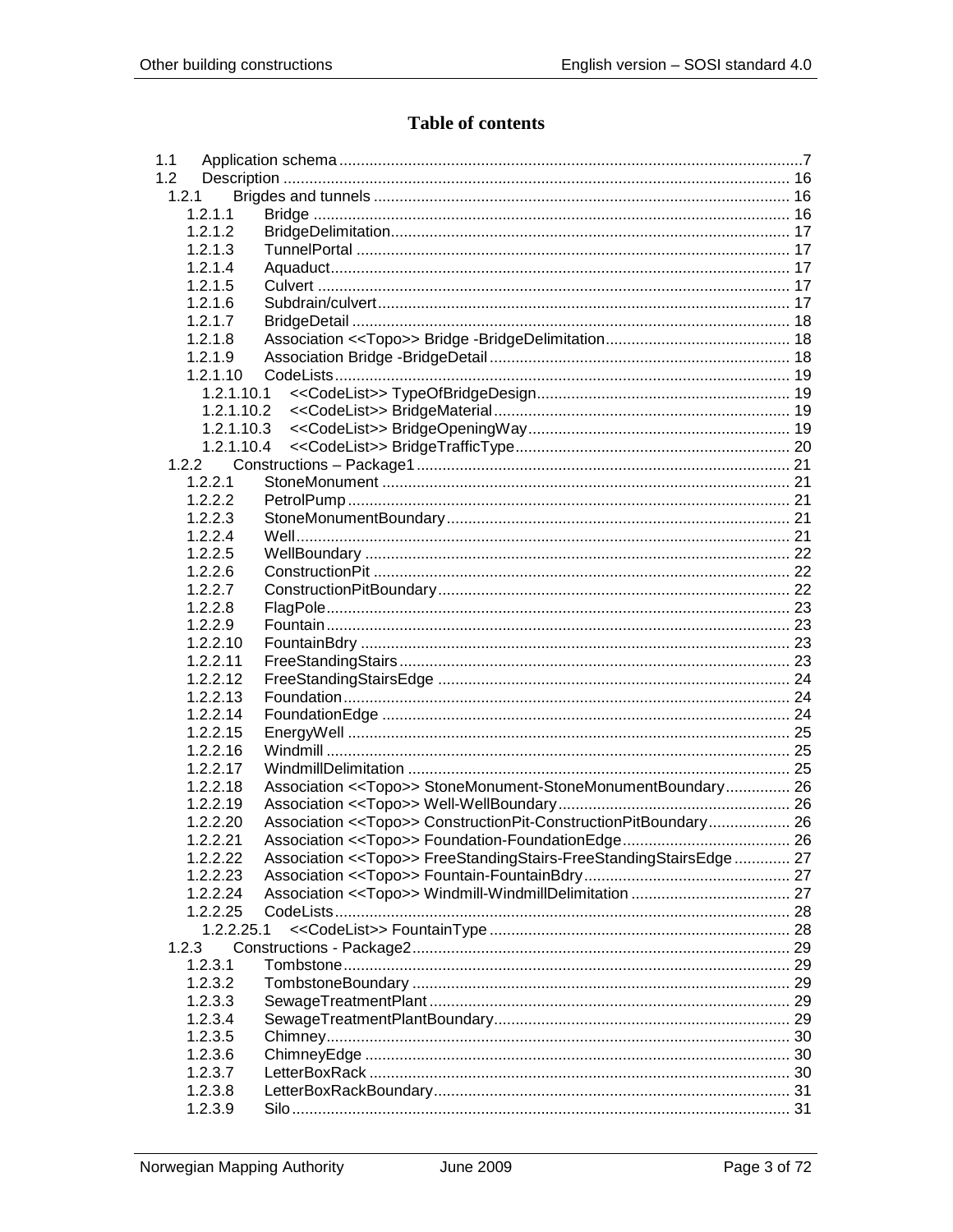| 1.2.3.10 |                                                                |  |
|----------|----------------------------------------------------------------|--|
| 1.2.3.11 |                                                                |  |
| 1.2.3.12 |                                                                |  |
| 1.2.3.13 |                                                                |  |
| 1.2.3.14 |                                                                |  |
| 1.2.3.15 |                                                                |  |
| 1.2.3.16 | Association < <topo>&gt; Tombstone-TombstoneBoundary 33</topo> |  |
| 1.2.3.17 |                                                                |  |
| 1.2.3.18 |                                                                |  |
| 1.2.3.19 |                                                                |  |
| 1.2.3.20 |                                                                |  |
| 1.2.3.21 | Association << Topo>> LetterBoxRack-LetterBoxRackBoundary  34  |  |
| 1.2.3.22 | Association << Topo>> SewageTreatmentPlant-                    |  |
|          |                                                                |  |
| 1.2.4    |                                                                |  |
| 1.2.4.1  |                                                                |  |
| 1.2.4.2  |                                                                |  |
| 1.2.4.3  |                                                                |  |
| 1.2.4.4  |                                                                |  |
| 1.2.4.5  |                                                                |  |
| 1.2.4.6  |                                                                |  |
| 1.2.4.7  |                                                                |  |
| 1.2.4.8  |                                                                |  |
| 1.2.4.9  |                                                                |  |
| 1.2.4.10 |                                                                |  |
| 1.2.4.11 |                                                                |  |
|          |                                                                |  |
| 1.2.4.12 |                                                                |  |
| 1.2.4.13 |                                                                |  |
| 1.2.4.14 |                                                                |  |
| 1.2.4.15 |                                                                |  |
| 1.2.4.16 | Association << Topo>> SwimmingPool-SwimmingPoolEdge 39         |  |
| 1.2.5    |                                                                |  |
| 1.2.5.1  |                                                                |  |
| 1.2.5.2  |                                                                |  |
| 1.2.5.3  |                                                                |  |
| 1.2.5.4  |                                                                |  |
| 1.2.5.5  |                                                                |  |
| 1.2.5.6  |                                                                |  |
| 1.2.5.7  |                                                                |  |
| 1.2.5.8  |                                                                |  |
| 1.2.5.9  |                                                                |  |
| 1.2.5.10 |                                                                |  |
| 1.2.5.11 |                                                                |  |
| 1.2.5.12 |                                                                |  |
| 1.2.5.13 |                                                                |  |
| 1.2.5.14 |                                                                |  |
| 1.2.5.15 |                                                                |  |
| 1.2.5.16 |                                                                |  |
| 1.2.5.17 |                                                                |  |
| 1.2.5.18 |                                                                |  |
| 1.2.5.19 |                                                                |  |
| 1.2.5.20 | Association << Topo>> RiverThreshold-RiverThresholdEdge 45     |  |
| 1.2.5.21 |                                                                |  |
| 1.2.5.22 | Association << Topo>> FloatingStage-FloatingStageEdge  46      |  |
| 1.2.5.23 | Association << Topo>> RiverEmbankment-RiverEmbankmentEdge  46  |  |
| 1.2.5.24 | Association << Topo>> DryingRackForFish-DryingRackBoundary  46 |  |
|          |                                                                |  |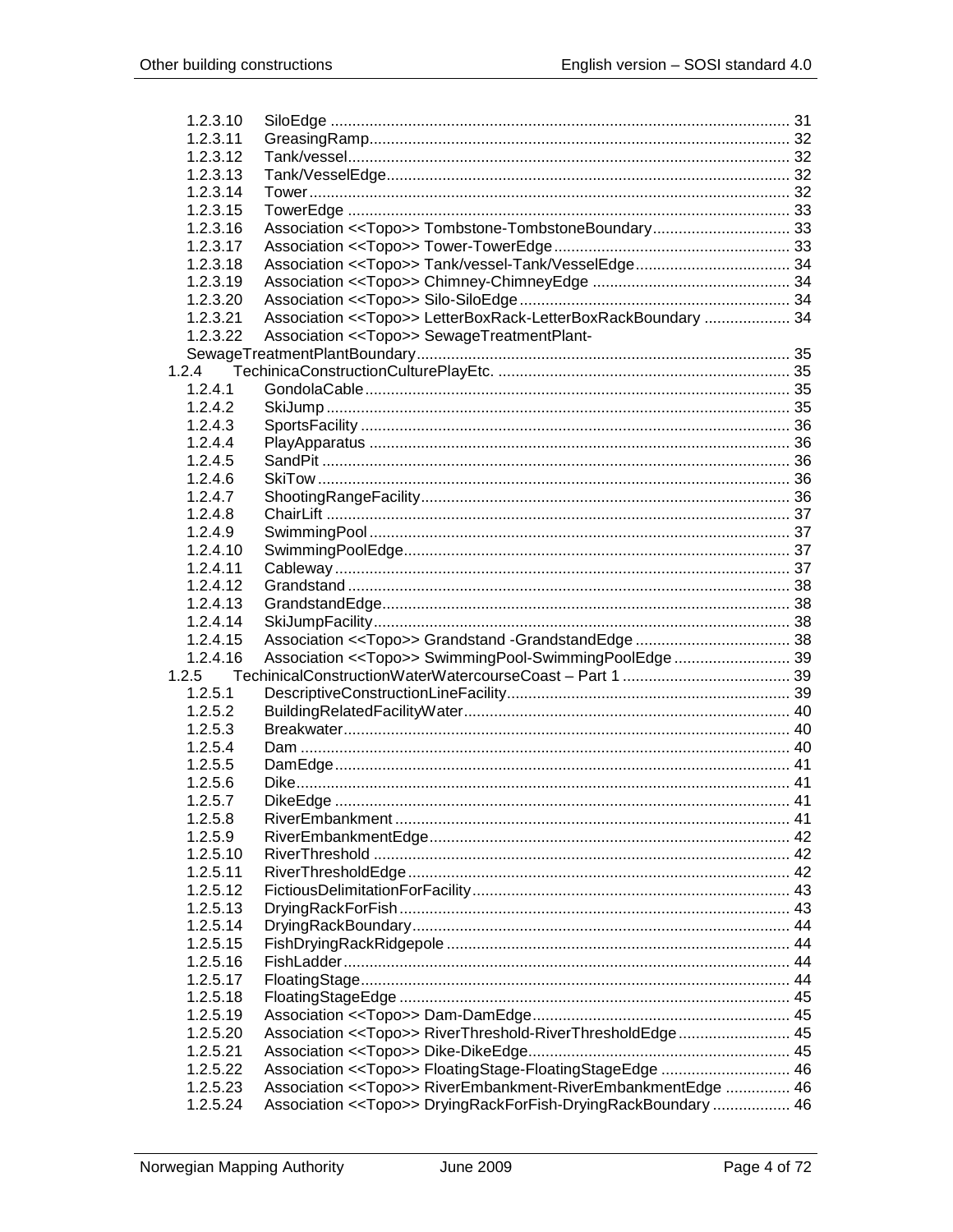| 1.2.5.25   | Association << Topo>> Dam-Fictious Delimitation For Facility 47          |  |
|------------|--------------------------------------------------------------------------|--|
| 1.2.5.26   | Association << Topo>> RiverEmbankment-FictiousDelimitationForFacility 47 |  |
| 1.2.5.27   | Association << Topo>> WaterSupplyFacility-WaterSupplyFacilityEdge 47     |  |
| 1.2.5.28   | Association << Topo>> FloatingDock-FloatingDockEdge 48                   |  |
| 1.2.5.29   |                                                                          |  |
| 1.2.5.30   | Association DryingRackForFish-FishDryingRackRidgepole  48                |  |
| 1.2.5.31   | Association RiverThreshold-FictiousDelimitationForFacility 48            |  |
| 1.2.5.32   | Association RiverEmbankment-DescriptiveConstructionLineFacility  49      |  |
| 1.2.5.33   |                                                                          |  |
| 1.2.5.33.1 |                                                                          |  |
| 1.2.5.33.2 |                                                                          |  |
| 1.2.5.33.3 |                                                                          |  |
| 1.2.5.33.4 |                                                                          |  |
| 1.2.5.33.5 |                                                                          |  |
| 1.2.6      |                                                                          |  |
| 1.2.6.1    |                                                                          |  |
| 1.2.6.2    |                                                                          |  |
| 1.2.6.3    |                                                                          |  |
| 1.2.6.4    |                                                                          |  |
| 1.2.6.5    |                                                                          |  |
| 1.2.6.6    |                                                                          |  |
| 1.2.6.7    |                                                                          |  |
| 1.2.6.8    |                                                                          |  |
| 1.2.6.9    |                                                                          |  |
| 1.2.6.10   |                                                                          |  |
| 1.2.6.11   |                                                                          |  |
| 1.2.6.12   |                                                                          |  |
| 1.2.6.13   |                                                                          |  |
| 1.2.6.14   |                                                                          |  |
| 1.2.6.15   |                                                                          |  |
| 1.2.6.16   |                                                                          |  |
| 1.2.6.17   |                                                                          |  |
| 1.2.6.18   |                                                                          |  |
| 1.2.6.19   |                                                                          |  |
| 1.2.6.20   |                                                                          |  |
| 1.2.6.21   |                                                                          |  |
| 1.2.6.22   |                                                                          |  |
| 1.2.6.23   |                                                                          |  |
| 1.2.6.24   |                                                                          |  |
| 1.2.6.25   |                                                                          |  |
| 1.2.6.26   |                                                                          |  |
| 1.2.6.27   |                                                                          |  |
| 1.2.6.28   |                                                                          |  |
| 1.2.6.29   |                                                                          |  |
| 1.2.6.30   |                                                                          |  |
| 1.2.6.31   | Association << Topo>> Mole-FictiousDelimitationForFacility 60            |  |
| 1.2.6.32   | Association < <topo>&gt; Pier-FictiousDelimitationForFacility 61</topo>  |  |
| 1.2.6.33   |                                                                          |  |
| 1.2.6.34   |                                                                          |  |
| 1.2.6.35   |                                                                          |  |
| 1.2.6.35.1 |                                                                          |  |
| 1.2.6.35.2 |                                                                          |  |
| 1.2.6.35.3 |                                                                          |  |
| 1.2.7      |                                                                          |  |
| 1.2.7.1    |                                                                          |  |
| 1.2.7.2    |                                                                          |  |
|            |                                                                          |  |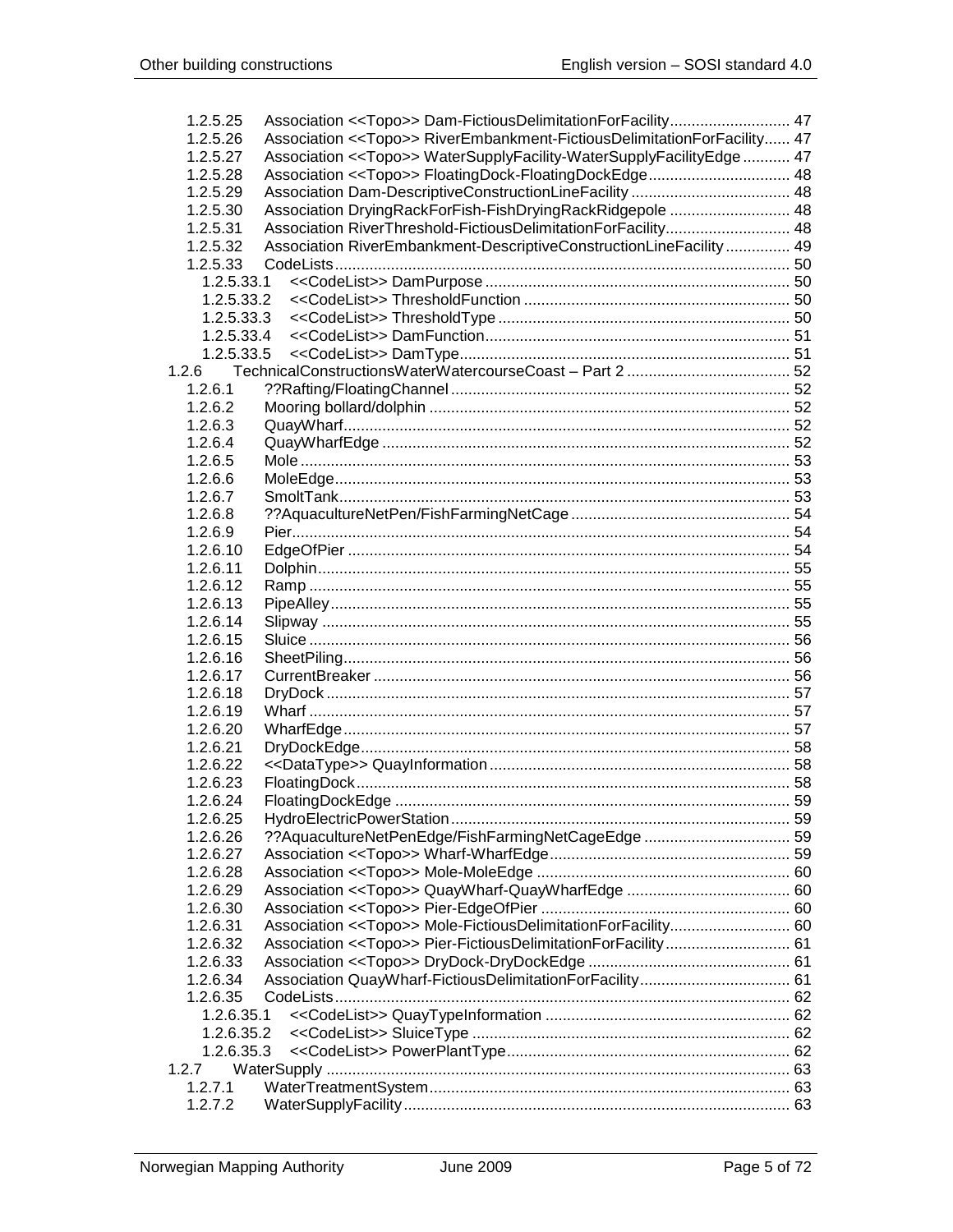| 1.2.7.3   |                                                                                       |  |
|-----------|---------------------------------------------------------------------------------------|--|
| 1.2.7.4   |                                                                                       |  |
| 1.2.7.5   | Association << Topo>> WaterTreatmentSystem-WaterTreatmentFacilityEdge 64              |  |
| 1.2.7.6   | CodeLists                                                                             |  |
| 1.2.7.6.1 |                                                                                       |  |
| 1.2.7.6.2 |                                                                                       |  |
| 1.2.7.6.3 |                                                                                       |  |
| 1.2.7.6.4 |                                                                                       |  |
| 1.2.7.6.5 |                                                                                       |  |
| 1.2.7.6.6 |                                                                                       |  |
| 1.2.8     |                                                                                       |  |
| 1.2.8.1   |                                                                                       |  |
| 1.2.8.2   |                                                                                       |  |
| 1.2.8.3   |                                                                                       |  |
| 1.2.8.4   |                                                                                       |  |
| 1.2.8.5   |                                                                                       |  |
| 1.2.8.6   |                                                                                       |  |
| 1.2.8.7   |                                                                                       |  |
| 1.2.8.8   |                                                                                       |  |
| 1.2.8.9   |                                                                                       |  |
| 1.2.8.10  | Association < <topo>&gt; SlopingRetainingWall-SlopingRetainingWallDelimitation</topo> |  |
|           | 70                                                                                    |  |
| 1.2.8.11  |                                                                                       |  |
|           |                                                                                       |  |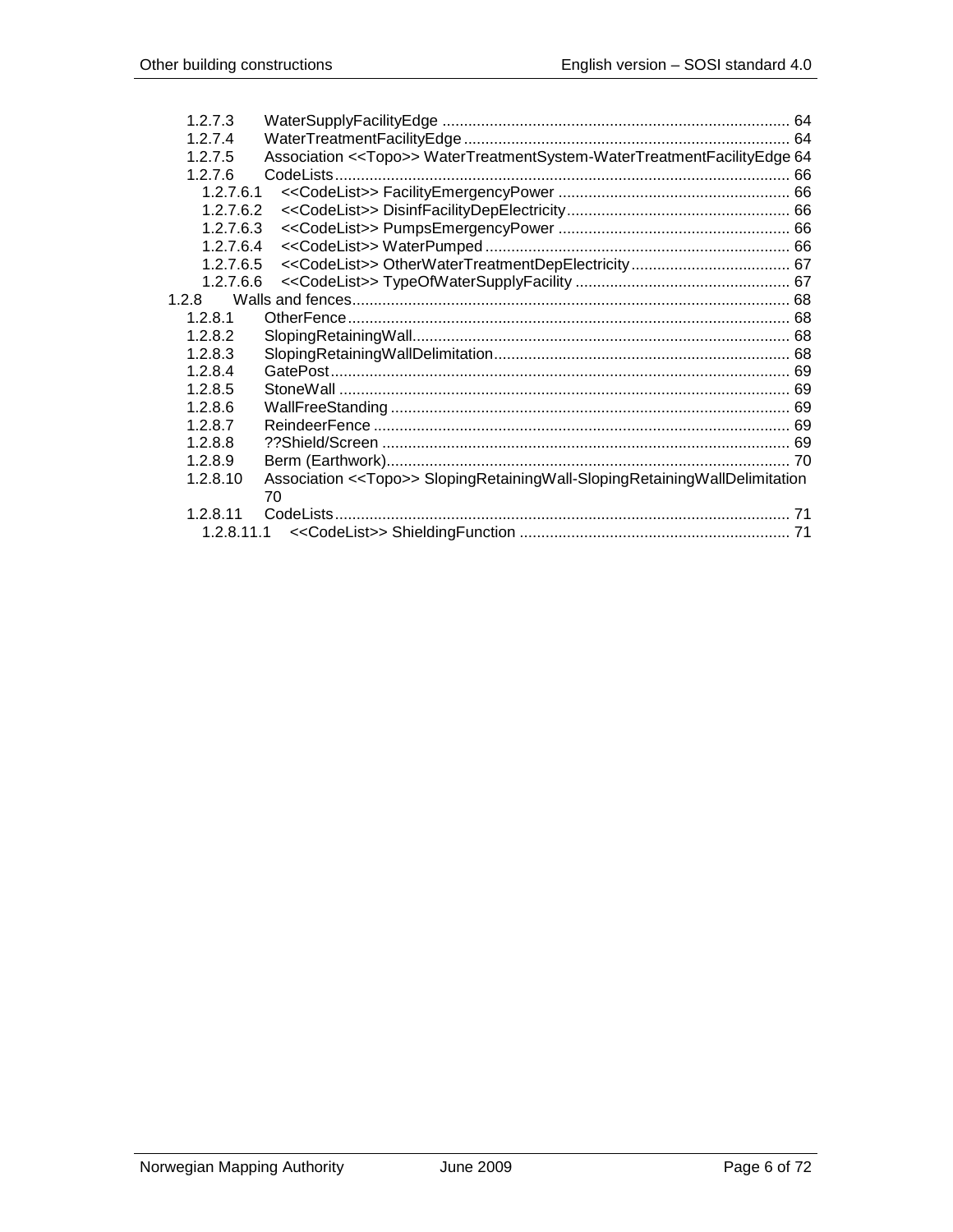# <span id="page-6-0"></span>**1.1 Application schema**

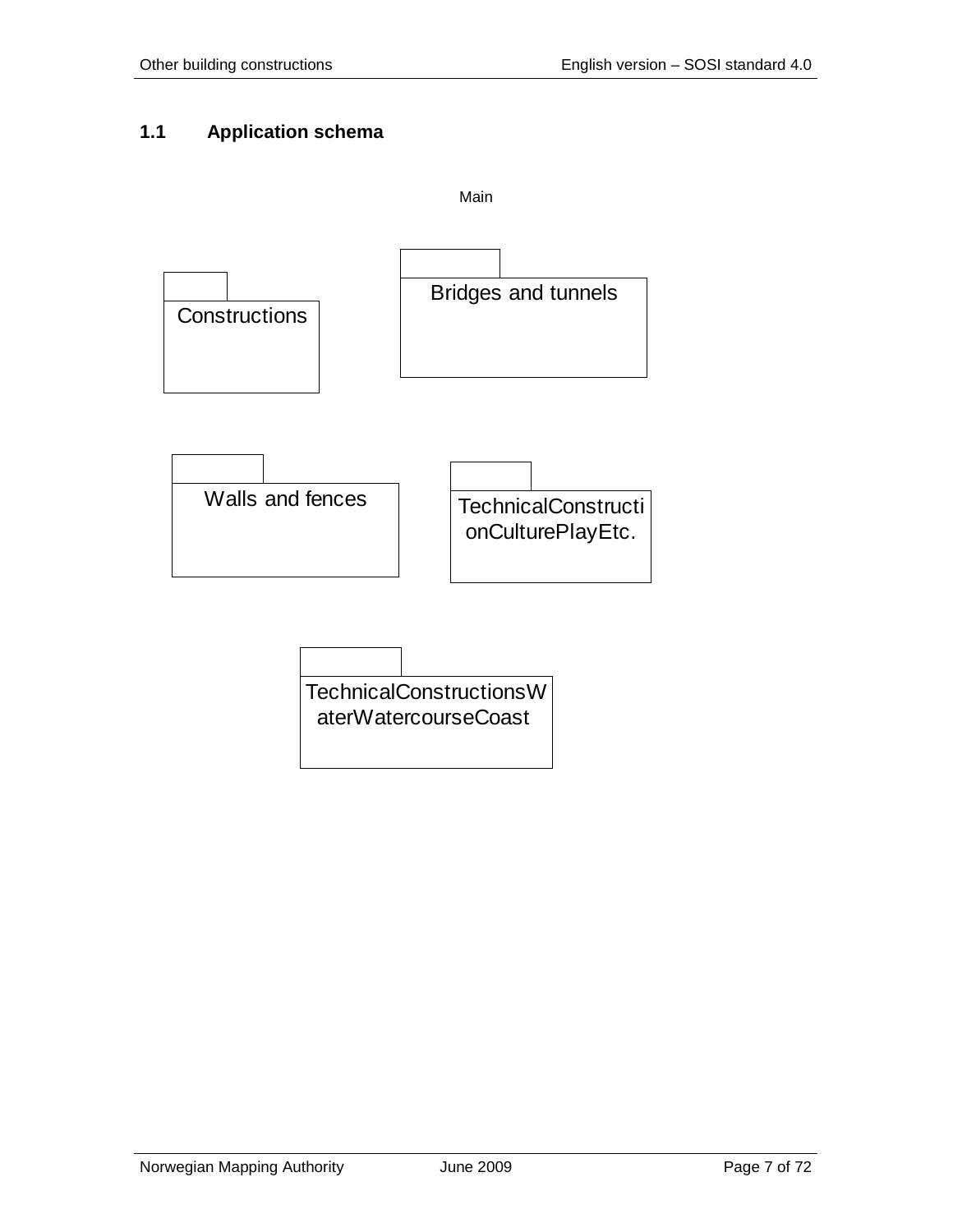#### **Bridges and tunnels**

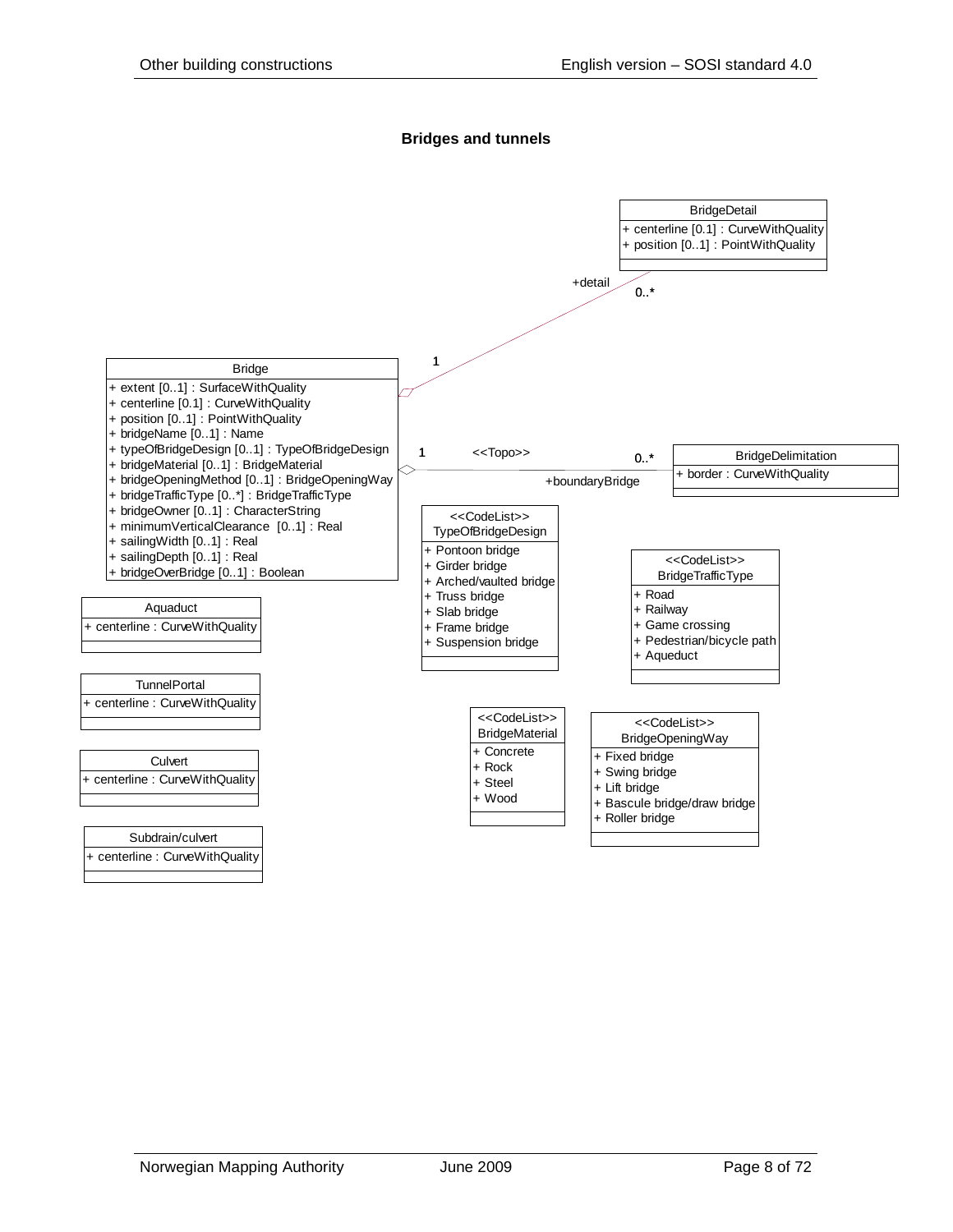#### **Constructions – Package 1**

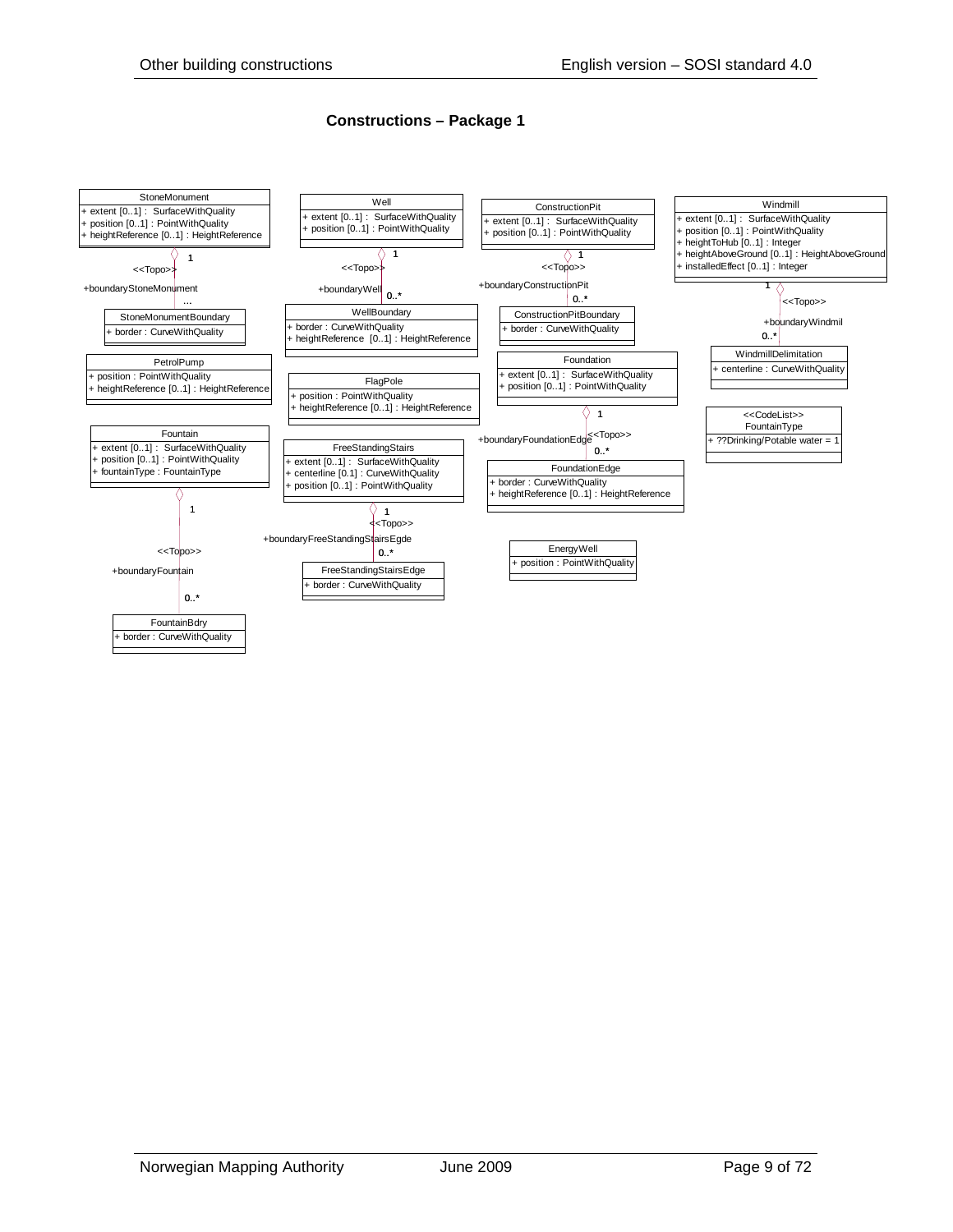#### **Constructions – Package 2**

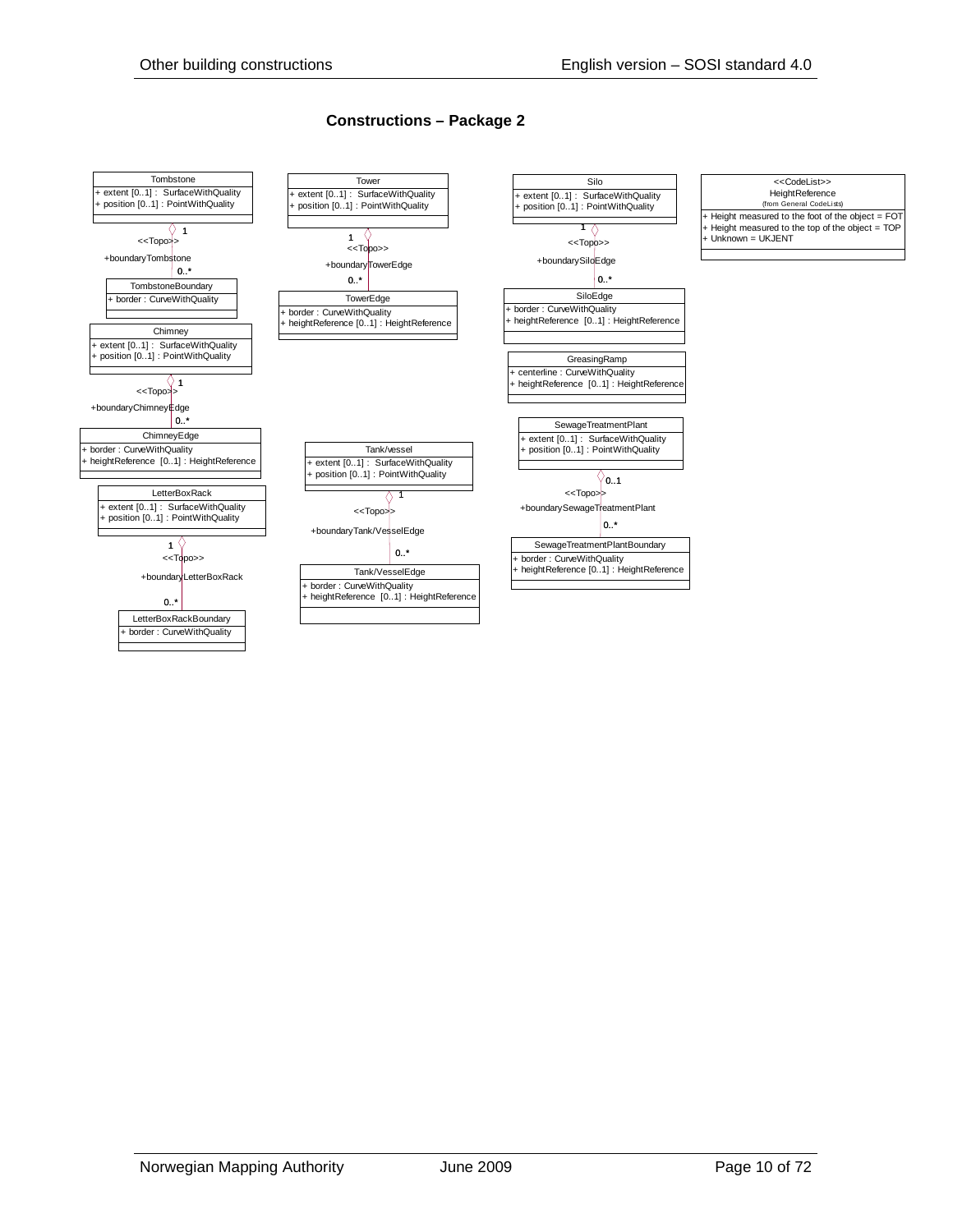#### **TechnicalConstructionCulturePlayEtc.**

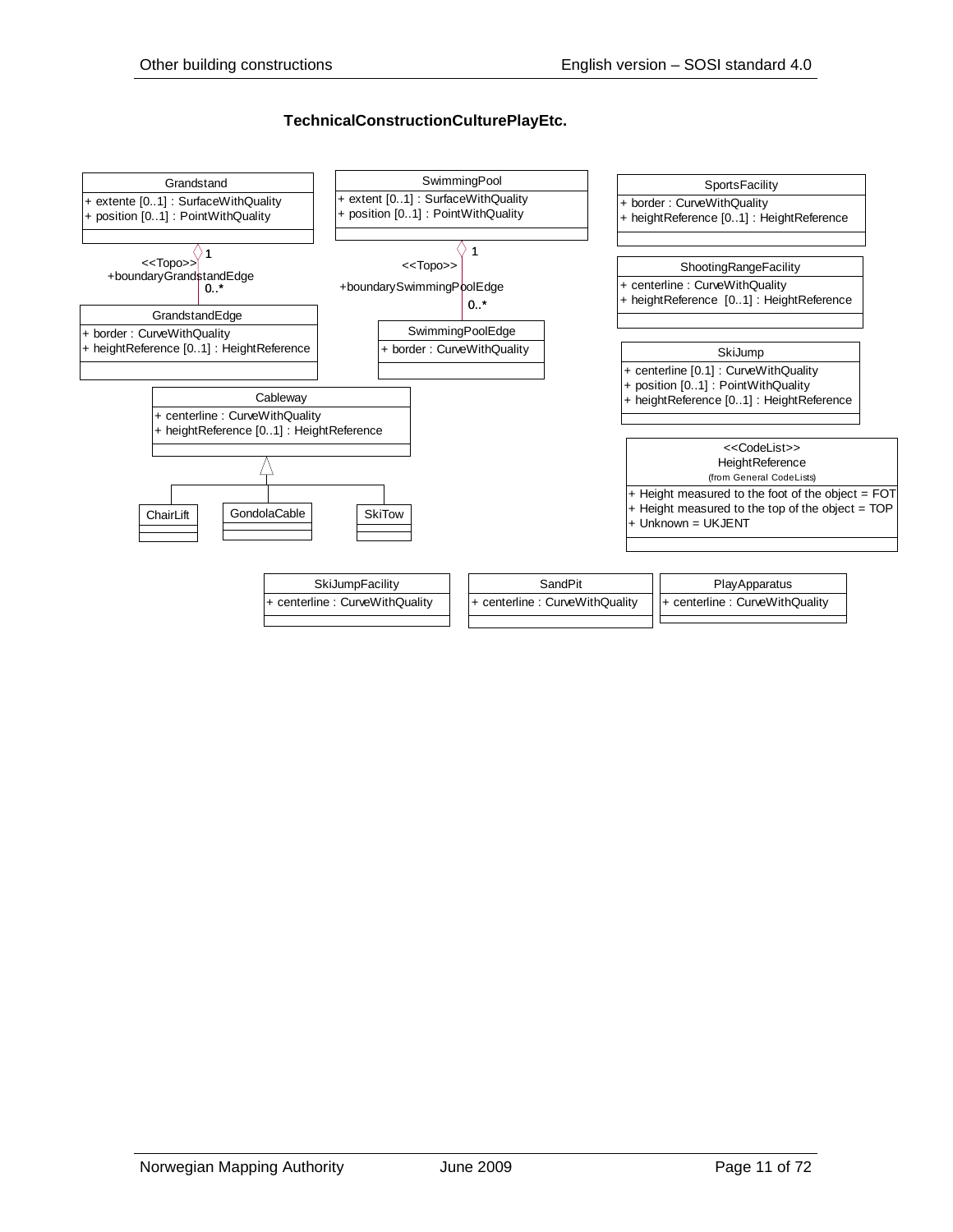

#### **TechnicalConstructionsWaterWatercourseCoast – Part 1 TechnicalConstructionsWaterWatercourseCoast**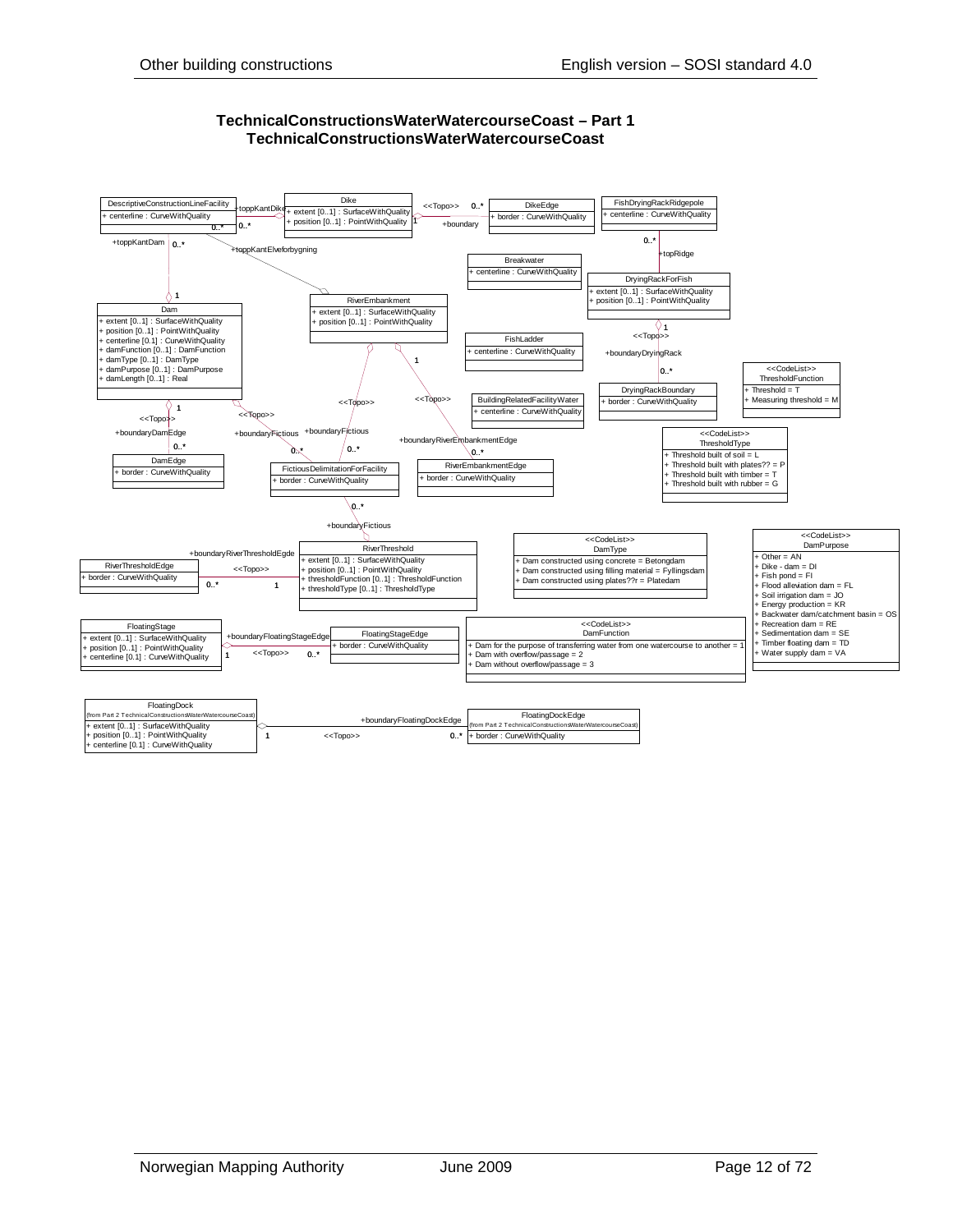#### **TechnicalConstructionsWaterWatercourseCoast – Part 2 TechnicalConstructionsWaterWatercourseCoast**

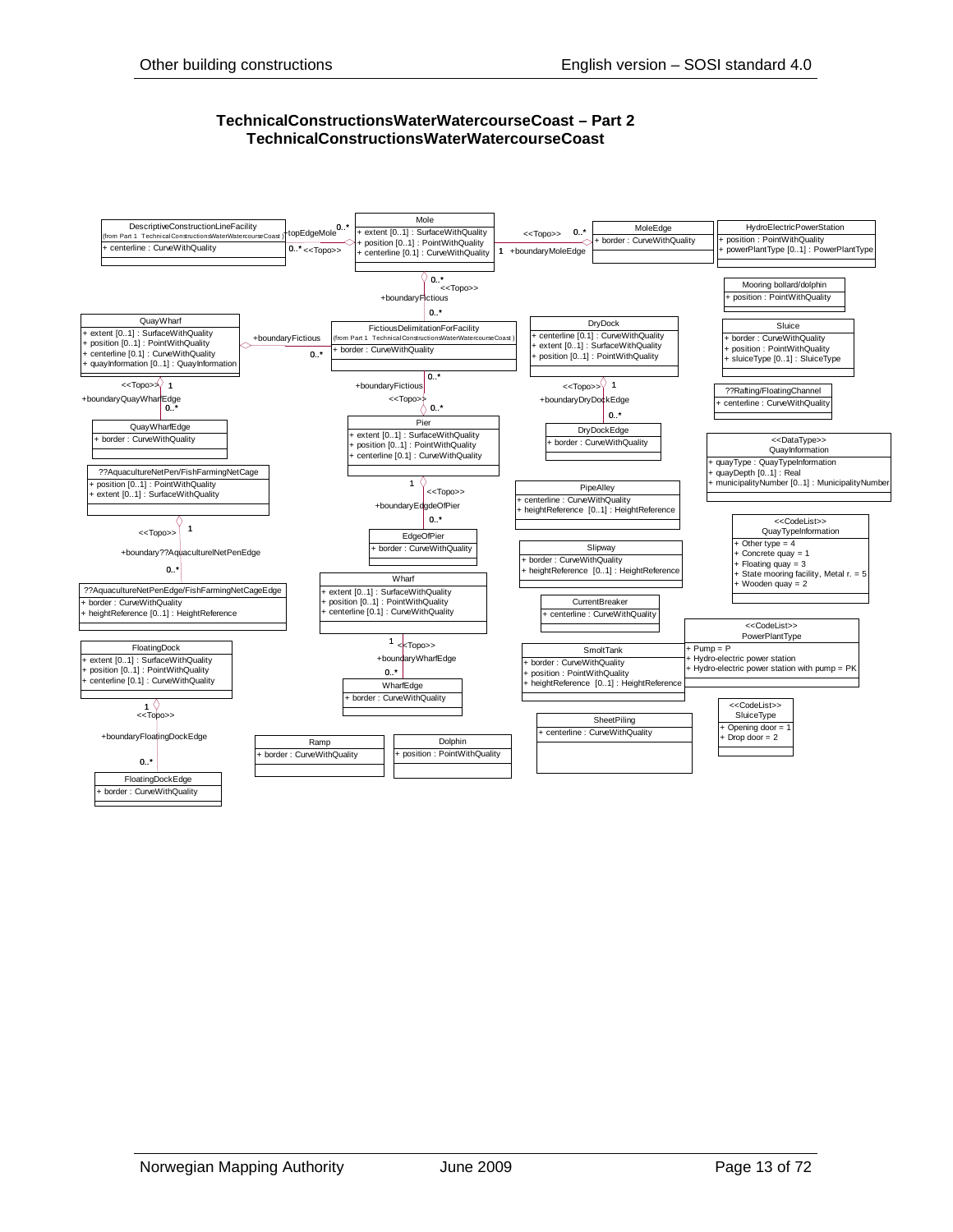#### **TechnicalConstructionsWaterWatercourseCoast – WaterSupply**

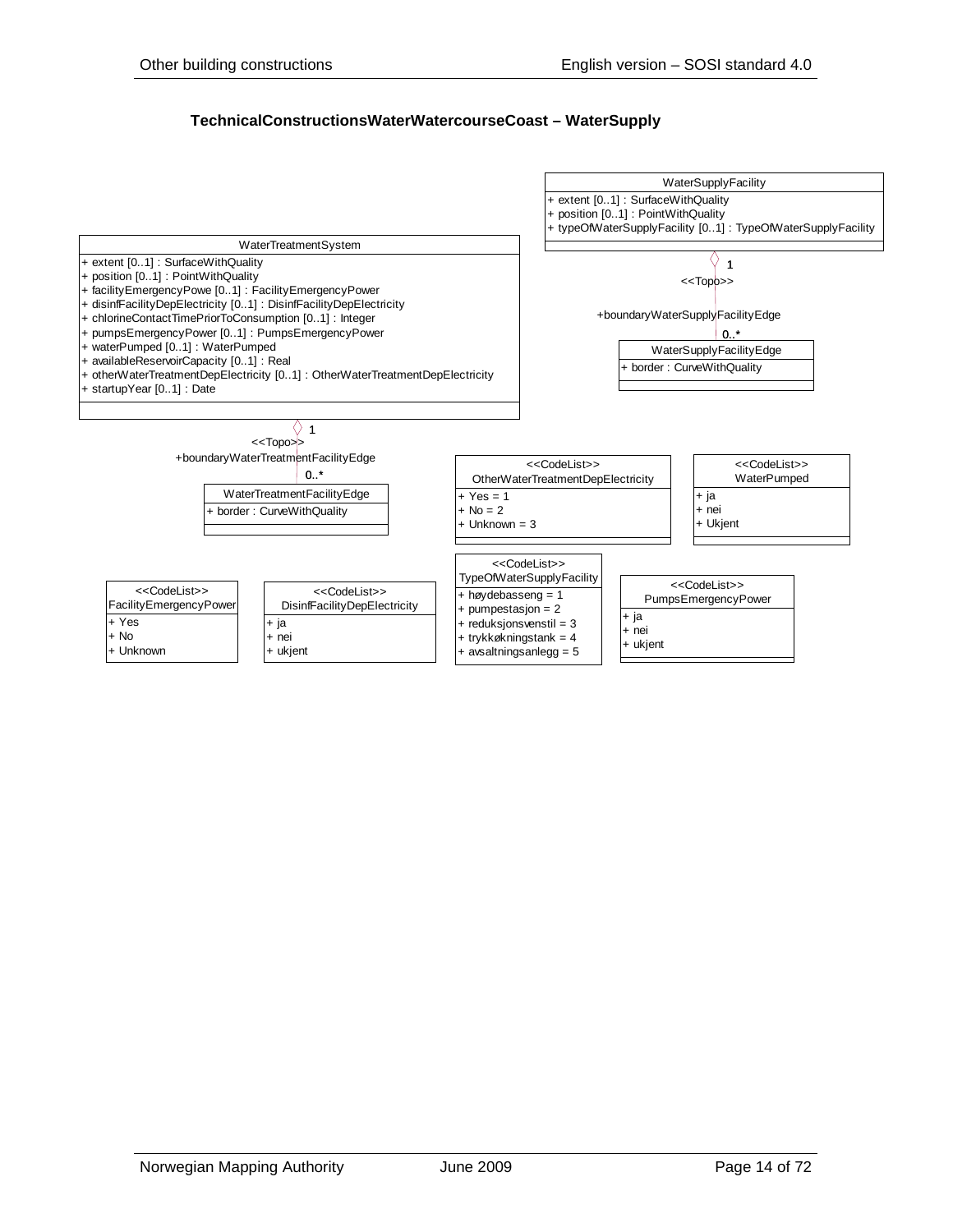#### **Walls and fences**

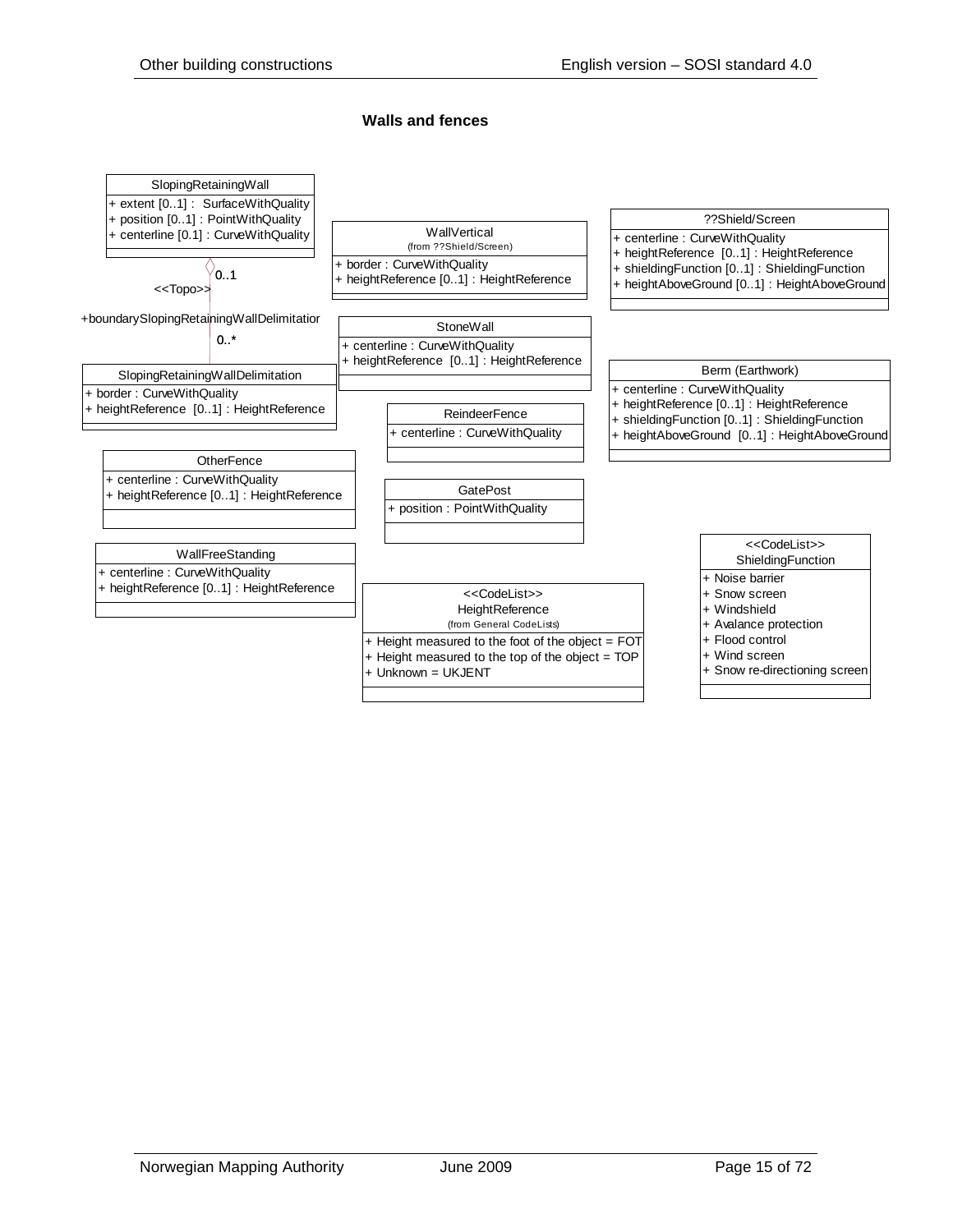# <span id="page-15-0"></span>**1.2 Description**

# <span id="page-15-1"></span>**1.2.1 Brigdes and tunnels**

## <span id="page-15-2"></span>**1.2.1.1 Bridge**

| $\overline{N}$        | Name/<br>Role name           | Description                                                                                                                                                                                                                                                                                 | Obligation/<br>Condition | Maximum<br>Occurrenc<br>e | <b>Type</b>                   | Constraint       |
|-----------------------|------------------------------|---------------------------------------------------------------------------------------------------------------------------------------------------------------------------------------------------------------------------------------------------------------------------------------------|--------------------------|---------------------------|-------------------------------|------------------|
| $\mathbf{1}$          | Class<br><b>Bridge</b>       | construction for crossing of<br>area which is difficult to<br>traverse                                                                                                                                                                                                                      |                          |                           |                               |                  |
| 1.1                   | extent                       | area over which an object<br>extends                                                                                                                                                                                                                                                        | 0                        | 1                         | <b>SurfaceWithQu</b><br>ality |                  |
| 1.2                   | centerline                   | course followed by the<br>central part of the Object                                                                                                                                                                                                                                        | 0                        | 1                         | <b>CurveWithQual</b><br>ity   |                  |
| 1.3                   | position                     | location where the object<br>exists                                                                                                                                                                                                                                                         | 0                        | $\mathbf 1$               | <b>PointWithQuali</b><br>ty   |                  |
| 1.4                   | bridgeName                   | the name of the bridge                                                                                                                                                                                                                                                                      | $\pmb{0}$                | $\mathbf 1$               | Name                          |                  |
| 1.5                   | typeOfBridgeDes<br>ign       | the bridge's design                                                                                                                                                                                                                                                                         | $\mathbf 0$              | $\mathbf 1$               | <b>TypeOfBridge</b><br>Design |                  |
| 1.6                   | bridgeMaterial               | the material from which<br>the bridge is constructed                                                                                                                                                                                                                                        | 0                        | 1                         | <b>BridgeMaterial</b>         |                  |
| 1.7                   | bridgeOpeningM<br>ethod      | the way the bridge can be<br>opened                                                                                                                                                                                                                                                         | $\mathbf 0$              | 1                         | <b>BridgeOpening</b><br>Way   |                  |
| 1.8                   | bridgeTrafficType            |                                                                                                                                                                                                                                                                                             | 0                        | $\mathsf{N}$              | BridgeTrafficTy<br>pe         |                  |
| 1.9                   | bridgeOwner                  | owner of the bridge                                                                                                                                                                                                                                                                         | $\mathbf 0$              | 1                         | <b>CharacterStrin</b><br>g    |                  |
| 1.1<br>0              | minimumVertical<br>Clearance | minimum sailing height<br>under a bridge, overhead<br>??line/cable, etc. from a<br>given reference level<br>Note: From 1 January<br>2000, the Highest<br>Astronomical Tide (HAT)<br>will be the reference level<br>for minimum vertical<br>clearance [The Norwegian<br>Mapping Authority, H | $\mathbf 0$              | 1                         | Real                          |                  |
| 1.1<br>1              | sailingWidth                 | estimated sailing width<br>Note: Indication of<br>minimum width in metres<br>with 1 decimal                                                                                                                                                                                                 | 0                        | 1                         | Real                          |                  |
| 1.1<br>$\overline{2}$ | sailingDepth                 | estimated sailing depth<br>(indication of depth in<br>metres with 1 decimal)                                                                                                                                                                                                                | $\pmb{0}$                | 1                         | Real                          |                  |
| 1.1<br>3              | bridgeOverBridg<br>e         | indication of whether the<br>bridge is situated above<br>one or more other bridges                                                                                                                                                                                                          | 0                        | 1                         | Boolean                       |                  |
| 1.1<br>4              | Role<br>boundaryBridge       |                                                                                                                                                                                                                                                                                             | 0                        | $\mathsf{N}$              | <b>BridgeDelimitat</b><br>ion | Aggregrati<br>on |
| $1.1$                 | Role                         |                                                                                                                                                                                                                                                                                             | $\pmb{0}$                | N                         | <b>BridgeDetail</b>           | Aggregrati       |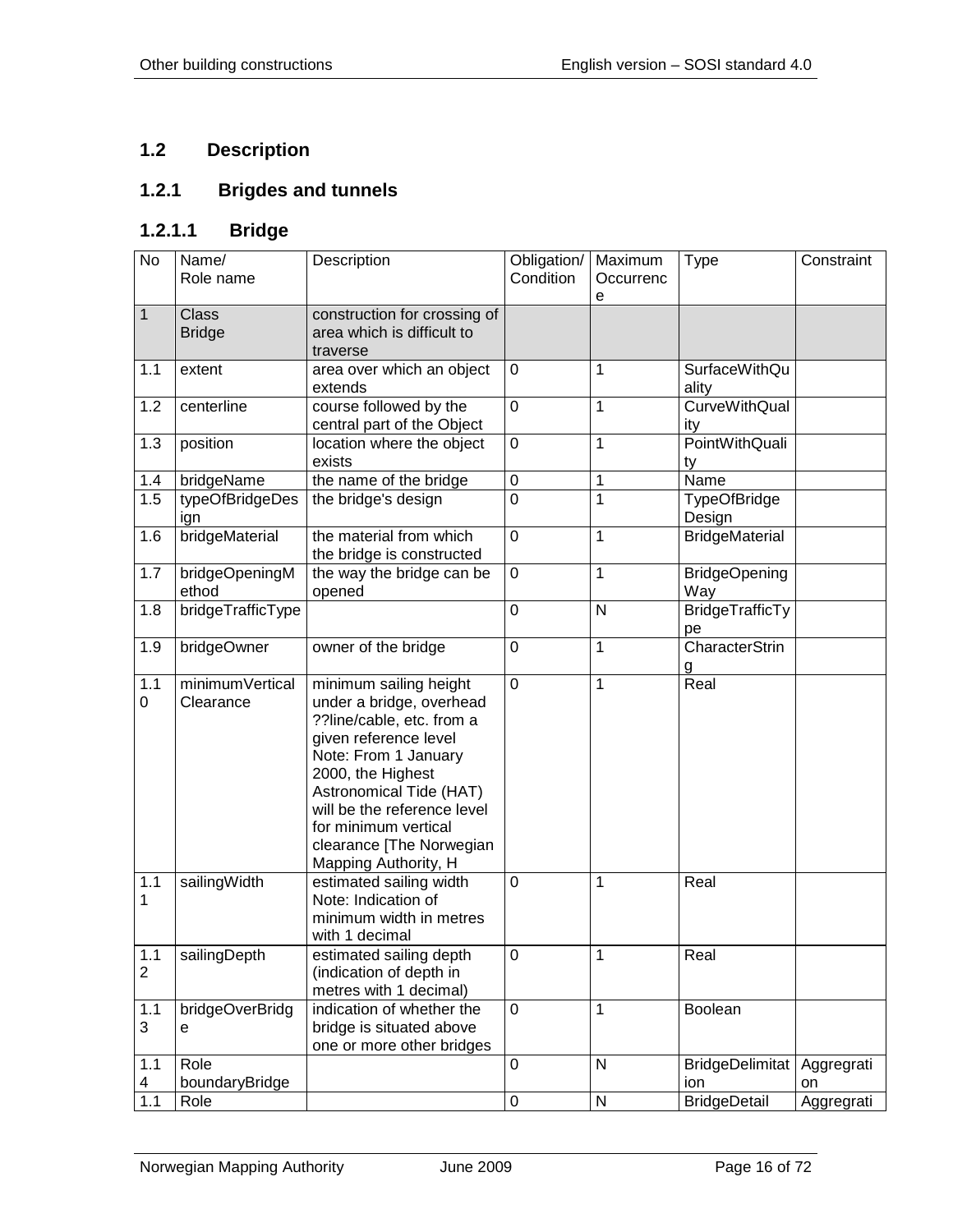| - -<br>. |  |  |  |
|----------|--|--|--|
|          |  |  |  |

# <span id="page-16-0"></span>**1.2.1.2 BridgeDelimitation**

| No  | Name/<br>Role name                            | Description                                                                     | Obligation/<br>Condition | Maximum<br>Occurrenc<br>е | <b>Type</b>          | Constraint |
|-----|-----------------------------------------------|---------------------------------------------------------------------------------|--------------------------|---------------------------|----------------------|------------|
| 2   | <b>Class</b><br><b>BridgeDelimitatio</b><br>n | delimitation of bridge                                                          |                          |                           |                      |            |
| 2.1 | border                                        | course following the<br>transition between<br>different real world<br>phenomena |                          |                           | CurveWithQual<br>ity |            |
| 2.2 | Role<br>(unnamed)<br><b>Bridge</b>            |                                                                                 |                          |                           | <b>Bridge</b>        |            |

#### <span id="page-16-1"></span>**1.2.1.3 TunnelPortal**

| <b>No</b> | Name/<br>Role name                  | Description                                                 | Obligation/<br>Condition | Maximum<br>l Occurrenc | Type                 | Constraint |
|-----------|-------------------------------------|-------------------------------------------------------------|--------------------------|------------------------|----------------------|------------|
|           |                                     |                                                             |                          | e                      |                      |            |
|           | <b>Class</b><br><b>TunnelPortal</b> | special structure which<br>connects open road and<br>tunnel |                          |                        |                      |            |
| 3.1       | centerline                          | course followed by the<br>central part of the object        |                          |                        | CurveWithQual<br>itv |            |

# <span id="page-16-2"></span>**1.2.1.4 Aquaduct**

| No.            | Name/<br>Role name       | Description                                                                                                                                                | Obligation/<br>Condition | Maximum<br>Occurrenc<br>e | <b>Type</b>          | Constraint |
|----------------|--------------------------|------------------------------------------------------------------------------------------------------------------------------------------------------------|--------------------------|---------------------------|----------------------|------------|
| $\overline{4}$ | <b>Class</b><br>Aquaduct | system for transportation<br>of water or other fluids<br>built up above terrain with<br>a ??(structure resembling<br>a bridge / bridge-like<br>foundation) |                          |                           |                      |            |
| 4.1            | centerline               | course followed by the<br>central part of the object                                                                                                       |                          |                           | <b>CurveWithQual</b> |            |

#### <span id="page-16-3"></span>**1.2.1.5 Culvert**

| No  | Name/<br>Role name      | Description                                                                                                          | Obligation/<br>Condition | Maximum<br>Occurrenc<br>e | Type                        | Constraint |
|-----|-------------------------|----------------------------------------------------------------------------------------------------------------------|--------------------------|---------------------------|-----------------------------|------------|
| 5   | <b>Class</b><br>Culvert | passage crossing<br>underneath a road or<br>railway with overlying<br>earthfill and 1 m < clear<br>opening $< 2.5$ m |                          |                           |                             |            |
| 5.1 | centerline              | course followed by the<br>central part of the object                                                                 |                          |                           | <b>CurveWithQual</b><br>itv |            |

#### <span id="page-16-4"></span>**1.2.1.6 Subdrain/culvert**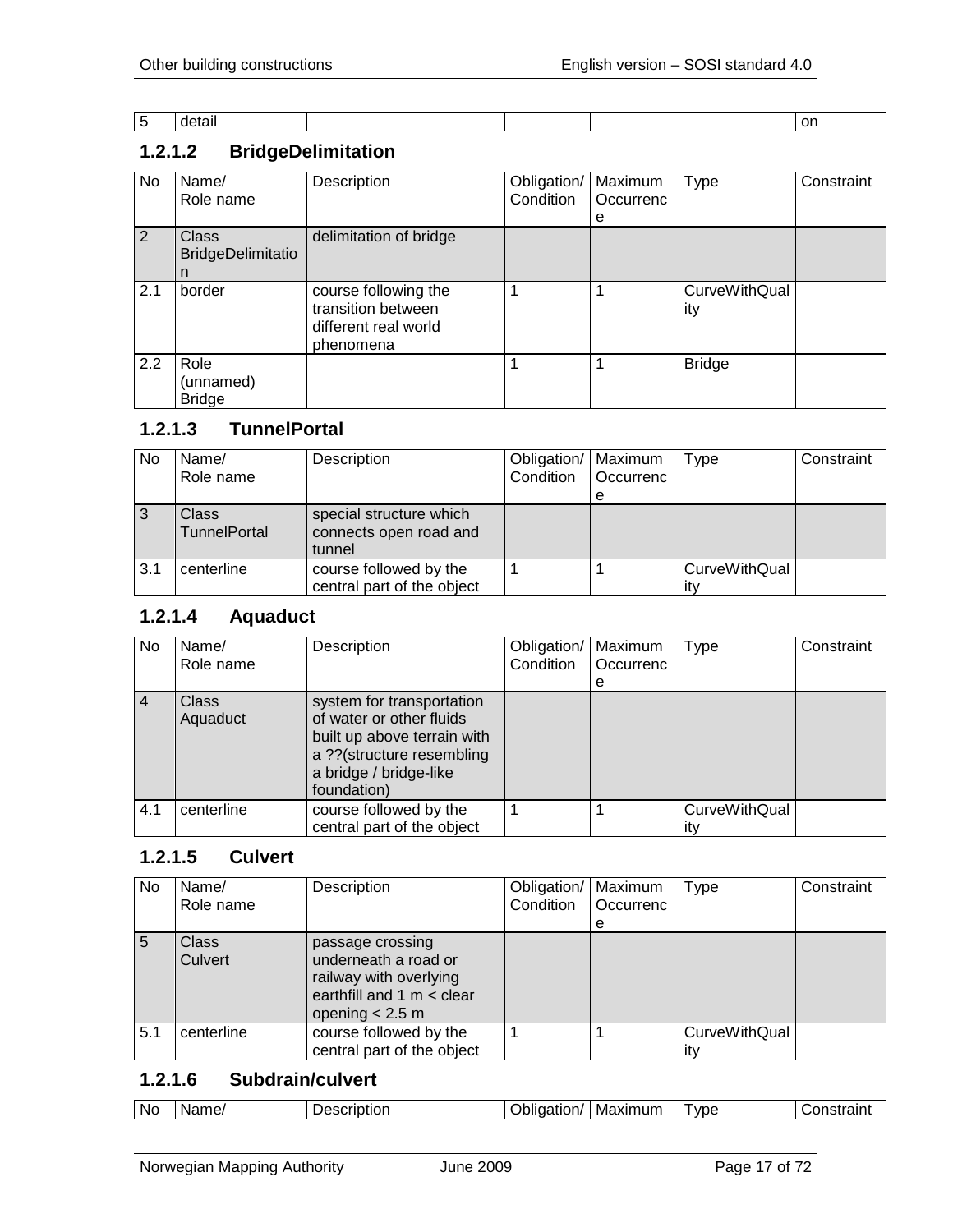|     | Role name                        |                                                                                                           | Condition | Occurrenc |                             |  |
|-----|----------------------------------|-----------------------------------------------------------------------------------------------------------|-----------|-----------|-----------------------------|--|
|     |                                  |                                                                                                           |           | е         |                             |  |
| 6   | <b>Class</b><br>Subdrain/culvert | passage crossing<br>underneath a road or<br>railway with overlying<br>earthfill and 1m > clear<br>opening |           |           |                             |  |
| 6.1 | centerline                       | course followed by the<br>central part of the object                                                      |           |           | <b>CurveWithQual</b><br>it۷ |  |

# <span id="page-17-0"></span>**1.2.1.7 BridgeDetail**

| No  | Name/<br>Role name                  | Description                                                                          | Obligation/<br>Condition | Maximum<br>Occurrenc | <b>Type</b>          | Constraint |
|-----|-------------------------------------|--------------------------------------------------------------------------------------|--------------------------|----------------------|----------------------|------------|
|     |                                     |                                                                                      |                          | е                    |                      |            |
|     | <b>Class</b><br><b>BridgeDetail</b> | marked details on a bridge<br>which are not registered<br>through other object types |                          |                      |                      |            |
| 7.1 | centerline                          | course followed by the<br>central part of the Object                                 | 0                        |                      | CurveWithQual<br>itv |            |
| 7.2 | position                            | location where the object<br>exists                                                  | $\Omega$                 |                      | PointWithQuali       |            |
| 7.3 | Role<br>(unnamed)<br><b>Bridge</b>  |                                                                                      |                          |                      | <b>Bridge</b>        |            |

## <span id="page-17-1"></span>**1.2.1.8 Association <<Topo>> Bridge -BridgeDelimitation**

| No  | Name/                    | Description | Obligation/ | Maximum   | Type            | Constraint |
|-----|--------------------------|-------------|-------------|-----------|-----------------|------------|
|     | Role name                |             | Condition   | Occurrenc |                 |            |
|     |                          |             |             | е         |                 |            |
| 8   | Association              |             |             |           |                 |            |
|     | Bridge -                 |             |             |           |                 |            |
|     | <b>BridgeDelimitatio</b> |             |             |           |                 |            |
|     | n                        |             |             |           |                 |            |
| 8.1 | Role                     |             |             | N         | BridgeDelimitat | Aggregatio |
|     | boundaryBridge           |             |             |           | ion             | n          |
| 8.2 | Role                     |             |             |           | <b>Bridge</b>   |            |
|     | (unnamed)                |             |             |           |                 |            |
|     | <b>Bridge</b>            |             |             |           |                 |            |

## <span id="page-17-2"></span>**1.2.1.9 Association Bridge -BridgeDetail**

| No  | Name/<br>Role name                             | Description | Obligation/<br>Condition | Maximum<br>Occurrenc<br>е | <b>Type</b>         | Constraint      |
|-----|------------------------------------------------|-------------|--------------------------|---------------------------|---------------------|-----------------|
| 9   | Association<br>Bridge -<br><b>BridgeDetail</b> |             |                          |                           |                     |                 |
| 9.1 | Role<br>detail                                 |             |                          | N                         | <b>BridgeDetail</b> | Aggregatio<br>n |
| 9.2 | Role<br>(unnamed)<br><b>Bridge</b>             |             |                          |                           | <b>Bridge</b>       |                 |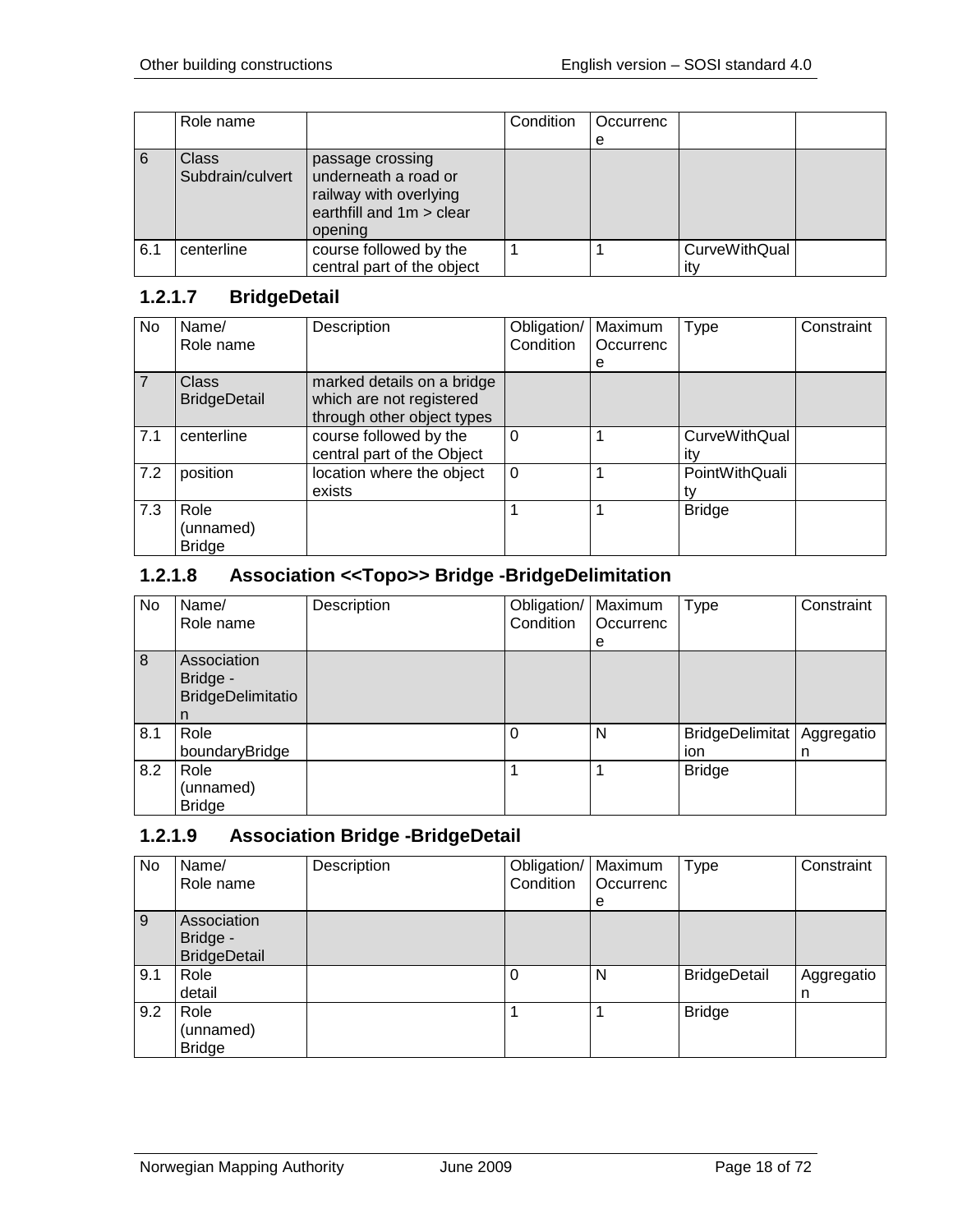#### **1.2.1.10 CodeLists**

#### **1.2.1.10.1 <<CodeList>> TypeOfBridgeDesign**

| Nr        | Code name             | Definition/Description        | Code |
|-----------|-----------------------|-------------------------------|------|
| $\vert$ 1 | CodeList              | different bridge design types |      |
|           | TypeOfBridgeDesign    |                               |      |
| 1.1       | Pontoon bridge        |                               |      |
| 1.2       | Girder bridge         |                               |      |
| 1.3       | Arched/vaulted bridge |                               |      |
| 1.4       | Truss bridge          |                               |      |
| 1.5       | Slab bridge           |                               |      |
| 1.6       | Frame bridge          |                               |      |
|           | Suspension bridge     |                               |      |

#### <span id="page-18-0"></span>**1.2.1.10.2 <<CodeList>> BridgeMaterial**

<span id="page-18-1"></span>

| Nr             | l Code name    | Definition/Description                                          | Code |
|----------------|----------------|-----------------------------------------------------------------|------|
| $\overline{2}$ | CodeList       | different types of materials that of which a bridge may consist |      |
|                | BridgeMaterial |                                                                 |      |
| 2.1            | Concrete       |                                                                 |      |
| 2.2            | Rock           |                                                                 |      |
| 2.3            | Steel          |                                                                 |      |
| 2.4            | Wood           |                                                                 |      |

#### **1.2.1.10.3 <<CodeList>> BridgeOpeningWay**

<span id="page-18-3"></span><span id="page-18-2"></span>

| Nr           | Code name                  | Definition/Description                           | Code |
|--------------|----------------------------|--------------------------------------------------|------|
| $\mathbf{3}$ | CodeList                   | specification of the ways a bridge can be opened |      |
|              | BridgeOpeningWay           |                                                  |      |
| 3.1          | Fixed bridge               |                                                  |      |
| 3.2          | Swing bridge               |                                                  |      |
| 3.3          | Lift bridge                |                                                  |      |
| 3.4          | Bascule bridge/draw bridge |                                                  |      |
| 3.5          | Roller bridge              |                                                  |      |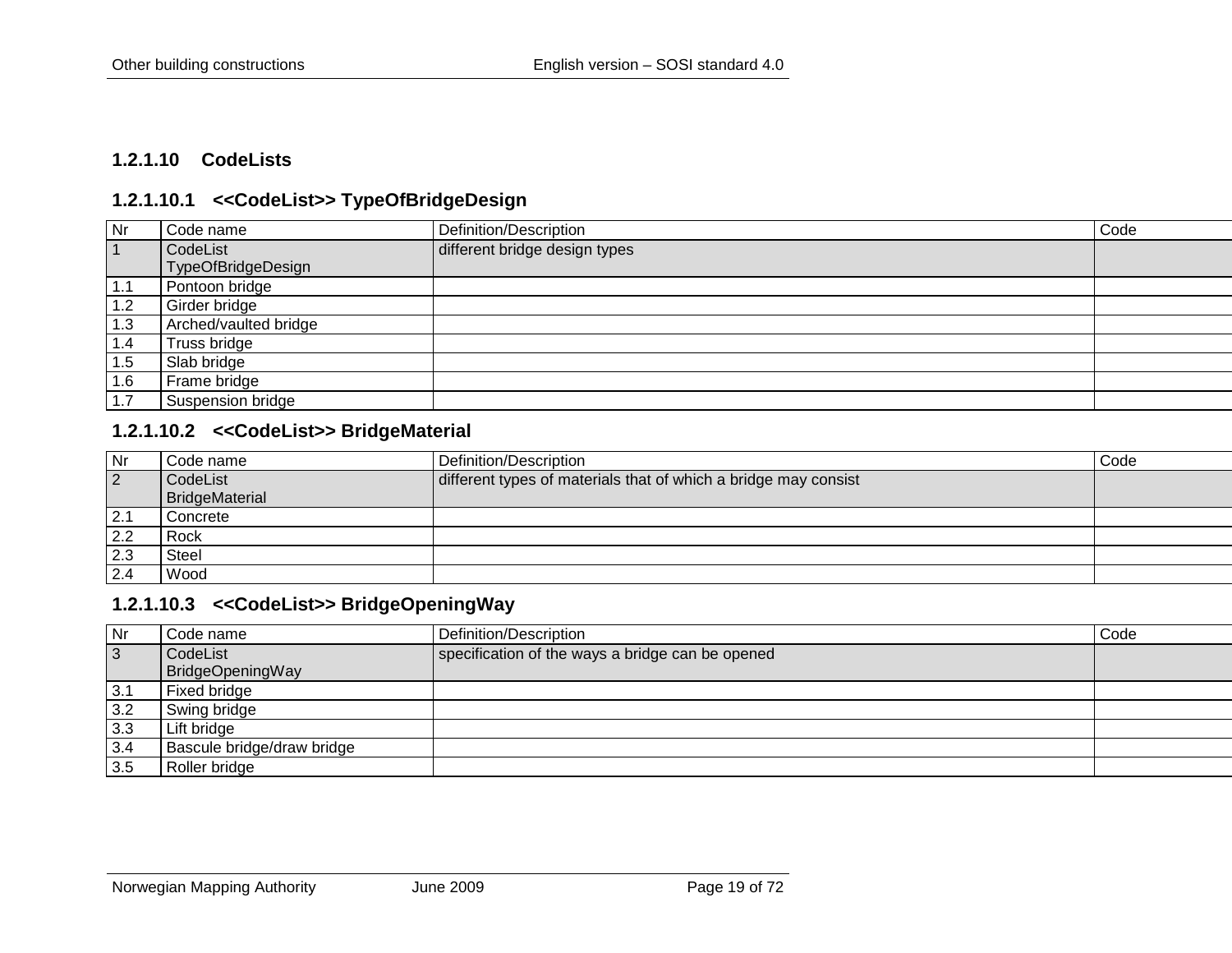# **1.2.1.10.4 <<CodeList>> BridgeTrafficType**

<span id="page-19-0"></span>

| $\mathsf{N}$ r | Code name               | Definition/Description                                                | Code |
|----------------|-------------------------|-----------------------------------------------------------------------|------|
| $\overline{4}$ | CodeList                | different types of traffic for which a bridge is built                |      |
|                | BridgeTrafficType       |                                                                       |      |
| 4.1            | Road                    |                                                                       |      |
| 4.2            | Railwav                 |                                                                       |      |
| 4.3            | Game crossing           |                                                                       |      |
| 4.4            | Pedestrian/bicycle path |                                                                       |      |
| -4.5           | Aqueduct                | bru som fører vannledning over en dal el. i en viss høyde over bakken |      |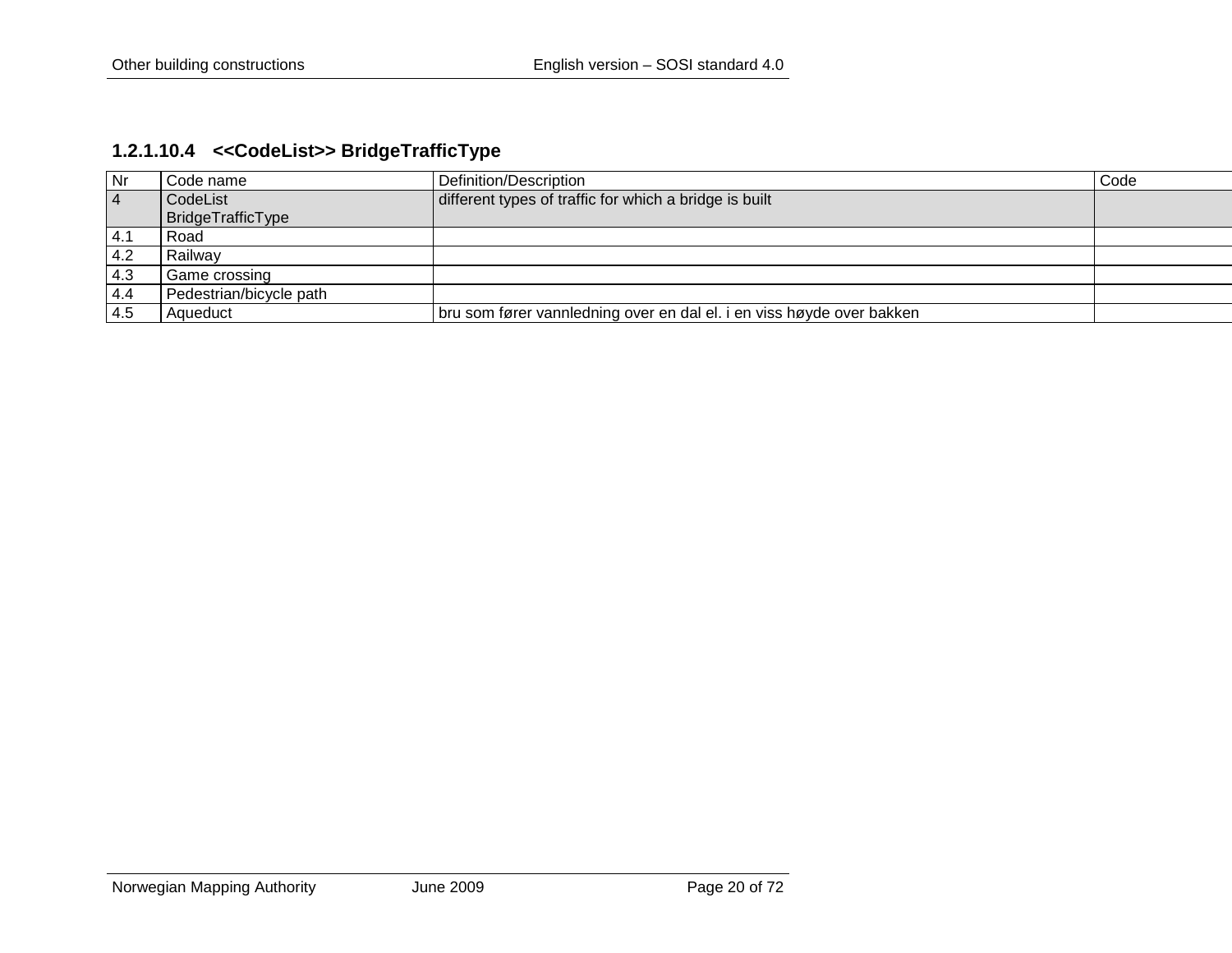## <span id="page-20-0"></span>**1.2.2 Constructions – Package1**

#### <span id="page-20-1"></span>**1.2.2.1 StoneMonument**

| No  | Name/<br>Role name                | Description                                                                                                                            | Obligation/<br>Condition | Maximum<br>Occurrenc | Type                          | Constraint       |
|-----|-----------------------------------|----------------------------------------------------------------------------------------------------------------------------------------|--------------------------|----------------------|-------------------------------|------------------|
|     |                                   |                                                                                                                                        |                          | е                    |                               |                  |
|     | <b>Class</b><br>StoneMonument     | a monumental stone of<br>some sort                                                                                                     |                          |                      |                               |                  |
| 1.1 | extent                            | area over which an object<br>extends                                                                                                   | $\Omega$                 |                      | <b>SurfaceWithQu</b><br>ality |                  |
| 1.2 | position                          | location where the object<br>exists                                                                                                    | $\Omega$                 |                      | PointWithQuali<br>ty          |                  |
| 1.3 | heightReference                   | indication of whether the<br>registration has been<br>carried out at the top or<br>bottom of an element, e.g.<br>a slope, a wall, etc. | $\Omega$                 |                      | HeightReferen<br>ce           |                  |
| 1.4 | Role<br>boundaryStoneM<br>onument |                                                                                                                                        | $\Omega$                 | N                    | StoneMonume<br>ntBoundary     | Aggregrati<br>on |

#### <span id="page-20-2"></span>**1.2.2.2 PetrolPump**

| No  | Name/<br>Role name  | Description                         | Obligation/<br>Condition | Maximum<br>Occurrenc<br>е | Type                | Constraint |
|-----|---------------------|-------------------------------------|--------------------------|---------------------------|---------------------|------------|
|     | Class<br>PetrolPump | pump device for filling of<br>fuel  |                          |                           |                     |            |
| 2.1 | position            | location where the object<br>exists |                          |                           | PointWithQuali      |            |
| 2.2 | heightReference     |                                     |                          |                           | HeightReferen<br>ce |            |

## <span id="page-20-3"></span>**1.2.2.3 StoneMonumentBoundary**

| No  | Name/<br>Role name                               | Description                                                                     | Obligation/<br>Condition | Maximum<br>Occurrenc | <b>Type</b>                 | Constraint |
|-----|--------------------------------------------------|---------------------------------------------------------------------------------|--------------------------|----------------------|-----------------------------|------------|
|     |                                                  |                                                                                 |                          | е                    |                             |            |
| 3   | <b>Class</b><br>StoneMonument<br><b>Boundary</b> | delimitation of stone<br>monument                                               |                          |                      |                             |            |
| 3.1 | border                                           | course following the<br>transition between<br>different real world<br>phenomena | 1                        |                      | <b>CurveWithQual</b><br>ity |            |
| 3.2 | Role<br>(unnamed)<br>StoneMonument               |                                                                                 |                          |                      | StoneMonume<br>nt           |            |

#### <span id="page-20-4"></span>**1.2.2.4 Well**

| No | Name/             | Description | Obligation/ | Maximum   | ype | Constraint |
|----|-------------------|-------------|-------------|-----------|-----|------------|
|    | -<br>name<br>Role |             | Condition   | Jccurrenc |     |            |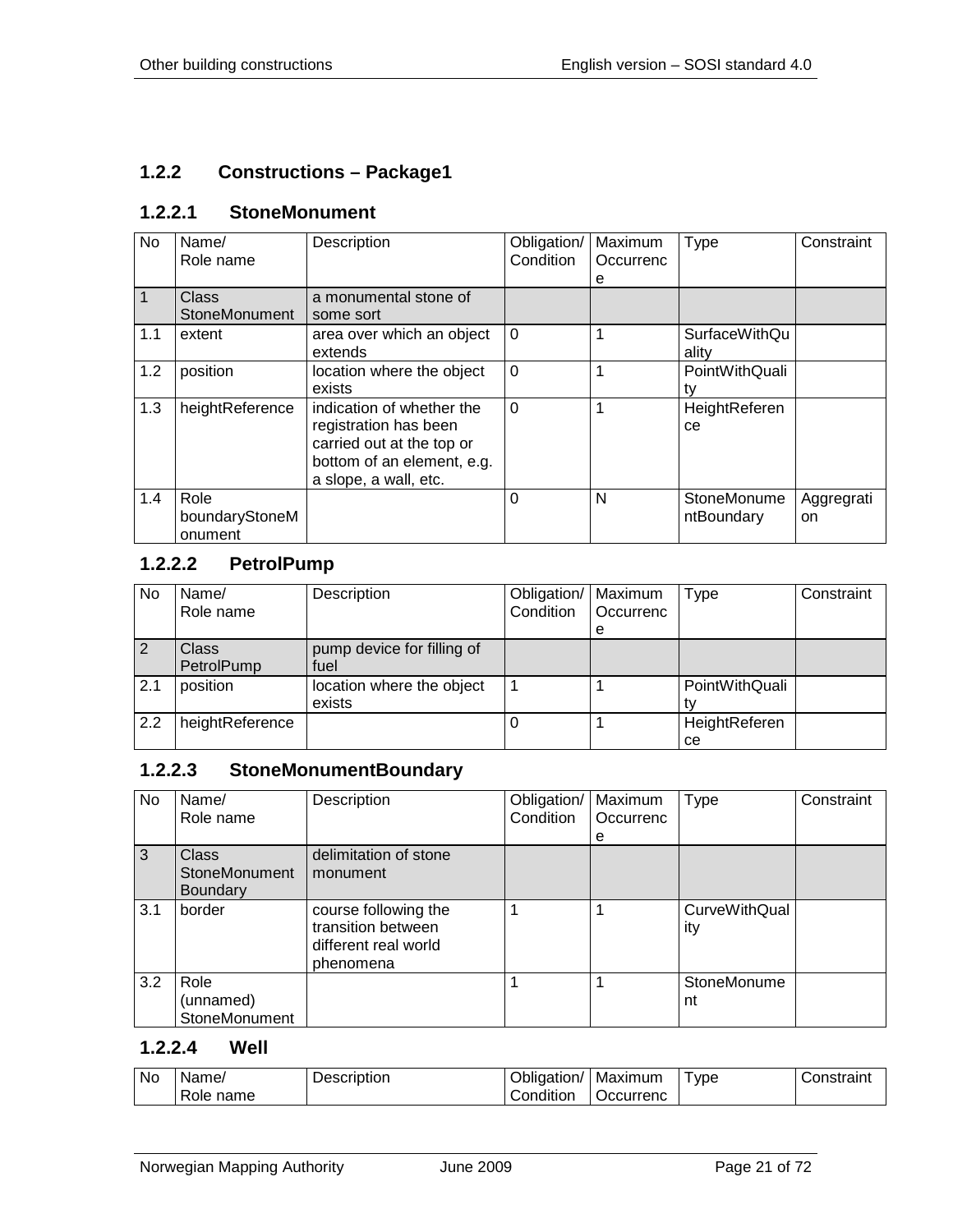|           |                      |                                                              |   | е |                        |                  |
|-----------|----------------------|--------------------------------------------------------------|---|---|------------------------|------------------|
| $\vert$ 4 | Class<br>Well        | small building-related<br>facility for freshwater<br>tapping |   |   |                        |                  |
| 4.1       | extent               | area over which an object<br>extends                         | 0 |   | SurfaceWithQu<br>ality |                  |
| 4.2       | position             | location where the object<br>exists                          | 0 |   | PointWithQuali         |                  |
| 4.3       | Role<br>boundaryWell |                                                              |   | N | WellBoundary           | Aggregrati<br>on |

## <span id="page-21-0"></span>**1.2.2.5 WellBoundary**

| No. | Name/<br>Role name     | Description                                                                                                                            | Obligation/<br>Condition | Maximum<br>Occurrenc<br>е | <b>Type</b>                 | Constraint |
|-----|------------------------|----------------------------------------------------------------------------------------------------------------------------------------|--------------------------|---------------------------|-----------------------------|------------|
| 5   | Class<br>WellBoundary  | delimitation of well                                                                                                                   |                          |                           |                             |            |
| 5.1 | border                 | course following the<br>transition between<br>different real world<br>phenomena                                                        |                          |                           | <b>CurveWithQual</b><br>ity |            |
| 5.2 | heightReference        | indication of whether the<br>registration has been<br>carried out at the top or<br>bottom of an element, e.g.<br>a slope, a wall, etc. | $\Omega$                 |                           | HeightReferen<br>ce         |            |
| 5.3 | Role<br>(unnamed) Well |                                                                                                                                        |                          |                           | Well                        |            |

# <span id="page-21-1"></span>**1.2.2.6 ConstructionPit**

| No  | Name/<br>Role name                  | Description                                                                                                                      | Obligation/<br>Condition | Maximum<br>Occurrenc<br>е | Type                          | Constraint       |
|-----|-------------------------------------|----------------------------------------------------------------------------------------------------------------------------------|--------------------------|---------------------------|-------------------------------|------------------|
| 6   | Class<br>ConstructionPit            | construction site where<br>excavation has taken<br>place, for the purpose of<br>erecting a new building-<br>related construction |                          |                           |                               |                  |
| 6.1 | extent                              | area over which an object<br>extends                                                                                             | $\Omega$                 |                           | <b>SurfaceWithQu</b><br>ality |                  |
| 6.2 | position                            | location where the object<br>exists                                                                                              | $\Omega$                 | 1                         | PointWithQuali                |                  |
| 6.3 | Role<br>boundaryConstru<br>ctionPit |                                                                                                                                  | $\Omega$                 | N                         | ConstructionPit<br>Boundary   | Aggregrati<br>on |

## <span id="page-21-2"></span>**1.2.2.7 ConstructionPitBoundary**

| <b>No</b> | Name/<br>Role name                          | Description                    | Obligation/   Maximum<br>Condition | Occurrenc | Type          | Constraint |
|-----------|---------------------------------------------|--------------------------------|------------------------------------|-----------|---------------|------------|
|           |                                             |                                |                                    | е         |               |            |
|           | <b>Class</b><br>ConstructionPitB<br>oundary | outer edge of excavated<br>pit |                                    |           |               |            |
|           | border                                      | course following the           |                                    |           | CurveWithQual |            |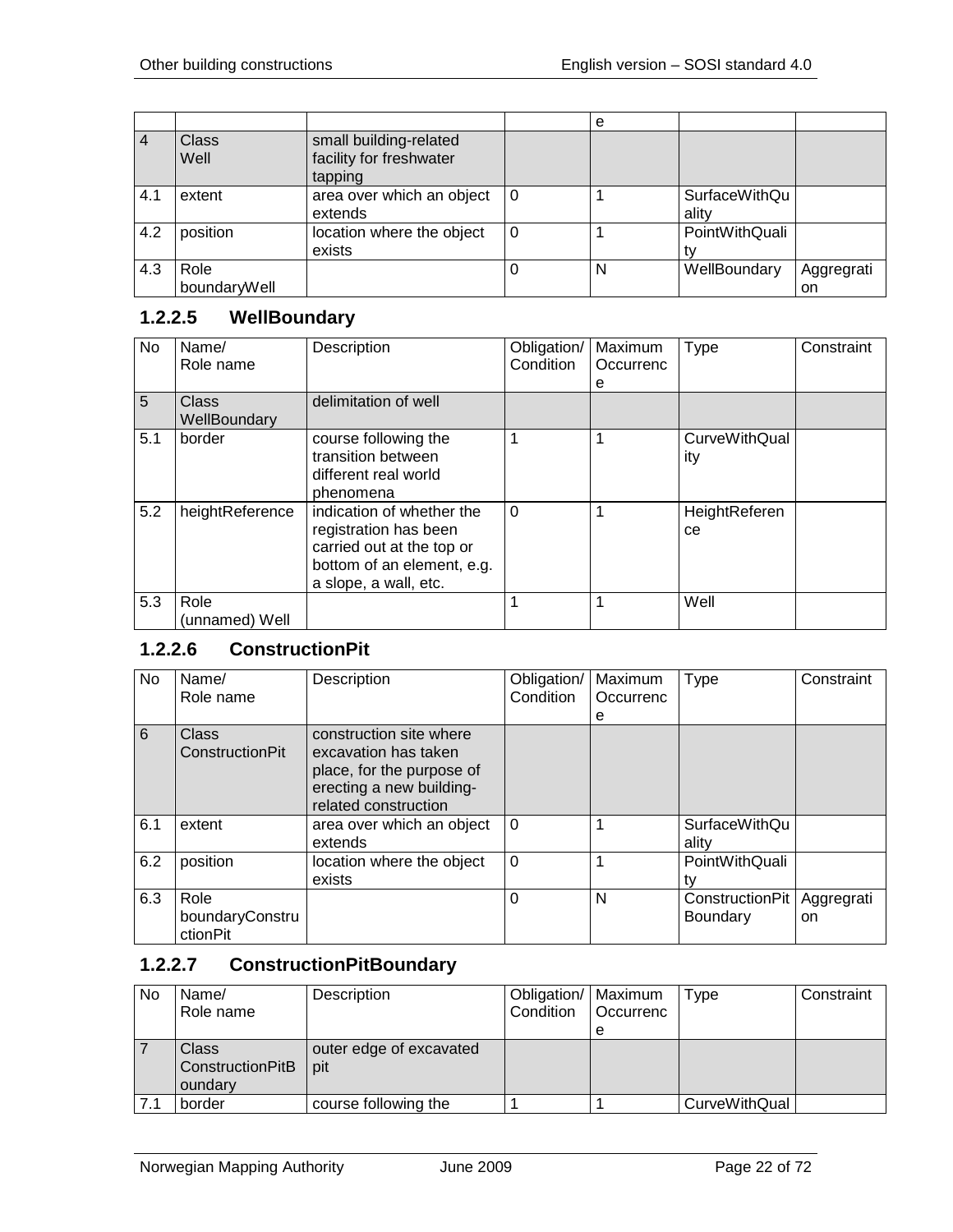|     |                 | transition between<br>different real world<br>phenomena |  | ity             |  |
|-----|-----------------|---------------------------------------------------------|--|-----------------|--|
| 7.2 | Role            |                                                         |  | ConstructionPit |  |
|     | (unnamed)       |                                                         |  |                 |  |
|     | ConstructionPit |                                                         |  |                 |  |

#### <span id="page-22-0"></span>**1.2.2.8 FlagPole**

| <b>No</b> | Name/<br>Role name       | Description                               | Obligation/   Maximum<br>Condition | Occurrenc<br>е | <b>Type</b>         | Constraint |
|-----------|--------------------------|-------------------------------------------|------------------------------------|----------------|---------------------|------------|
| 8         | <b>Class</b><br>FlagPole | long, straight pole for<br>hoisting flags |                                    |                |                     |            |
| 8.1       | position                 | location where the object<br>exists       |                                    |                | PointWithQuali      |            |
| 8.2       | heightReference          |                                           |                                    |                | HeightReferen<br>ce |            |

#### <span id="page-22-1"></span>**1.2.2.9 Fountain**

| <b>No</b> | Name/           | Description                | Obligation/ | Maximum   | Type                 | Constraint |
|-----------|-----------------|----------------------------|-------------|-----------|----------------------|------------|
|           | Role name       |                            | Condition   | Occurrenc |                      |            |
|           |                 |                            |             | e         |                      |            |
| 9         | Class           | building-related           |             |           |                      |            |
|           | Fountain        | construction with through- |             |           |                      |            |
|           |                 | flow of water              |             |           |                      |            |
| 9.1       | extent          | area over which an object  | 0           |           | <b>SurfaceWithQu</b> |            |
|           |                 | extends                    |             |           | ality                |            |
| 9.2       | position        | location where the object  | $\Omega$    |           | PointWithQuali       |            |
|           |                 | exists                     |             |           | tv                   |            |
| 9.3       | fountainType    |                            |             |           | FountainType         |            |
| 9.4       | Role            |                            | $\Omega$    | N         | FountainBdry         | Aggregrati |
|           | boundaryFountai |                            |             |           |                      | on         |
|           | n               |                            |             |           |                      |            |

## <span id="page-22-2"></span>**1.2.2.10 FountainBdry**

| No       | Name/<br>Role name            | Description                                                                     | Obligation/<br>Condition | Maximum<br>Occurrenc<br>e | <b>Type</b>                 | Constraint |
|----------|-------------------------------|---------------------------------------------------------------------------------|--------------------------|---------------------------|-----------------------------|------------|
| 10       | Class<br>FountainBdry         | delimitation of fountain                                                        |                          |                           |                             |            |
| 10.      | border                        | course following the<br>transition between<br>different real world<br>phenomena |                          |                           | <b>CurveWithQual</b><br>ity |            |
| 10.<br>2 | Role<br>(unnamed)<br>Fountain |                                                                                 |                          |                           | Fountain                    |            |

# <span id="page-22-3"></span>**1.2.2.11 FreeStandingStairs**

| No | Name/<br>Role name                     | Description                | Obligation/   Maximum<br>Condition | l Occurrenc<br>e | Tvpe | Constraint |
|----|----------------------------------------|----------------------------|------------------------------------|------------------|------|------------|
|    | Class<br>FreeStandingStai   a building | staircase not connected to |                                    |                  |      |            |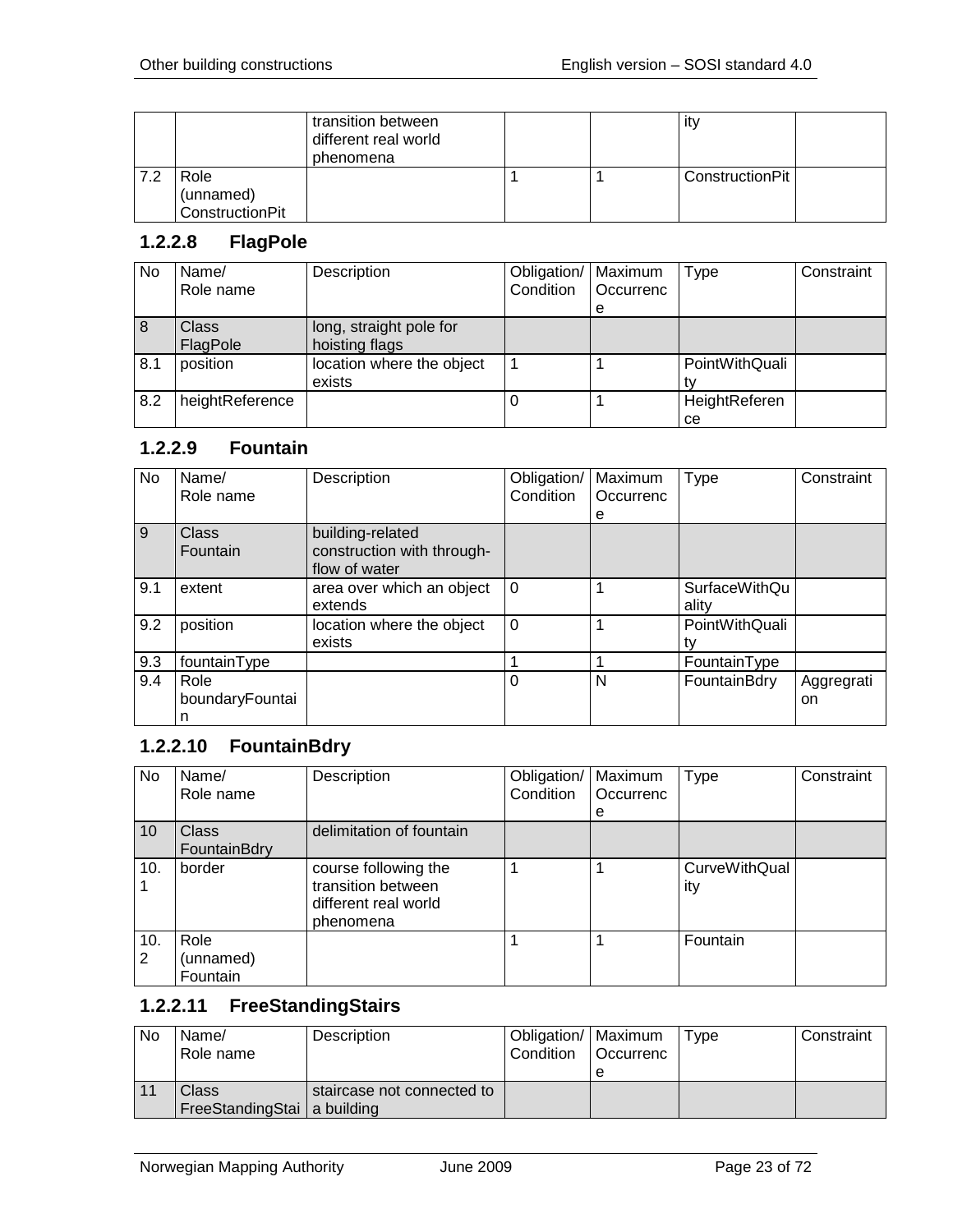|                | rs              |                            |   |   |                      |            |
|----------------|-----------------|----------------------------|---|---|----------------------|------------|
| 11.            | extent          | area over which an object  | 0 |   | <b>SurfaceWithQu</b> |            |
|                |                 | extends                    |   |   | ality                |            |
| 11.            | centerline      | course followed by the     |   |   | CurveWithQual        |            |
| $\overline{2}$ |                 | central part of the Object |   |   | itv                  |            |
| 11.            | position        | location where the object  |   |   | PointWithQuali       |            |
| 3              |                 | exists                     |   |   |                      |            |
| 11.            | Role            |                            |   | N | FreeStandingS        | Aggregrati |
| $\overline{4}$ | boundaryFreeSta |                            |   |   | tairsEdge            | on.        |
|                | ndingStairsEgde |                            |   |   |                      |            |

## <span id="page-23-0"></span>**1.2.2.12 FreeStandingStairsEdge**

| No       | Name/<br>Role name                          | Description                                                                     | Obligation/<br>Condition | Maximum<br>Occurrenc | Type                        | Constraint |
|----------|---------------------------------------------|---------------------------------------------------------------------------------|--------------------------|----------------------|-----------------------------|------------|
|          |                                             |                                                                                 |                          | e                    |                             |            |
| 12       | Class<br>FreeStandingStai<br>rsEdge         | delimitation of freestanding<br>staircases                                      |                          |                      |                             |            |
| 12.      | border                                      | course following the<br>transition between<br>different real world<br>phenomena |                          |                      | <b>CurveWithQual</b><br>ity |            |
| 12.<br>2 | Role<br>(unnamed)<br>FreeStandingStai<br>rs |                                                                                 |                          |                      | FreeStandingS<br>tairs      |            |

# <span id="page-23-1"></span>**1.2.2.13 Foundation**

| No       | Name/<br>Role name                 | Description                                    | Obligation/<br>Condition | Maximum<br>Occurrenc | Type                   | Constraint        |
|----------|------------------------------------|------------------------------------------------|--------------------------|----------------------|------------------------|-------------------|
|          |                                    |                                                |                          | e                    |                        |                   |
| 13       | <b>Class</b><br>Foundation         | cast foundation for<br>freestanding structures |                          |                      |                        |                   |
| 13.      | extent                             | area over which an object<br>extends           | $\Omega$                 |                      | SurfaceWithQu<br>ality |                   |
| 13.      | position                           | location where the object<br>exists            | $\Omega$                 |                      | PointWithQuali         |                   |
| 13.<br>3 | Role<br>boundaryFounda<br>tionEdge |                                                | 0                        | N                    | FoundationEdg<br>е     | Aggregrati<br>on. |

#### <span id="page-23-2"></span>**1.2.2.14 FoundationEdge**

| No.      | Name/<br>Role name             | Description                                                                     | Obligation/<br>Condition | Maximum<br>Occurrenc<br>е | <b>Type</b>                 | Constraint |
|----------|--------------------------------|---------------------------------------------------------------------------------|--------------------------|---------------------------|-----------------------------|------------|
| 14       | <b>Class</b><br>FoundationEdge | delimitation of foundation                                                      |                          |                           |                             |            |
| 14.      | border                         | course following the<br>transition between<br>different real world<br>phenomena |                          |                           | <b>CurveWithQual</b><br>ity |            |
| 14.<br>2 | heightReference                |                                                                                 |                          |                           | HeightReferen<br>cе         |            |
| 14.      | Role                           |                                                                                 |                          |                           | Foundation                  |            |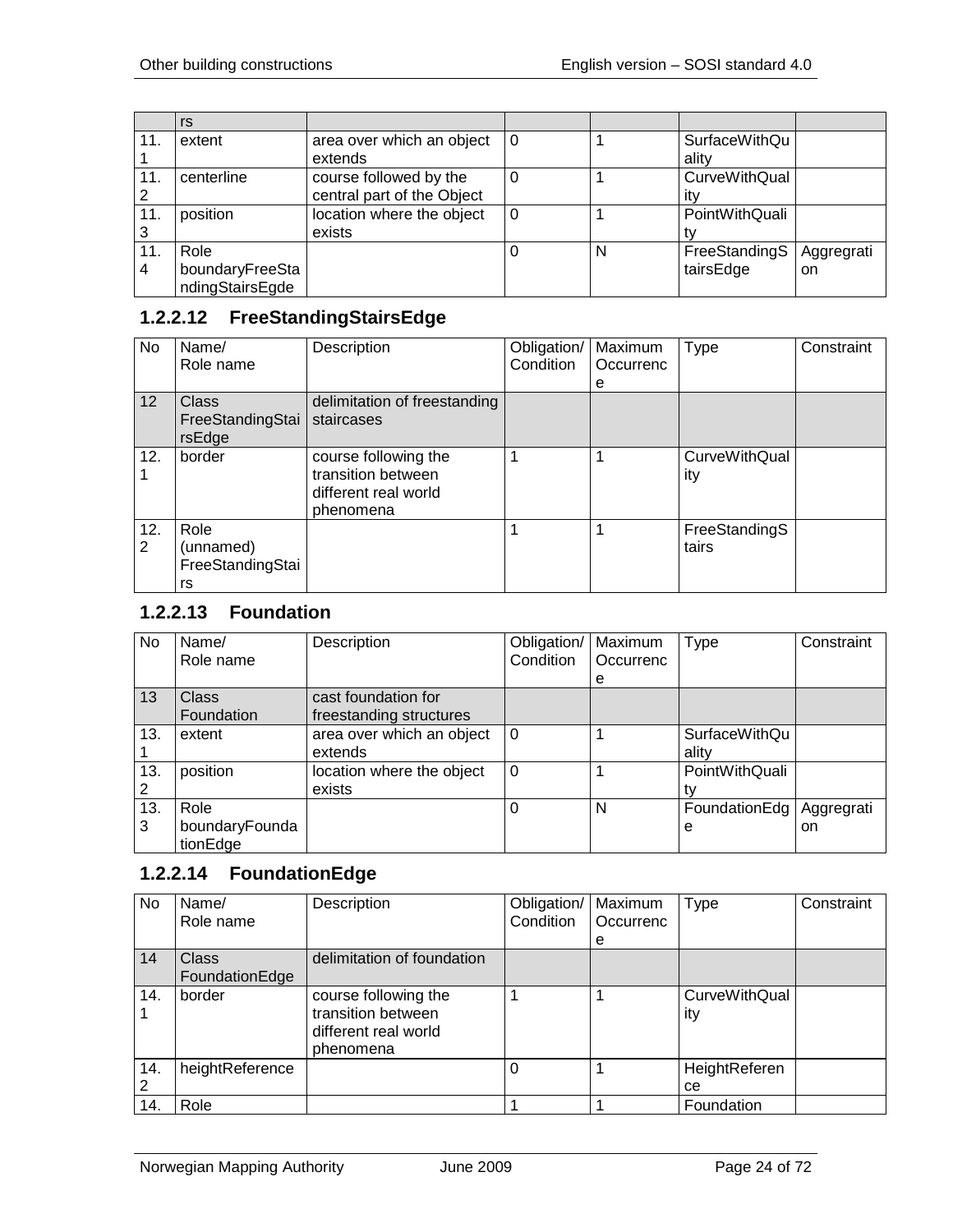| ◠<br>ັ | "idilieu.<br>u |  |  |  |
|--------|----------------|--|--|--|
|        | --<br>         |  |  |  |

# <span id="page-24-0"></span>**1.2.2.15 EnergyWell**

| No  | Name/<br>Role name  | Description                                                                                                                                                                                                                                             | Obligation/<br>Condition | Maximum<br>Occurrenc<br>е | Type           | Constraint |
|-----|---------------------|---------------------------------------------------------------------------------------------------------------------------------------------------------------------------------------------------------------------------------------------------------|--------------------------|---------------------------|----------------|------------|
| 15  | Class<br>EnergyWell | well of a diameter of<br>approx. 14 cm located in<br>soil or bedrock. Note:<br>Borehole may be located<br>in a manhole. Hoses have<br>been inserted into the hole<br>to retreive surplus heat for<br>the heat pump. This is<br>usually located indoors. |                          |                           |                |            |
| 15. | position            | location where the object<br>exists                                                                                                                                                                                                                     |                          |                           | PointWithQuali |            |

## <span id="page-24-1"></span>**1.2.2.16 Windmill**

| No       | Name/<br>Role name      | Description                                                                                                                                                                                                    | Obligation/<br>Condition | Maximum<br>Occurrenc<br>е | <b>Type</b>                   | Constraint       |
|----------|-------------------------|----------------------------------------------------------------------------------------------------------------------------------------------------------------------------------------------------------------|--------------------------|---------------------------|-------------------------------|------------------|
| 16       | Class<br>Windmill       | originally a mill for grinding<br>grain, driven by means of<br>blades on a rotating axle.<br>Today the word is also<br>used to refer to wind<br>turbines for production of<br>electricity and to pump<br>water |                          |                           |                               |                  |
| 16.      | extent                  | area over which an object<br>extends                                                                                                                                                                           | $\Omega$                 | 1                         | <b>SurfaceWithQu</b><br>ality |                  |
| 16.<br>2 | position                | location where the object<br>exists                                                                                                                                                                            | $\mathbf 0$              | 1                         | PointWithQuali<br>tv          |                  |
| 16.<br>3 | heightToHub             | height to the windmill's hub                                                                                                                                                                                   | $\Omega$                 | 1                         | Integer                       |                  |
| 16.<br>4 | heightAboveGrou<br>nd   | total height above the<br>ground                                                                                                                                                                               | $\mathbf 0$              | 1                         | HeightAboveG<br>round         |                  |
| 16.<br>5 | installedEffect         | the output of the windmill<br>in the form of kW (kilowatt)                                                                                                                                                     | $\mathbf 0$              | 1                         | Integer                       |                  |
| 16.<br>6 | Role<br>boundaryWindmil |                                                                                                                                                                                                                | 0                        | N                         | WindmillDelimi<br>tation      | Aggregrati<br>on |

## <span id="page-24-2"></span>**1.2.2.17 WindmillDelimitation**

| No  | Name/<br>Role name                       | Description                                          | Obligation/   Maximum<br>Condition | Occurrenc<br>е | Type                        | Constraint |
|-----|------------------------------------------|------------------------------------------------------|------------------------------------|----------------|-----------------------------|------------|
| 17  | <b>Class</b><br>WindmillDelimitat<br>ion | delimitation of the outer<br>edge of the windmill    |                                    |                |                             |            |
| 17. | centerline                               | course followed by the<br>central part of the object |                                    |                | <b>CurveWithQual</b><br>ıtv |            |
|     | Role                                     |                                                      |                                    |                | Windmill                    |            |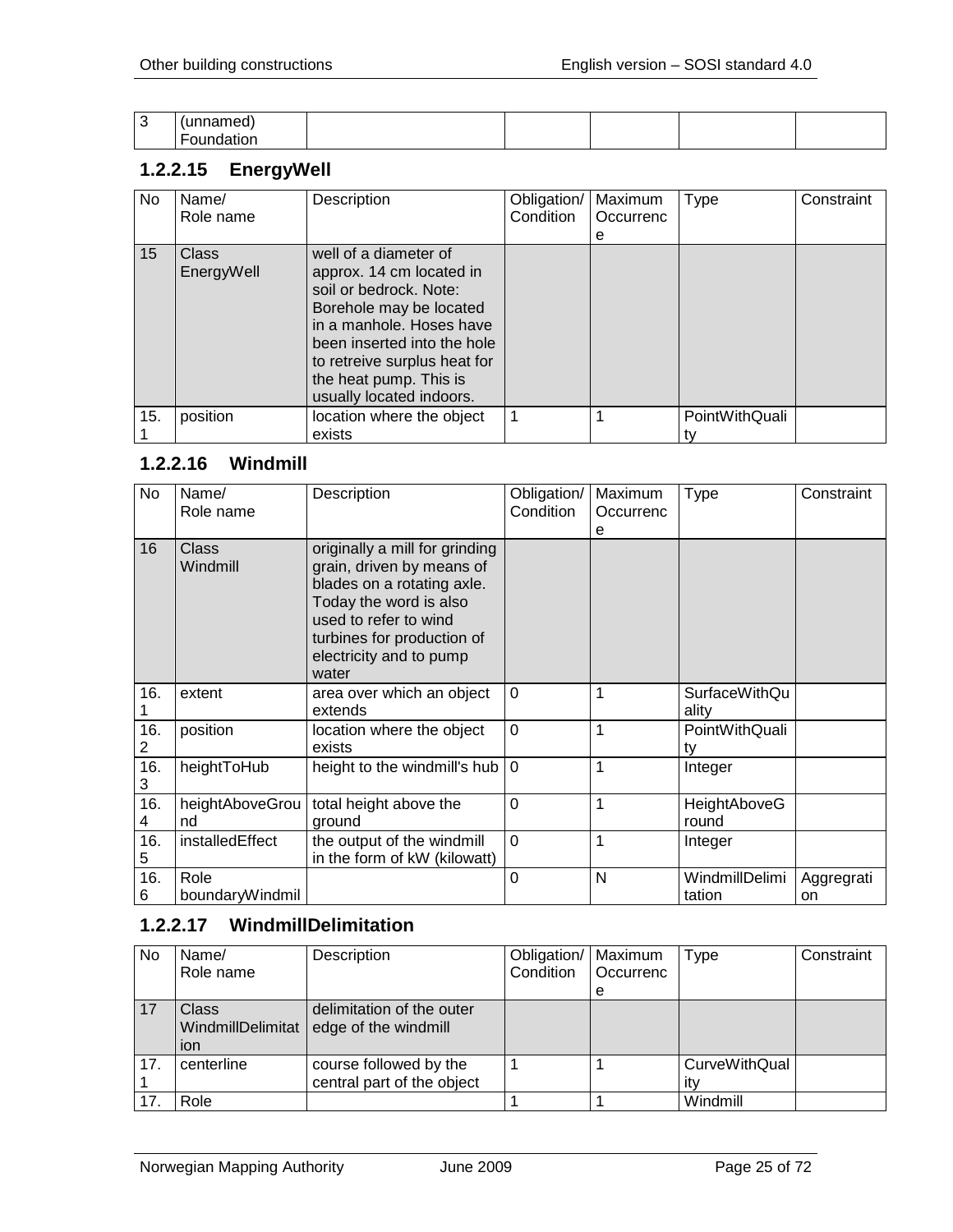| ⌒<br>∼ | $ -$<br>.<br>шес |  |  |  |
|--------|------------------|--|--|--|
|        | Windmill         |  |  |  |

#### <span id="page-25-0"></span>**1.2.2.18 Association <<Topo>> StoneMonument-StoneMonumentBoundary**

| <b>No</b> | Name/<br>Role name                                                | Description | Obligation/<br>Condition | Maximum<br>Occurrenc<br>е | Type                      | Constraint      |
|-----------|-------------------------------------------------------------------|-------------|--------------------------|---------------------------|---------------------------|-----------------|
| 18        | Association<br>StoneMonument-<br>StoneMonument<br><b>Boundary</b> |             |                          |                           |                           |                 |
| 18.       | Role<br>boundaryStoneM<br>onument                                 |             | $\Omega$                 | N                         | StoneMonume<br>ntBoundary | Aggregatio<br>n |
| 18.<br>2  | Role<br>(unnamed)<br>StoneMonument                                |             |                          |                           | StoneMonume<br>nt         |                 |

#### <span id="page-25-1"></span>**1.2.2.19 Association <<Topo>> Well-WellBoundary**

| No       | Name/<br>Role name                   | Description | Obligation/   Maximum<br>Condition | <b>Occurrenc</b><br>e | Type         | Constraint      |
|----------|--------------------------------------|-------------|------------------------------------|-----------------------|--------------|-----------------|
| 19       | Association<br>Well-<br>WellBoundary |             |                                    |                       |              |                 |
| 19.      | Role<br>boundaryWell                 |             |                                    | N                     | WellBoundary | Aggregatio<br>n |
| 19.<br>2 | Role<br>(unnamed) Well               |             |                                    |                       | Well         |                 |

#### <span id="page-25-2"></span>**1.2.2.20 Association <<Topo>> ConstructionPit-ConstructionPitBoundary**

| No       | Name/<br>Role name                                                    | Description | Obligation/<br>Condition | Maximum<br>Occurrenc<br>е | <b>Type</b>                 | Constraint      |
|----------|-----------------------------------------------------------------------|-------------|--------------------------|---------------------------|-----------------------------|-----------------|
| 20       | Association<br>ConstructionPit-<br><b>ConstructionPitB</b><br>oundary |             |                          |                           |                             |                 |
| 20.      | Role<br>boundaryConstru<br>ctionPit                                   |             | $\Omega$                 | N                         | ConstructionPit<br>Boundary | Aggregatio<br>n |
| 20.<br>2 | Role<br>(unnamed)<br>ConstructionPit                                  |             |                          |                           | ConstructionPit             |                 |

#### <span id="page-25-3"></span>**1.2.2.21 Association <<Topo>> Foundation-FoundationEdge**

| No  | Name/          | Description | Obligation/   Maximum |             | Type                       | Constraint |
|-----|----------------|-------------|-----------------------|-------------|----------------------------|------------|
|     | Role name      |             | Condition             | l Occurrenc |                            |            |
|     |                |             |                       | e           |                            |            |
| 21  | Association    |             |                       |             |                            |            |
|     | Foundation-    |             |                       |             |                            |            |
|     | FoundationEdge |             |                       |             |                            |            |
| 21. | Role           |             |                       |             | FoundationEdg   Aggregatio |            |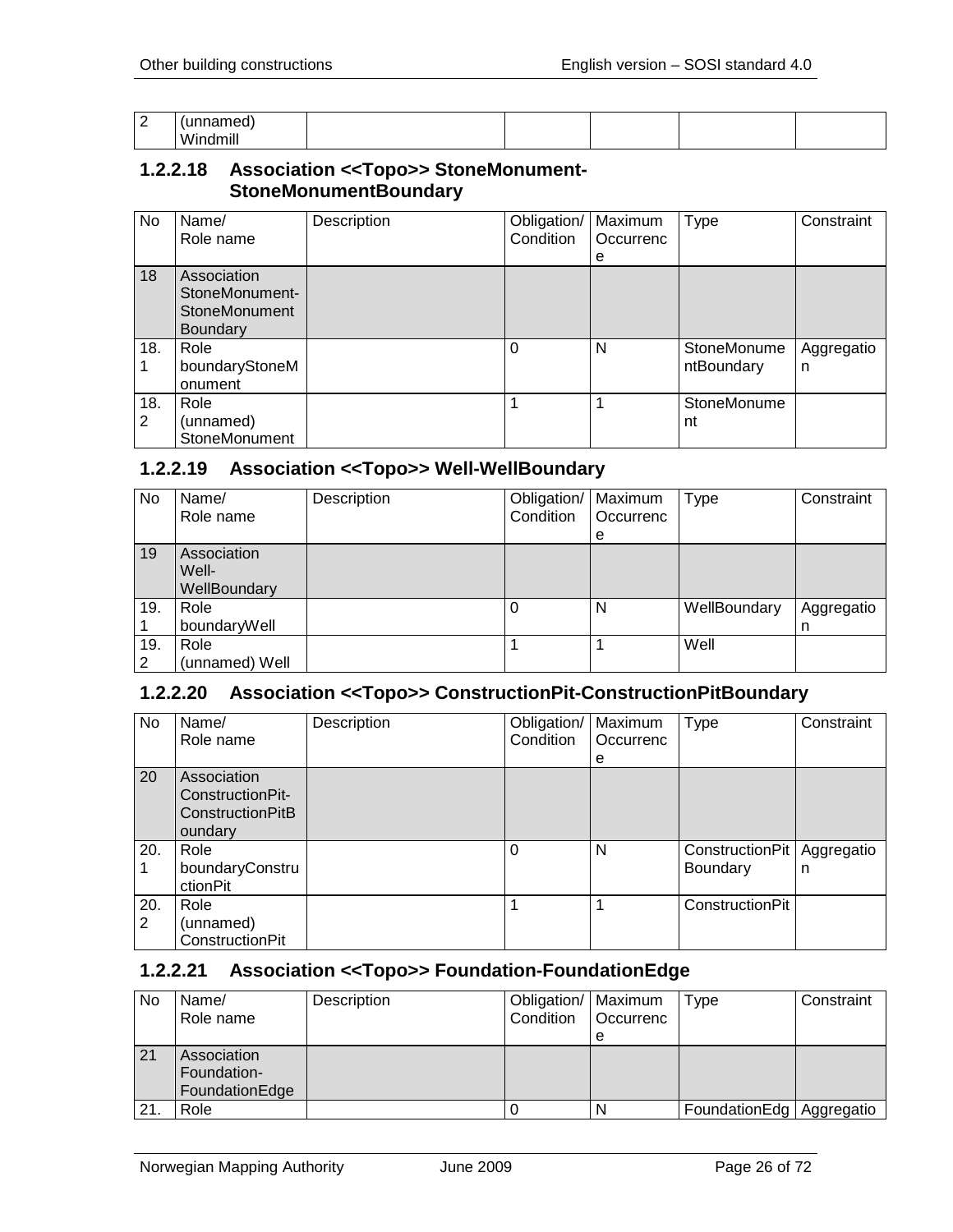|                   | boundaryFounda<br>tionEdge |  | е          |  |
|-------------------|----------------------------|--|------------|--|
| $\Omega$<br>$  -$ | Role                       |  | Foundation |  |
| ົ                 | (unnamed)                  |  |            |  |
|                   | Foundation                 |  |            |  |

#### <span id="page-26-0"></span>**1.2.2.22 Association <<Topo>> FreeStandingStairs-FreeStandingStairsEdge**

| No       | Name/<br>Role name                                                     | Description | Obligation/<br>Condition | Maximum<br>Occurrenc<br>е | <b>Type</b>                | Constraint      |
|----------|------------------------------------------------------------------------|-------------|--------------------------|---------------------------|----------------------------|-----------------|
| 22       | Association<br>FreeStandingStai<br>$rs-$<br>FreeStandingStai<br>rsEdge |             |                          |                           |                            |                 |
| 22.      | Role<br>boundaryFreeSta<br>ndingStairsEgde                             |             | 0                        | N                         | FreeStandingS<br>tairsEdge | Aggregatio<br>n |
| 22.<br>2 | Role<br>(unnamed)<br>FreeStandingStai<br>rs                            |             |                          |                           | FreeStandingS<br>tairs     |                 |

## <span id="page-26-1"></span>**1.2.2.23 Association <<Topo>> Fountain-FountainBdry**

| No  | Name/           | Description | Obligation/   Maximum |           | <b>Type</b>  | Constraint |
|-----|-----------------|-------------|-----------------------|-----------|--------------|------------|
|     | Role name       |             | Condition             | Occurrenc |              |            |
|     |                 |             |                       | e         |              |            |
| 23  | Association     |             |                       |           |              |            |
|     | Fountain-       |             |                       |           |              |            |
|     | FountainBdry    |             |                       |           |              |            |
| 23. | Role            |             | $\Omega$              | N         | FountainBdry | Aggregatio |
|     | boundaryFountai |             |                       |           |              | n          |
|     |                 |             |                       |           |              |            |
| 23. | Role            |             |                       |           | Fountain     |            |
| 2   | (unnamed)       |             |                       |           |              |            |
|     | Fountain        |             |                       |           |              |            |

#### <span id="page-26-2"></span>**1.2.2.24 Association <<Topo>> Windmill-WindmillDelimitation**

| No.      | Name/<br>Role name                                   | Description | Obligation/<br>Condition | Maximum<br>Occurrenc | <b>Type</b>              | Constraint      |
|----------|------------------------------------------------------|-------------|--------------------------|----------------------|--------------------------|-----------------|
|          |                                                      |             |                          | е                    |                          |                 |
| 24       | Association<br>Windmill-<br>WindmillDelimitat<br>ion |             |                          |                      |                          |                 |
| 24.      | Role<br>boundaryWindmil                              |             | 0                        | N                    | WindmillDelimi<br>tation | Aggregatio<br>n |
| 24.<br>2 | Role<br>(unnamed)<br>Windmill                        |             |                          |                      | Windmill                 |                 |
|          |                                                      |             |                          |                      |                          |                 |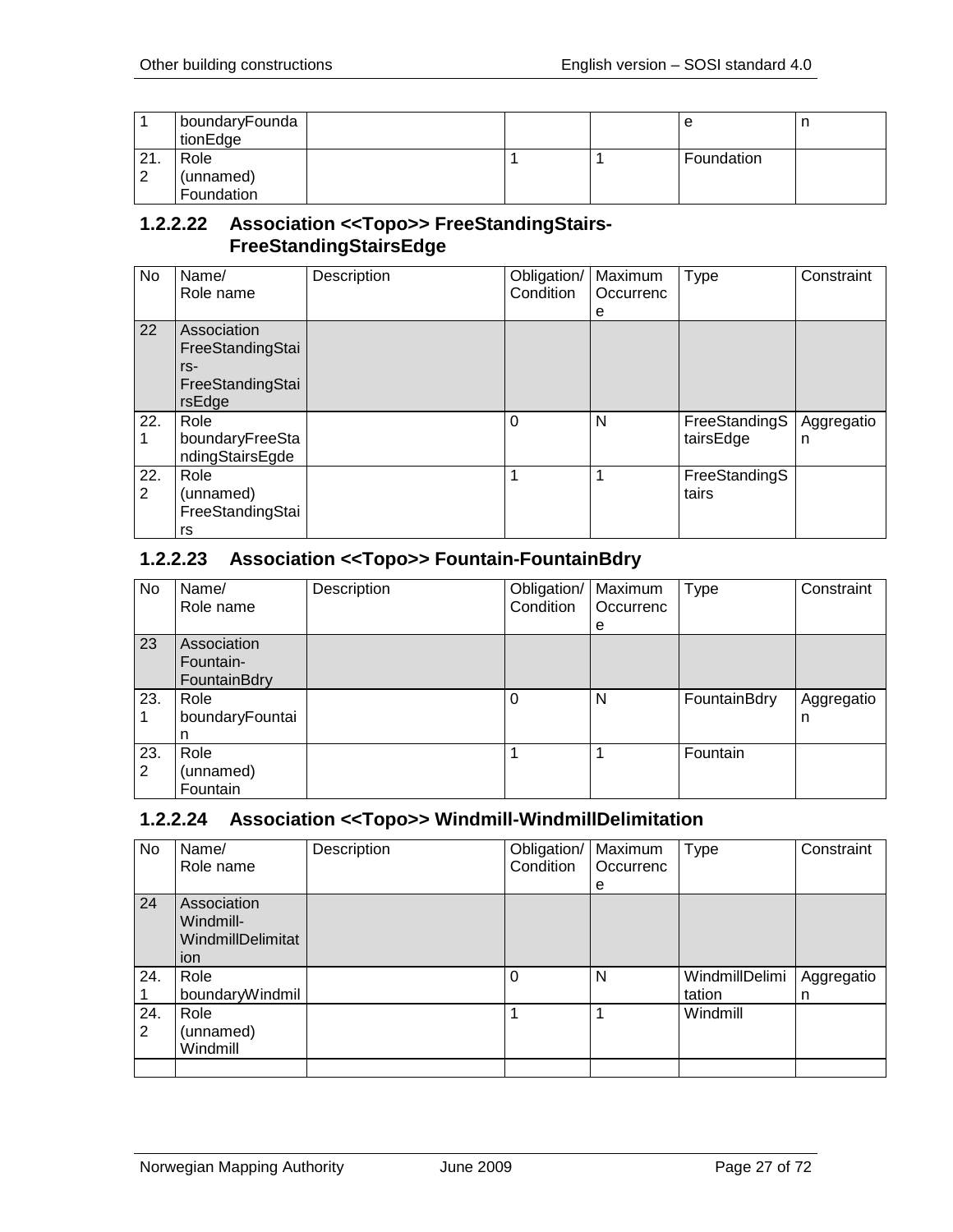#### **1.2.2.25 CodeLists**

#### **1.2.2.25.1 <<CodeList>> FountainType**

<span id="page-27-1"></span><span id="page-27-0"></span>

| Nr             | Code name                 | Definition/Description              | Code |
|----------------|---------------------------|-------------------------------------|------|
| $\overline{A}$ | CodeList                  | description of the type of fountain |      |
|                | FountainType              |                                     |      |
|                | ??Drinking/Potable water? |                                     |      |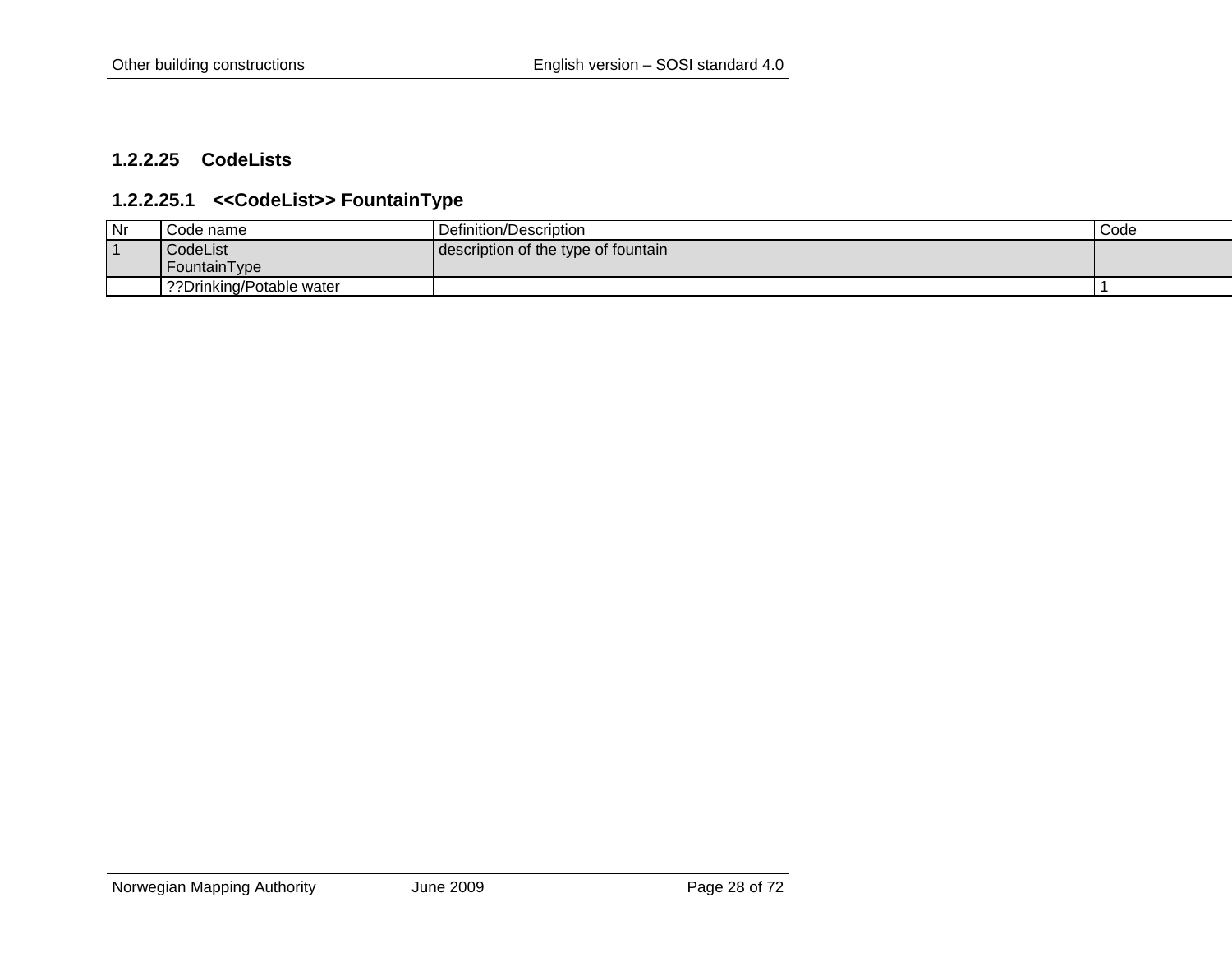#### <span id="page-28-0"></span>**1.2.3 Constructions - Package2**

#### <span id="page-28-1"></span>**1.2.3.1 Tombstone**

| No  | Name/<br>Role name            | Description                                                              | Obligation/<br>Condition | Maximum<br>Occurrenc<br>e | Type                   | Constraint       |
|-----|-------------------------------|--------------------------------------------------------------------------|--------------------------|---------------------------|------------------------|------------------|
|     | <b>Class</b><br>Tombstone     | tombstone on a deceased<br>person's grave showing<br>who is buried there |                          |                           |                        |                  |
| 1.1 | extent                        | area over which an object<br>extends                                     | $\Omega$                 |                           | SurfaceWithQu<br>ality |                  |
| 1.2 | position                      | location where the object<br>exists                                      | $\Omega$                 |                           | PointWithQuali<br>tv   |                  |
| 1.3 | Role<br>boundaryTombst<br>one |                                                                          | 0                        | N                         | TombstoneBou<br>ndary  | Aggregrati<br>on |

## <span id="page-28-2"></span>**1.2.3.2 TombstoneBoundary**

| No  | Name/<br>Role name                           | Description                                                                     | Obligation/<br>Condition | Maximum<br>Occurrenc | <b>Type</b>                 | Constraint |
|-----|----------------------------------------------|---------------------------------------------------------------------------------|--------------------------|----------------------|-----------------------------|------------|
|     |                                              |                                                                                 |                          | е                    |                             |            |
| 2   | <b>Class</b><br><b>TombstoneBoun</b><br>dary | delimitation of tombstone                                                       |                          |                      |                             |            |
| 2.1 | border                                       | course following the<br>transition between<br>different real world<br>phenomena |                          |                      | <b>CurveWithQual</b><br>ity |            |
| 2.2 | Role<br>(unnamed)<br>Tombstone               |                                                                                 |                          |                      | Tombstone                   |            |

# <span id="page-28-3"></span>**1.2.3.3 SewageTreatmentPlant**

| No           | Name/<br>Role name                              | Description                                 | Obligation/<br>Condition | Maximum<br>Occurrenc | Type                                   | Constraint                  |
|--------------|-------------------------------------------------|---------------------------------------------|--------------------------|----------------------|----------------------------------------|-----------------------------|
| $\mathbf{3}$ | <b>Class</b><br>SewageTreatme<br>ntPlant        | outdoor facility for<br>treatment of sewage |                          | е                    |                                        |                             |
| 3.1          | extent                                          | area over which an object<br>extends        | $\Omega$                 |                      | SurfaceWithQu<br>ality                 |                             |
| 3.2          | position                                        | location where the object<br>exists         | $\Omega$                 |                      | PointWithQuali                         |                             |
| 3.3          | Role<br>boundarySewage<br><b>TreatmentPlant</b> |                                             | 0                        | N                    | SewageTreatm  <br>entPlantBound<br>arv | Aggregrati<br><sub>on</sub> |

#### <span id="page-28-4"></span>**1.2.3.4 SewageTreatmentPlantBoundary**

| <b>No</b> | Name         | Description | . .<br>⊃bligation/ | Maximum   | <b>vpe</b> | `onstraını |
|-----------|--------------|-------------|--------------------|-----------|------------|------------|
|           | name<br>Role |             | .<br>onditionٽ     | Jccurrenc |            |            |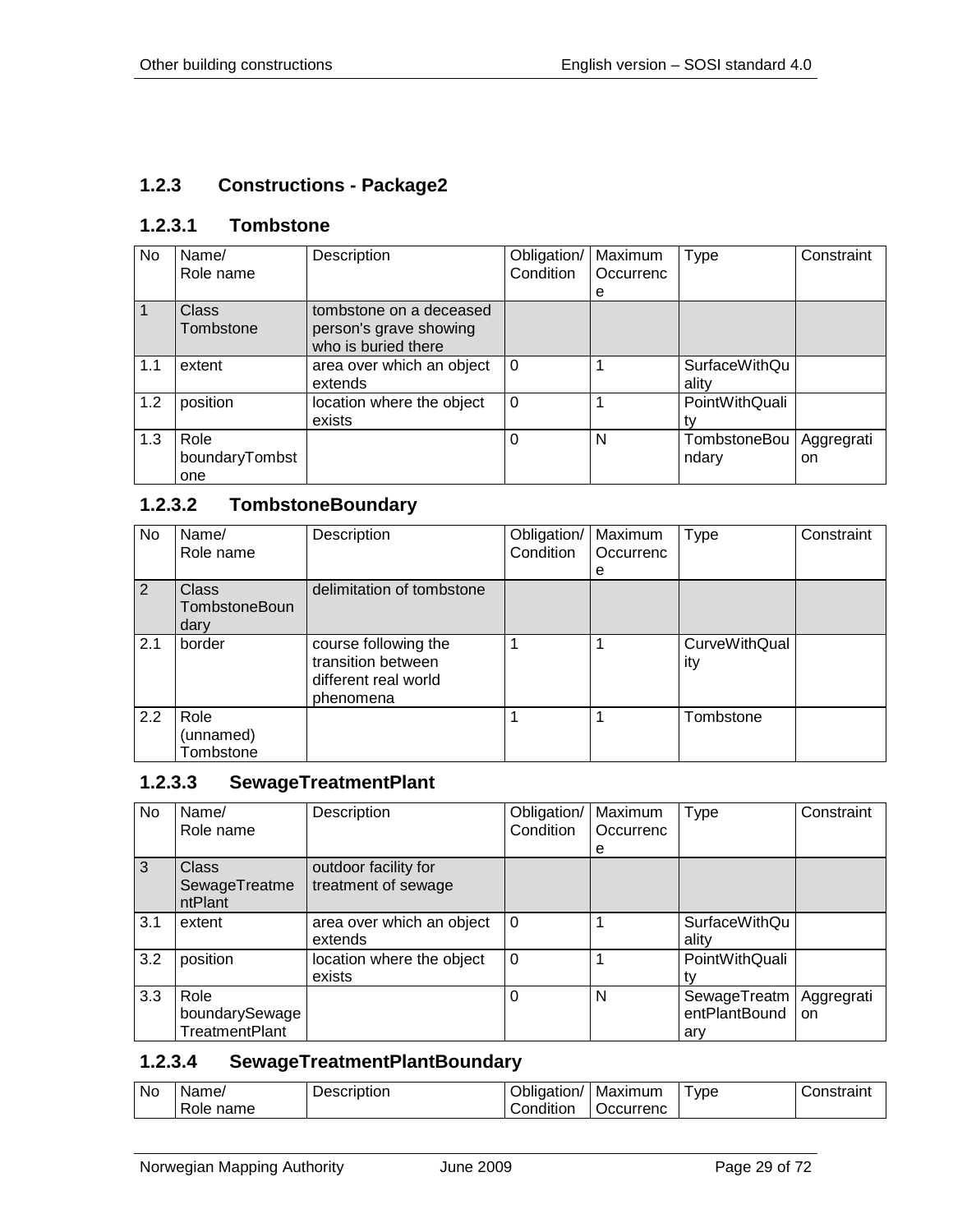|                |                                                  |                                                                                 |   | е |                             |  |
|----------------|--------------------------------------------------|---------------------------------------------------------------------------------|---|---|-----------------------------|--|
| $\overline{4}$ | <b>Class</b><br>SewageTreatme<br>ntPlantBoundary | delimitation of sewage<br>treatment plant                                       |   |   |                             |  |
| 4.1            | border                                           | course following the<br>transition between<br>different real world<br>phenomena |   |   | <b>CurveWithQual</b><br>ity |  |
| 4.2            | heightReference                                  |                                                                                 | 0 |   | HeightReferen<br>ce         |  |
| 4.3            | Role<br>(unnamed)<br>SewageTreatme<br>ntPlant    |                                                                                 | 0 |   | SewageTreatm<br>entPlant    |  |

# <span id="page-29-0"></span>**1.2.3.5 Chimney**

| No  | Name/<br>Role name              | Description                                                              | Obligation/<br>Condition | Maximum<br>Occurrenc<br>e | <b>Type</b>                   | Constraint       |
|-----|---------------------------------|--------------------------------------------------------------------------|--------------------------|---------------------------|-------------------------------|------------------|
| 5   | <b>Class</b><br>Chimney         | free-standing tubular<br>facility for transportation of<br>exhaust gases |                          |                           |                               |                  |
| 5.1 | extent                          | area over which an object<br>extends                                     | $\Omega$                 |                           | <b>SurfaceWithQu</b><br>ality |                  |
| 5.2 | position                        | location where the object<br>exists                                      | $\Omega$                 |                           | PointWithQuali                |                  |
| 5.3 | Role<br>boundaryChimne<br>yEdge |                                                                          | 0                        | N                         | ChimneyEdge                   | Aggregrati<br>on |

## <span id="page-29-1"></span>**1.2.3.6 ChimneyEdge**

| <b>No</b> | Name/<br>Role name           | Description                                                                                                                            | Obligation/<br>Condition | Maximum<br>Occurrenc<br>е | <b>Type</b>                 | Constraint |
|-----------|------------------------------|----------------------------------------------------------------------------------------------------------------------------------------|--------------------------|---------------------------|-----------------------------|------------|
| 6         | <b>Class</b><br>ChimneyEdge  | delimitation of chimney                                                                                                                |                          |                           |                             |            |
| 6.1       | border                       | course following the<br>transition between<br>different real world<br>phenomena                                                        |                          |                           | <b>CurveWithQual</b><br>ity |            |
| 6.2       | heightReference              | indication of whether the<br>registration has been<br>carried out at the top or<br>bottom of an element, e.g.<br>a slope, a wall, etc. | $\Omega$                 |                           | HeightReferen<br>ce         |            |
| 6.3       | Role<br>(unnamed)<br>Chimney |                                                                                                                                        |                          |                           | Chimney                     |            |

#### <span id="page-29-2"></span>**1.2.3.7 LetterBoxRack**

| No | Name/<br>Role name | Description                 | Obligation/   Maximum<br>Condition | <b>Occurrenc</b> | Type | Constraint |
|----|--------------------|-----------------------------|------------------------------------|------------------|------|------------|
|    |                    |                             |                                    |                  |      |            |
|    | Class              | rack for mounting of letter |                                    |                  |      |            |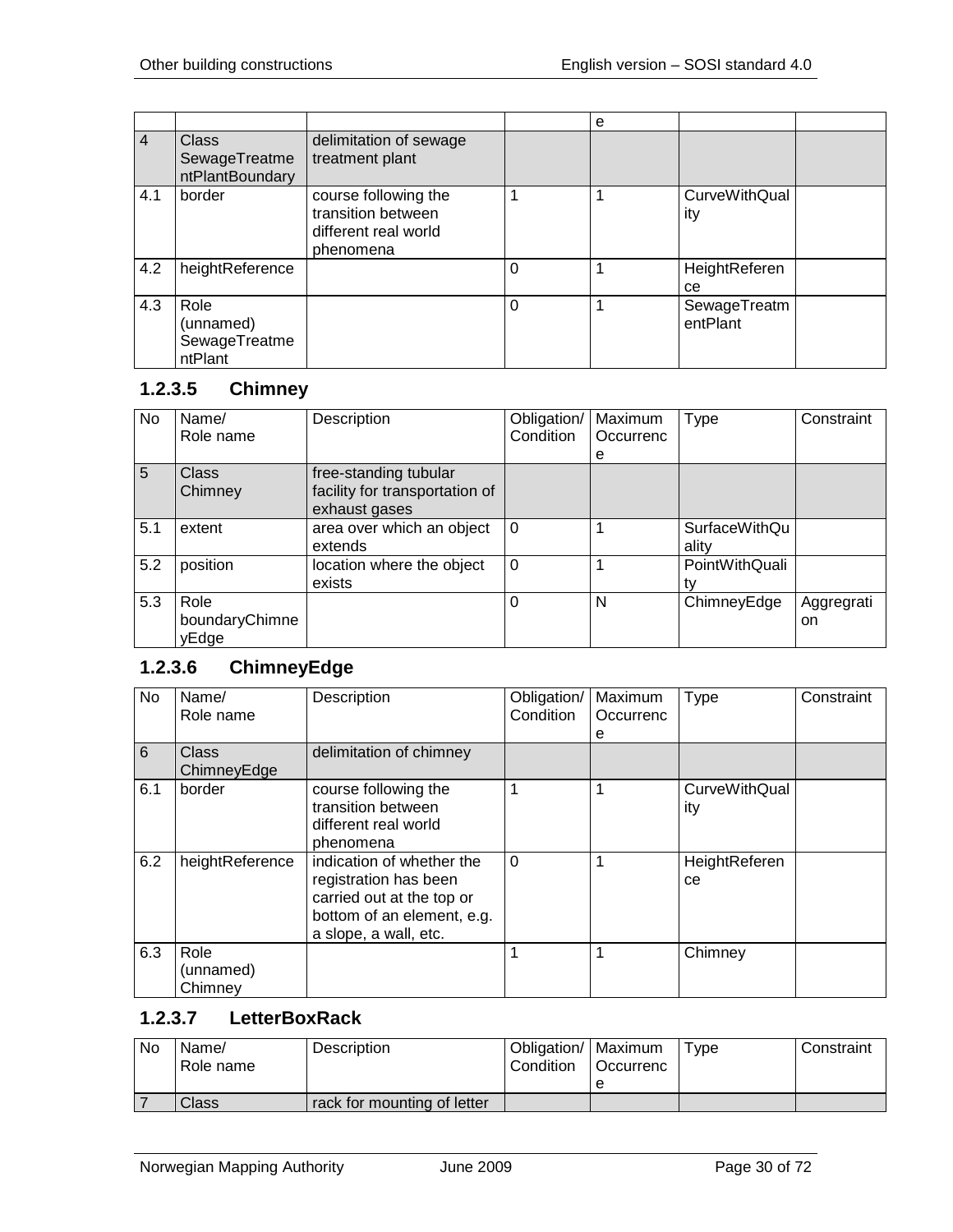|     | LetterBoxRack                     | boxes                                |     |   |                               |                  |
|-----|-----------------------------------|--------------------------------------|-----|---|-------------------------------|------------------|
| 7.1 | extent                            | area over which an object<br>extends | 10  |   | <b>SurfaceWithQu</b><br>ality |                  |
| 7.2 | position                          | location where the object<br>exists  | l 0 |   | PointWithQuali                |                  |
| 7.3 | Role<br>boundaryLetterB<br>oxRack |                                      |     | N | LetterBoxRack<br>Boundary     | Aggregrati<br>on |

# <span id="page-30-0"></span>**1.2.3.8 LetterBoxRackBoundary**

| No  | Name/                                     | Description                                                                     | Obligation/ | Maximum   | Type                        | Constraint |
|-----|-------------------------------------------|---------------------------------------------------------------------------------|-------------|-----------|-----------------------------|------------|
|     | Role name                                 |                                                                                 | Condition   | Occurrenc |                             |            |
|     |                                           |                                                                                 |             | e         |                             |            |
| 8   | <b>Class</b><br>LetterBoxRackBo<br>undary | delimitation of letter box<br>rack                                              |             |           |                             |            |
| 8.1 | border                                    | course following the<br>transition between<br>different real world<br>phenomena |             |           | <b>CurveWithQual</b><br>ity |            |
| 8.2 | Role<br>(unnamed)<br>LetterBoxRack        |                                                                                 |             |           | LetterBoxRack               |            |

#### <span id="page-30-1"></span>**1.2.3.9 Silo**

| No  | Name/           | Description                 | Obligation/ | Maximum   | Type                 | Constraint |
|-----|-----------------|-----------------------------|-------------|-----------|----------------------|------------|
|     | Role name       |                             | Condition   | Occurrenc |                      |            |
|     |                 |                             |             | е         |                      |            |
| 9   | <b>Class</b>    | storage building for fodder |             |           |                      |            |
|     | Silo            | and grain not registered as |             |           |                      |            |
|     |                 | a building in GAB           |             |           |                      |            |
| 9.1 | extent          | area over which an object   | $\Omega$    |           | <b>SurfaceWithQu</b> |            |
|     |                 | extends                     |             |           | ality                |            |
| 9.2 | position        | location where the object   | $\Omega$    |           | PointWithQuali       |            |
|     |                 | exists                      |             |           |                      |            |
| 9.3 | Role            |                             | 0           | N         | SiloEdge             | Aggregrati |
|     | boundarySiloEdg |                             |             |           |                      | on         |
|     | е               |                             |             |           |                      |            |

## <span id="page-30-2"></span>**1.2.3.10 SiloEdge**

| No              | Name/<br>Role name       | Description                                                                                                                            | Obligation/<br>Condition | Maximum<br>Occurrenc<br>е | <b>Type</b>          | Constraint |
|-----------------|--------------------------|----------------------------------------------------------------------------------------------------------------------------------------|--------------------------|---------------------------|----------------------|------------|
| 10 <sup>1</sup> | <b>Class</b><br>SiloEdge | delimitation of silo                                                                                                                   |                          |                           |                      |            |
| 10.             | border                   | course following the<br>transition between<br>different real world<br>phenomena                                                        |                          |                           | CurveWithQual<br>ity |            |
| 10.<br>2        | heightReference          | indication of whether the<br>registration has been<br>carried out at the top or<br>bottom of an element, e.g.<br>a slope, a wall, etc. | $\Omega$                 |                           | HeightReferen<br>ce  |            |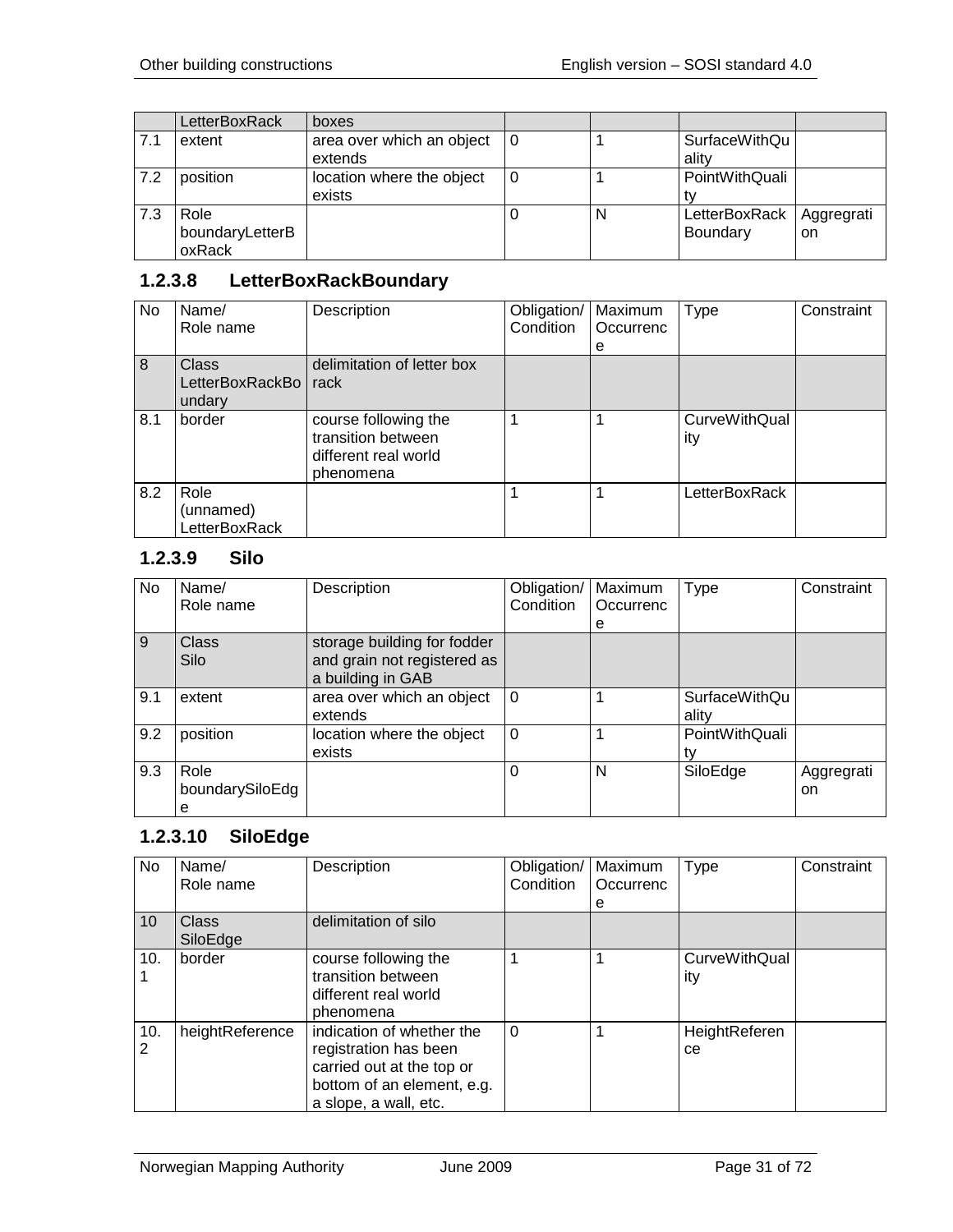| .<br>ιν.                 | D<br>ole:         |  | $\sim$<br>סווס |  |
|--------------------------|-------------------|--|----------------|--|
| $\overline{\phantom{a}}$ | Silo<br>ι۳<br>. . |  |                |  |

## <span id="page-31-0"></span>**1.2.3.11 GreasingRamp**

| No  | Name/<br>Role name           | Description                                          | Obligation/<br>Condition | Maximum<br><b>Occurrenc</b><br>e | Type                        | Constraint |
|-----|------------------------------|------------------------------------------------------|--------------------------|----------------------------------|-----------------------------|------------|
| 11  | <b>Class</b><br>GreasingRamp | facility for vehicle<br>maintenance                  |                          |                                  |                             |            |
| 11. | centerline                   | course followed by the<br>central part of the object |                          |                                  | <b>CurveWithQual</b><br>itv |            |
| 11. | heightReference              |                                                      |                          |                                  | HeightReferen<br>ce         |            |

#### <span id="page-31-1"></span>**1.2.3.12 Tank/vessel**

| <b>No</b> | Name/<br>Role name                  | Description                                                                                  | Obligation/<br>Condition | Maximum<br>Occurrenc<br>е | Type                          | Constraint       |
|-----------|-------------------------------------|----------------------------------------------------------------------------------------------|--------------------------|---------------------------|-------------------------------|------------------|
| 12        | Class<br>Tank/vessel                | closed tank/vessel for<br>storage of gas or fluids<br>which is not registered as<br>building |                          |                           |                               |                  |
| 12.       | extent                              | area over which an object<br>extends                                                         | $\Omega$                 |                           | <b>SurfaceWithQu</b><br>ality |                  |
| 12.       | position                            | location where the object<br>exists                                                          | $\Omega$                 |                           | PointWithQuali<br>tv          |                  |
| 12.<br>3  | Role<br>boundaryTank/V<br>esselEdge |                                                                                              | $\Omega$                 | N                         | Tank/VesselEd<br>ge           | Aggregrati<br>on |

## <span id="page-31-2"></span>**1.2.3.13 Tank/VesselEdge**

| <b>No</b> | Name/<br>Role name               | Description                                                                                                                            | Obligation/<br>Condition | Maximum<br>Occurrenc<br>е | <b>Type</b>                 | Constraint |
|-----------|----------------------------------|----------------------------------------------------------------------------------------------------------------------------------------|--------------------------|---------------------------|-----------------------------|------------|
| 13        | Class<br>Tank/VesselEdg<br>е     | delimitation of tank/vessel                                                                                                            |                          |                           |                             |            |
| 13.       | border                           | course following the<br>transition between<br>different real world<br>phenomena                                                        | 1                        |                           | <b>CurveWithQual</b><br>ity |            |
| 13.<br>2  | heightReference                  | indication of whether the<br>registration has been<br>carried out at the top or<br>bottom of an element, e.g.<br>a slope, a wall, etc. | $\Omega$                 |                           | HeightReferen<br>ce         |            |
| 13.<br>3  | Role<br>(unnamed)<br>Tank/vessel |                                                                                                                                        |                          |                           | Tank/vessel                 |            |

#### <span id="page-31-3"></span>**1.2.3.14 Tower**

| No. | Name/<br>Role name | <b>Description</b> | Obligation/<br>Condition | Maximum<br>Occurrenc | vpe | Constraint |
|-----|--------------------|--------------------|--------------------------|----------------------|-----|------------|
|     |                    |                    |                          |                      |     |            |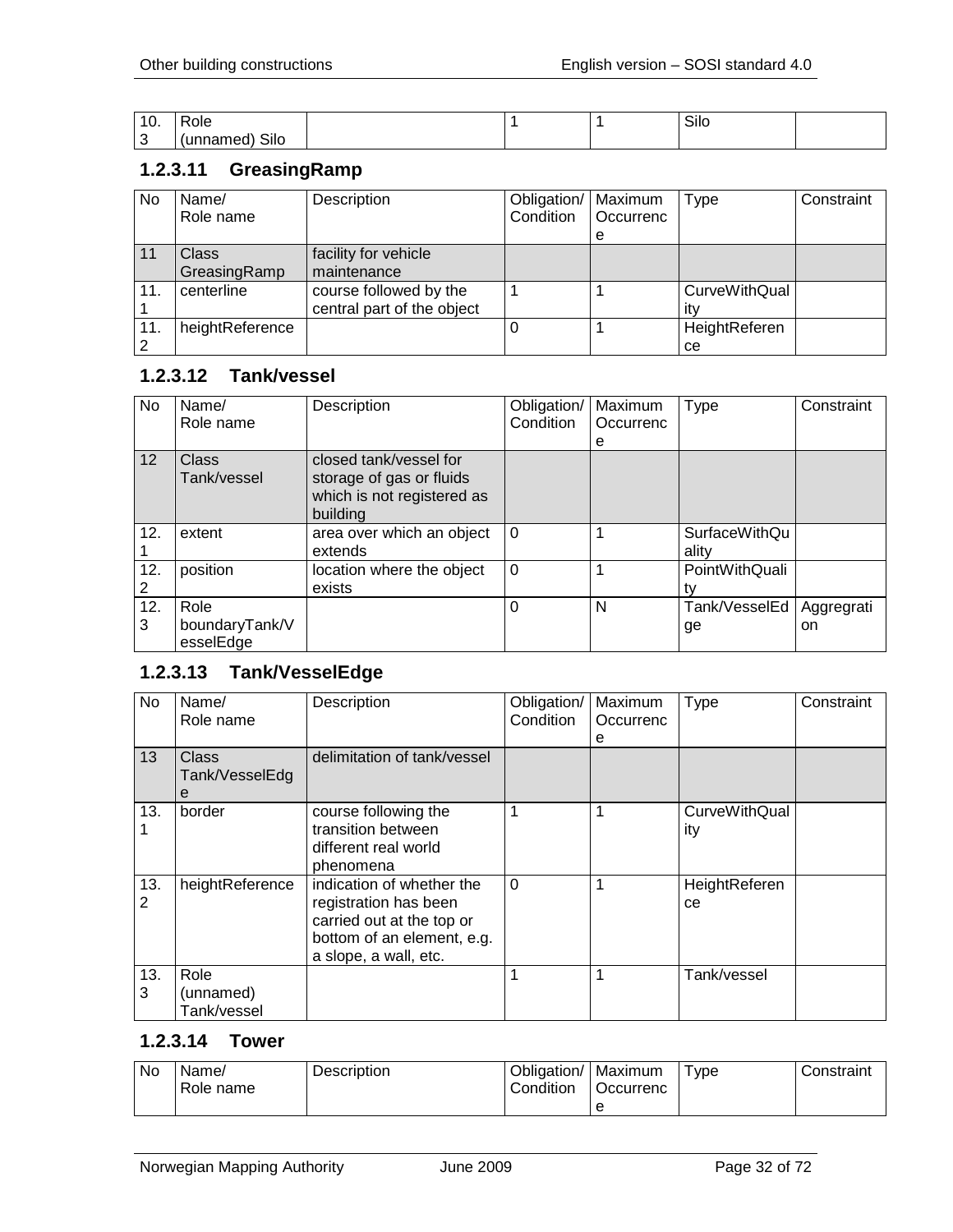| 14       | <b>Class</b><br>Tower         | Tall building structure in<br>which the height is great in<br>relation to the footprint of<br>the building |          |   |                               |                  |
|----------|-------------------------------|------------------------------------------------------------------------------------------------------------|----------|---|-------------------------------|------------------|
| 14.      | extent                        | area over which an object<br>extends                                                                       | 0        |   | <b>SurfaceWithQu</b><br>ality |                  |
| 14.<br>2 | position                      | location where the object<br>exists                                                                        | $\Omega$ |   | PointWithQuali                |                  |
| 14.<br>3 | Role<br>boundaryTowerE<br>dge |                                                                                                            |          | N | TowerEdge                     | Aggregrati<br>on |

#### <span id="page-32-0"></span>**1.2.3.15 TowerEdge**

| No       | Name/<br>Role name         | Description                                                                                                       | Obligation/<br>Condition | Maximum<br>Occurrenc<br>е | Type                        | Constraint |
|----------|----------------------------|-------------------------------------------------------------------------------------------------------------------|--------------------------|---------------------------|-----------------------------|------------|
| 15       | <b>Class</b><br>TowerEdge  | delimitation of tower                                                                                             |                          |                           |                             |            |
| 15.      | border                     | course following the<br>transition between<br>different real world<br>phenomena                                   |                          |                           | <b>CurveWithQual</b><br>ity |            |
| 15.<br>2 | heightReference            | angivelse av om<br>registreringen er utført på<br>topp eller bunn av et<br>element-f.eks.en<br>skråning- mur osv. | $\Omega$                 |                           | HeightReferen<br>ce         |            |
| 15.<br>3 | Role<br>(unnamed)<br>Tower |                                                                                                                   |                          |                           | Tower                       |            |

## <span id="page-32-1"></span>**1.2.3.16 Association <<Topo>> Tombstone-TombstoneBoundary**

| No       | Name/<br>Role name                                        | Description | Obligation/<br>Condition | Maximum<br>Occurrenc<br>е | Type                  | Constraint      |
|----------|-----------------------------------------------------------|-------------|--------------------------|---------------------------|-----------------------|-----------------|
| 16       | Association<br>Tombstone-<br><b>TombstoneBoun</b><br>dary |             |                          |                           |                       |                 |
| 16.      | Role<br>boundaryTombst<br>one                             |             | 0                        | N                         | TombstoneBou<br>ndary | Aggregatio<br>n |
| 16.<br>2 | Role<br>(unnamed)<br>Tombstone                            |             |                          |                           | Tombstone             |                 |

# <span id="page-32-2"></span>**1.2.3.17 Association <<Topo>> Tower-TowerEdge**

| No | Name/       | Description | Obligation/   Maximum |                  | Type      | Constraint |
|----|-------------|-------------|-----------------------|------------------|-----------|------------|
|    | Role name   |             | Condition             | <b>Occurrenc</b> |           |            |
|    |             |             |                       | e                |           |            |
| 17 | Association |             |                       |                  |           |            |
|    | Tower-      |             |                       |                  |           |            |
|    | TowerEdge   |             |                       |                  |           |            |
|    | Role        |             |                       | N                | TowerEdge | Aggregatio |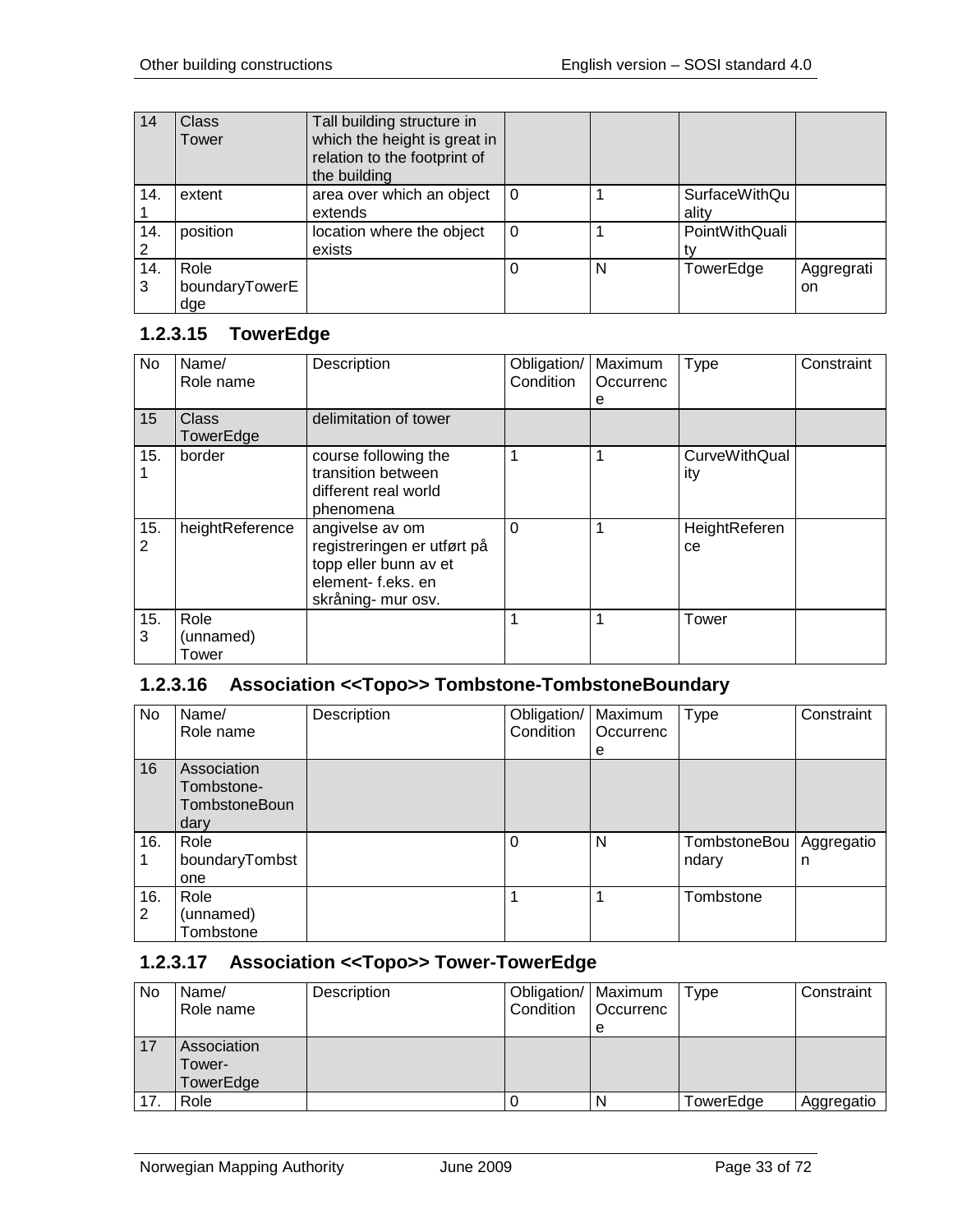|                    | boundaryTowerE |  |       | ш |
|--------------------|----------------|--|-------|---|
|                    | dge            |  |       |   |
| $\rightarrow$<br>. | Role           |  | Tower |   |
| ◠                  | (unnamed)      |  |       |   |
|                    | ower           |  |       |   |

#### <span id="page-33-0"></span>**1.2.3.18 Association <<Topo>> Tank/vessel-Tank/VesselEdge**

| No       | Name/<br>Role name                                 | Description | Obligation/   Maximum<br>Condition | Occurrenc<br>е | Type                | Constraint      |
|----------|----------------------------------------------------|-------------|------------------------------------|----------------|---------------------|-----------------|
| 18       | Association<br>Tank/vessel-<br>Tank/VesselEdg<br>е |             |                                    |                |                     |                 |
| 18.      | Role<br>boundaryTank/V<br>esselEdge                |             | $\Omega$                           | N              | Tank/VesselEd<br>ge | Aggregatio<br>n |
| 18.<br>2 | Role<br>(unnamed)<br>Tank/vessel                   |             |                                    |                | Tank/vessel         |                 |

## <span id="page-33-1"></span>**1.2.3.19 Association <<Topo>> Chimney-ChimneyEdge**

| No       | Name/<br>Role name                     | Description | Obligation/<br>Condition | Maximum<br>Occurrenc<br>е | <b>Type</b> | Constraint      |
|----------|----------------------------------------|-------------|--------------------------|---------------------------|-------------|-----------------|
| 19       | Association<br>Chimney-<br>ChimneyEdge |             |                          |                           |             |                 |
| 19.      | Role<br>boundaryChimne<br>yEdge        |             | 0                        | N                         | ChimneyEdge | Aggregatio<br>n |
| 19.<br>2 | Role<br>(unnamed)<br>Chimney           |             |                          |                           | Chimney     |                 |

#### <span id="page-33-2"></span>**1.2.3.20 Association <<Topo>> Silo-SiloEdge**

| No       | Name/<br>Role name           | Description | Obligation/   Maximum<br>Condition | Occurrenc<br>e | Type     | Constraint      |
|----------|------------------------------|-------------|------------------------------------|----------------|----------|-----------------|
| 20       | Association<br>Silo-SiloEdge |             |                                    |                |          |                 |
| 20.      | Role<br>boundarySiloEdg<br>е |             |                                    | N              | SiloEdge | Aggregatio<br>n |
| 20.<br>2 | Role<br>(unnamed) Silo       |             |                                    |                | Silo     |                 |

#### <span id="page-33-3"></span>**1.2.3.21 Association <<Topo>> LetterBoxRack-LetterBoxRackBoundary**

| No | Name/<br>Role name                               | Description | Obligation/   Maximum<br>Condition | <b>Occurrenc</b><br>е | Type | Constraint |
|----|--------------------------------------------------|-------------|------------------------------------|-----------------------|------|------------|
| 21 | Association<br>LetterBoxRack-<br>LetterBoxRackBo |             |                                    |                       |      |            |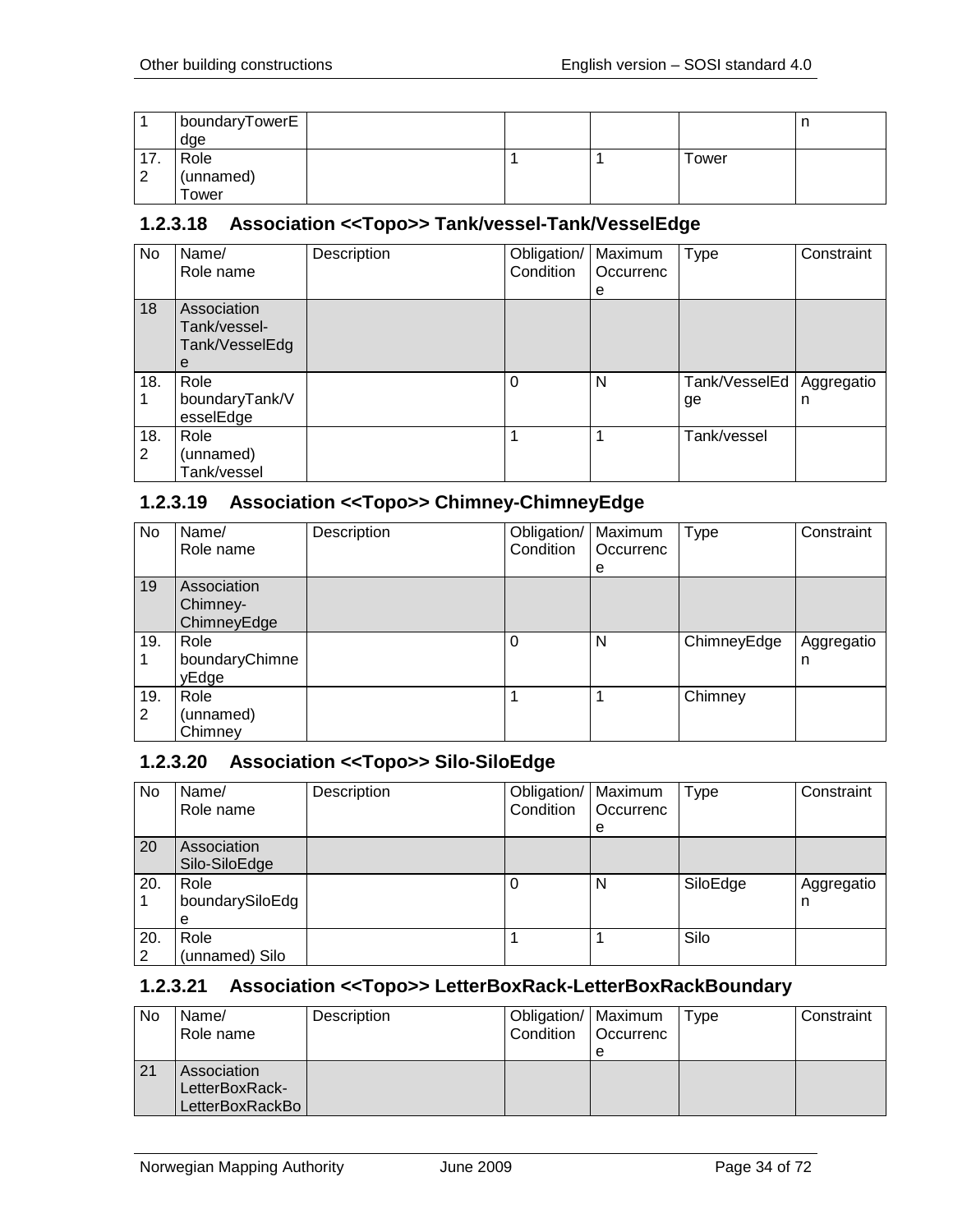|     | undary          |  |   |               |            |
|-----|-----------------|--|---|---------------|------------|
| 21  | Role            |  | N | LetterBoxRack | Aggregatio |
|     | boundaryLetterB |  |   | Boundary      | n          |
|     | oxRack          |  |   |               |            |
| 21. | Role            |  |   | LetterBoxRack |            |
| 2   | (unnamed)       |  |   |               |            |
|     | LetterBoxRack   |  |   |               |            |

#### <span id="page-34-0"></span>**1.2.3.22 Association <<Topo>> SewageTreatmentPlant-SewageTreatmentPlantBoundary**

| <b>No</b> | Name/<br>Role name                                                           | Description | Obligation/<br>Condition | Maximum<br>Occurrenc<br>е | <b>Type</b>                                       | Constraint |
|-----------|------------------------------------------------------------------------------|-------------|--------------------------|---------------------------|---------------------------------------------------|------------|
| 22        | Association<br>SewageTreatme<br>ntPlant-<br>SewageTreatme<br>ntPlantBoundary |             |                          |                           |                                                   |            |
| 22.       | Role<br>boundarySewage<br><b>TreatmentPlant</b>                              |             | 0                        | N                         | SewageTreatm   Aggregatio<br>entPlantBound<br>arv | n          |
| 22.<br>2  | Role<br>(unnamed)<br>SewageTreatme<br>ntPlant                                |             | 0                        |                           | SewageTreatm<br>entPlant                          |            |

# <span id="page-34-1"></span>**1.2.4 TechinicaConstructionCulturePlayEtc.**

#### <span id="page-34-2"></span>**1.2.4.1 GondolaCable**

| l No | Name/<br>Role name    | Description                                                      | Obligation/   Maximum<br>Condition | l Occurrenc | Type | Constraint             |
|------|-----------------------|------------------------------------------------------------------|------------------------------------|-------------|------|------------------------|
|      | Class<br>GondolaCable | cableway where the cargo<br>is located in closed<br>compartments |                                    |             |      | Subtype of<br>Cableway |

#### <span id="page-34-3"></span>**1.2.4.2 SkiJump**

| No  | Name/           | Description                   | Obligation/ | Maximum   | <b>Type</b>    | Constraint |
|-----|-----------------|-------------------------------|-------------|-----------|----------------|------------|
|     | Role name       |                               | Condition   | Occurrenc |                |            |
|     |                 |                               |             | е         |                |            |
| 2   | <b>Class</b>    | facility for ski jumping with |             |           |                |            |
|     | <b>SkiJump</b>  | artificial or natural         |             |           |                |            |
|     |                 | approach                      |             |           |                |            |
| 2.1 | centerline      | course followed by the        | $\Omega$    |           | CurveWithQual  |            |
|     |                 | central part of the Object    |             |           | itv            |            |
| 2.2 | position        | location where the object     | $\Omega$    |           | PointWithQuali |            |
|     |                 | exists                        |             |           | t٧             |            |
| 2.3 | heightReference | angivelse av om               | $\Omega$    |           | HeightReferen  |            |
|     |                 | registreringen er utført på   |             |           | ce             |            |
|     |                 | topp eller bunn av et         |             |           |                |            |
|     |                 | element-f.eks. en             |             |           |                |            |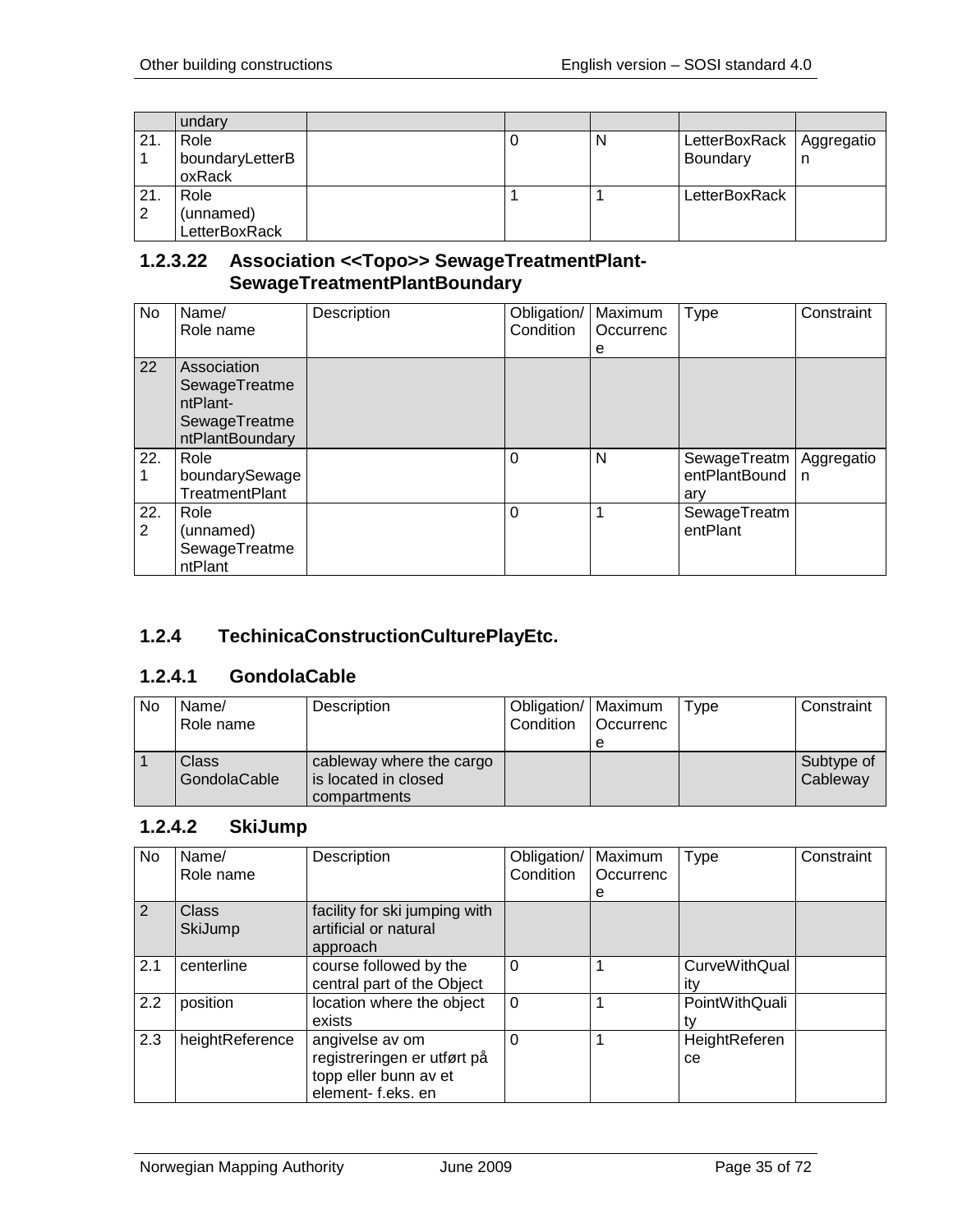| $\sim$<br>. .<br>. .<br>. |  |
|---------------------------|--|
|---------------------------|--|

# <span id="page-35-0"></span>**1.2.4.3 SportsFacility**

| No  | Name/<br>Role name                    | Description                                                                                                               | Obligation/<br>Condition | Maximum<br>Occurrenc | <b>Type</b>                 | Constraint |
|-----|---------------------------------------|---------------------------------------------------------------------------------------------------------------------------|--------------------------|----------------------|-----------------------------|------------|
|     |                                       |                                                                                                                           |                          | е                    |                             |            |
| 3   | <b>Class</b><br><b>SportsFacility</b> | line for delimitation of<br>constructed parts of sports<br>facility, such as outer<br>delimitation of a football<br>pitch |                          |                      |                             |            |
| 3.1 | border                                | course following the<br>transition between<br>different real world<br>phenomena                                           | $\mathbf 1$              |                      | <b>CurveWithQual</b><br>ity |            |
| 3.2 | heightReference                       | angivelse av om<br>registreringen er utført på<br>topp eller bunn av et<br>element-f.eks.en<br>skråning- mur osv.         | $\Omega$                 | 1                    | HeightReferen<br>ce         |            |

# <span id="page-35-1"></span>**1.2.4.4 PlayApparatus**

| No  | Name/<br>Role name            | Description                                                                                                                               | Obligation/<br>Condition | Maximum<br>Occurrenc<br>e | Type                        | Constraint |
|-----|-------------------------------|-------------------------------------------------------------------------------------------------------------------------------------------|--------------------------|---------------------------|-----------------------------|------------|
|     | <b>Class</b><br>PlayApparatus | outline of building-<br>technical facility designed<br>for other types of playing,<br>swinging and climbing in<br>childrenXzXs play areas |                          |                           |                             |            |
| 4.1 | centerline                    | course followed by the<br>central part of the object                                                                                      |                          |                           | <b>CurveWithQual</b><br>itv |            |

## <span id="page-35-2"></span>**1.2.4.5 SandPit**

| <b>No</b> | Name/<br>Role name             | Description                                                            | Obligation/   Maximum<br>Condition | Occurrenc<br>e | Type                        | Constraint |
|-----------|--------------------------------|------------------------------------------------------------------------|------------------------------------|----------------|-----------------------------|------------|
| 5         | <b>Class</b><br><b>SandPit</b> | pit filled with sand,<br>particularly for young<br>children to play in |                                    |                |                             |            |
| 5.1       | centerline                     | course followed by the<br>central part of the object                   |                                    |                | <b>CurveWithQual</b><br>ıtv |            |

#### <span id="page-35-3"></span>**1.2.4.6 SkiTow**

| No | Name/<br>Role name     | Description                                    | Obligation/   Maximum<br>Condition | <b>Occurrenc</b> | Tvpe | Constraint             |
|----|------------------------|------------------------------------------------|------------------------------------|------------------|------|------------------------|
|    | Class<br><b>SkiTow</b> | cableway for pulling skiers<br>up steep slopes |                                    |                  |      | Subtype of<br>Cableway |

# <span id="page-35-4"></span>**1.2.4.7 ShootingRangeFacility**

| No. | Name/<br>Role name | Description | Obligation/<br>Condition | Maximum<br>Occurrenc | Type | Constraint |
|-----|--------------------|-------------|--------------------------|----------------------|------|------------|
|     |                    |             |                          |                      |      |            |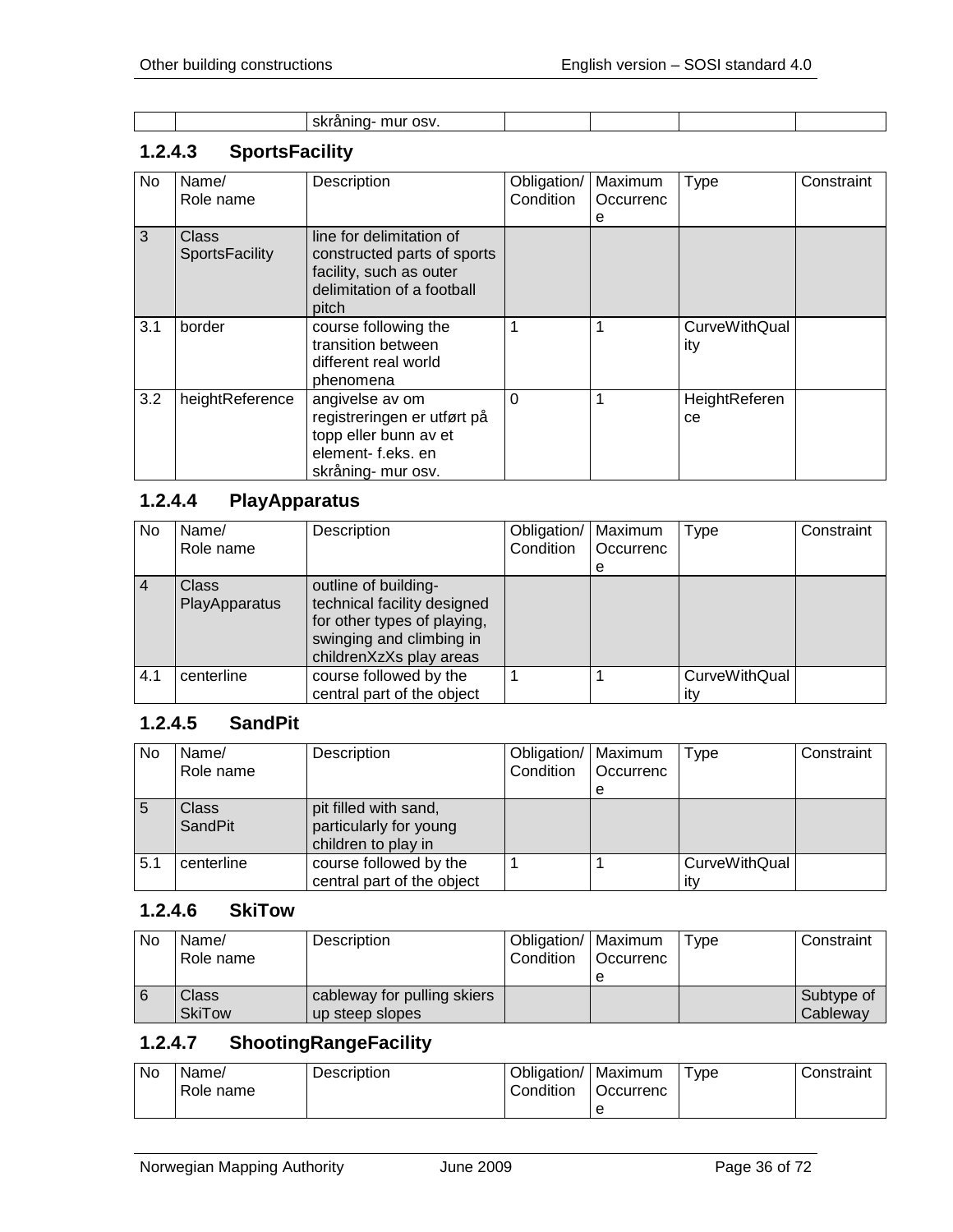|     | <b>Class</b><br>ShootingRangeF<br>acility | outline of technical<br>facilities at shooting range<br>- stands and targets that<br>are not registered as<br>building or walls        |          |                             |  |
|-----|-------------------------------------------|----------------------------------------------------------------------------------------------------------------------------------------|----------|-----------------------------|--|
| 7.1 | centerline                                | course followed by the<br>central part of the object                                                                                   |          | <b>CurveWithQual</b><br>itv |  |
| 7.2 | heightReference                           | indication of whether the<br>registration has been<br>carried out at the top or<br>bottom of an element, e.g.<br>a slope, a wall, etc. | $\Omega$ | HeightReferen<br>ce         |  |

## **1.2.4.8 ChairLift**

| No | Name/<br>Role name        | Description                                     | Obligation/   Maximum<br>Condition | <b>Occurrenc</b> | Type | Constraint             |
|----|---------------------------|-------------------------------------------------|------------------------------------|------------------|------|------------------------|
|    | Class<br><b>ChairLift</b> | cableway with chairs for<br>passenger transport |                                    |                  |      | Subtype of<br>Cableway |

# **1.2.4.9 SwimmingPool**

| No. | Name/<br>Role name                   | Description                          | Obligation/<br>Condition | Maximum<br>Occurrenc<br>e | <b>Type</b>            | Constraint       |
|-----|--------------------------------------|--------------------------------------|--------------------------|---------------------------|------------------------|------------------|
| 9   | <b>Class</b><br>SwimmingPool         | pool for swimming and<br>water play  |                          |                           |                        |                  |
| 9.1 | extent                               | area over which an object<br>extends | $\Omega$                 |                           | SurfaceWithQu<br>ality |                  |
| 9.2 | position                             | location where the object<br>exists  | $\Omega$                 |                           | PointWithQuali<br>tv   |                  |
| 9.3 | Role<br>boundarySwimmi<br>ngPoolEdge |                                      |                          | N                         | SwimmingPool<br>Edge   | Aggregrati<br>on |

## **1.2.4.10 SwimmingPoolEdge**

| No       | Name/<br>Role name                   | Description                                                                     | Obligation/<br>Condition | Maximum<br>Occurrenc | <b>Type</b>                 | Constraint |
|----------|--------------------------------------|---------------------------------------------------------------------------------|--------------------------|----------------------|-----------------------------|------------|
|          |                                      |                                                                                 |                          | е                    |                             |            |
| 10       | <b>Class</b><br>SwimmingPoolE<br>dge | delimitation of swimming<br>pool (the edge of the pool)                         |                          |                      |                             |            |
| 10.      | border                               | course following the<br>transition between<br>different real world<br>phenomena |                          |                      | <b>CurveWithQual</b><br>ity |            |
| 10.<br>2 | Role<br>(unnamed)<br>SwimmingPool    |                                                                                 |                          |                      | SwimmingPool                |            |

# **1.2.4.11 Cableway**

| No. | Name/<br>Role name | Description             | Obligation/   Maximum<br>Condition | Occurrenc | $T$ vpe | Constraint |
|-----|--------------------|-------------------------|------------------------------------|-----------|---------|------------|
|     | Class              | facility where ropes or |                                    |           |         |            |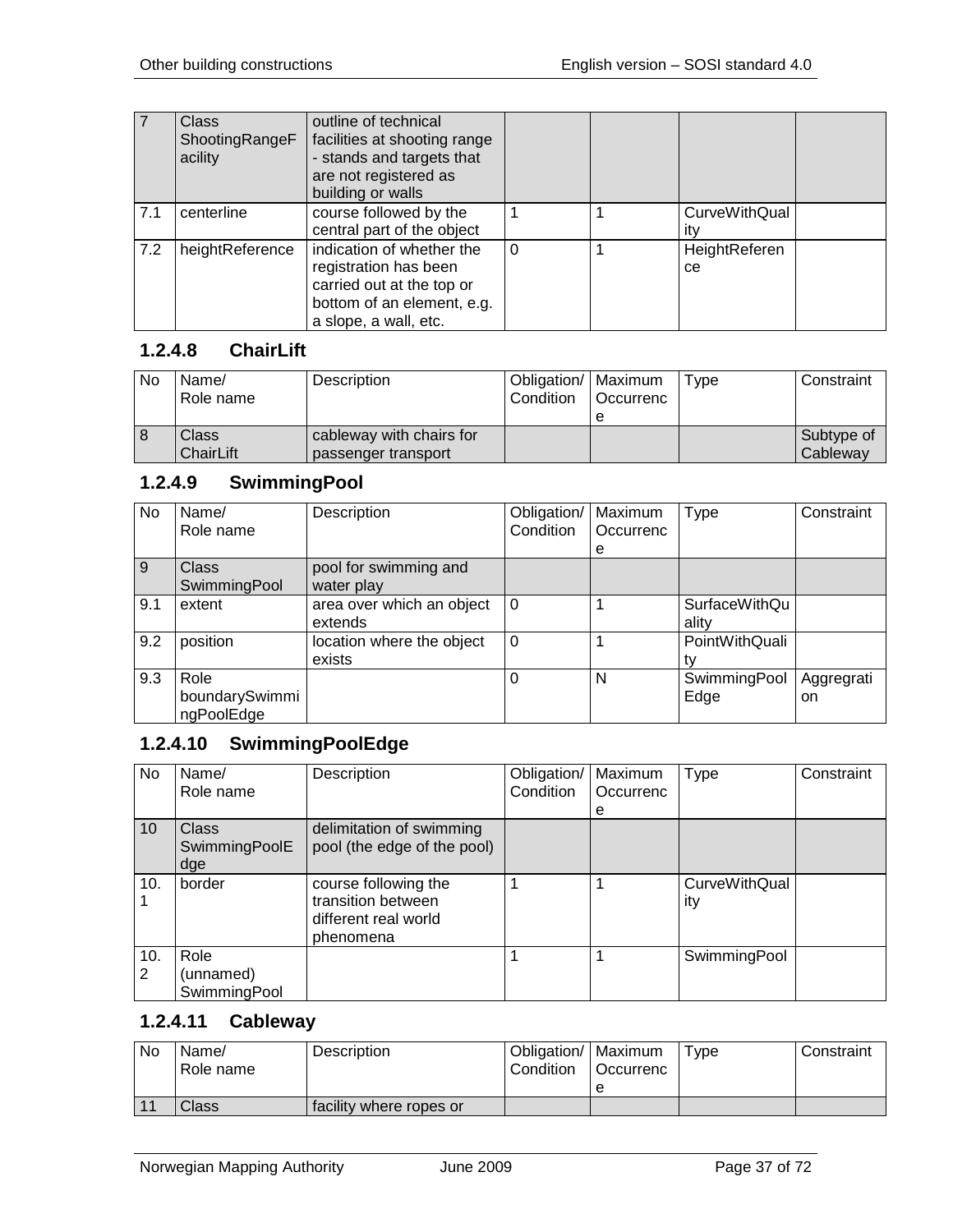|     | Cableway        | cables carry and/or pull<br>cargo over some distance |  |                      |
|-----|-----------------|------------------------------------------------------|--|----------------------|
|     | centerline      | course followed by the<br>central part of the object |  | CurveWithQual<br>itv |
| 11. | heightReference |                                                      |  | HeightReferen<br>ce  |

### **1.2.4.12 Grandstand**

| No.      | Name/<br>Role name                 | Description                                                                                                                                  | Obligation/<br>Condition | Maximum<br>Occurrenc<br>е | <b>Type</b>                   | Constraint       |
|----------|------------------------------------|----------------------------------------------------------------------------------------------------------------------------------------------|--------------------------|---------------------------|-------------------------------|------------------|
| 12       | Class<br>Grandstand                | facility built up of metal,<br>rock, masonry or wood for<br>the use of the audience at<br>cultural arenas, particularly<br>sports facilities |                          |                           |                               |                  |
| 12.      | extente                            | area over which an object<br>extends                                                                                                         | $\Omega$                 |                           | <b>SurfaceWithQu</b><br>ality |                  |
| 12.<br>2 | position                           | location where the object<br>exists                                                                                                          | $\Omega$                 |                           | PointWithQuali                |                  |
| 12.<br>3 | Role<br>boundaryGrandst<br>andEdge |                                                                                                                                              | 0                        | N                         | GrandstandEd<br>ge            | Aggregrati<br>on |

## **1.2.4.13 GrandstandEdge**

| No       | Name/<br>Role name              | Description                                                                     | Obligation/<br>Condition | Maximum<br>Occurrenc<br>е | <b>Type</b>                 | Constraint |
|----------|---------------------------------|---------------------------------------------------------------------------------|--------------------------|---------------------------|-----------------------------|------------|
| 13       | Class<br>GrandstandEdge         | delimitation of grandstand                                                      |                          |                           |                             |            |
| 13.      | border                          | course following the<br>transition between<br>different real world<br>phenomena |                          |                           | <b>CurveWithQual</b><br>ity |            |
| 13.<br>2 | heightReference                 |                                                                                 | 0                        |                           | HeightReferen<br>ce         |            |
| 13.<br>3 | Role<br>(unnamed)<br>Grandstand |                                                                                 |                          |                           | Grandstand                  |            |

### **1.2.4.14 SkiJumpFacility**

| No  | Name/<br>Role name     | Description                | Obligation/   Maximum<br>Condition | Occurrenc | Type                 | Constraint |
|-----|------------------------|----------------------------|------------------------------------|-----------|----------------------|------------|
|     |                        |                            |                                    | е         |                      |            |
| 14  | Class                  | outline of ramp and jump.  |                                    |           |                      |            |
|     | <b>SkiJumpFacility</b> |                            |                                    |           |                      |            |
| 14. | centerline             | course followed by the     |                                    |           | <b>CurveWithQual</b> |            |
|     |                        | central part of the object |                                    |           | itv                  |            |

## **1.2.4.15 Association <<Topo>> Grandstand -GrandstandEdge**

| No. | Name/<br>Role name | Description | Obligation/   Maximum<br>Condition | Occurrenc | Type | Constraint |
|-----|--------------------|-------------|------------------------------------|-----------|------|------------|
|     |                    |             |                                    | е         |      |            |
| 15  | Association        |             |                                    |           |      |            |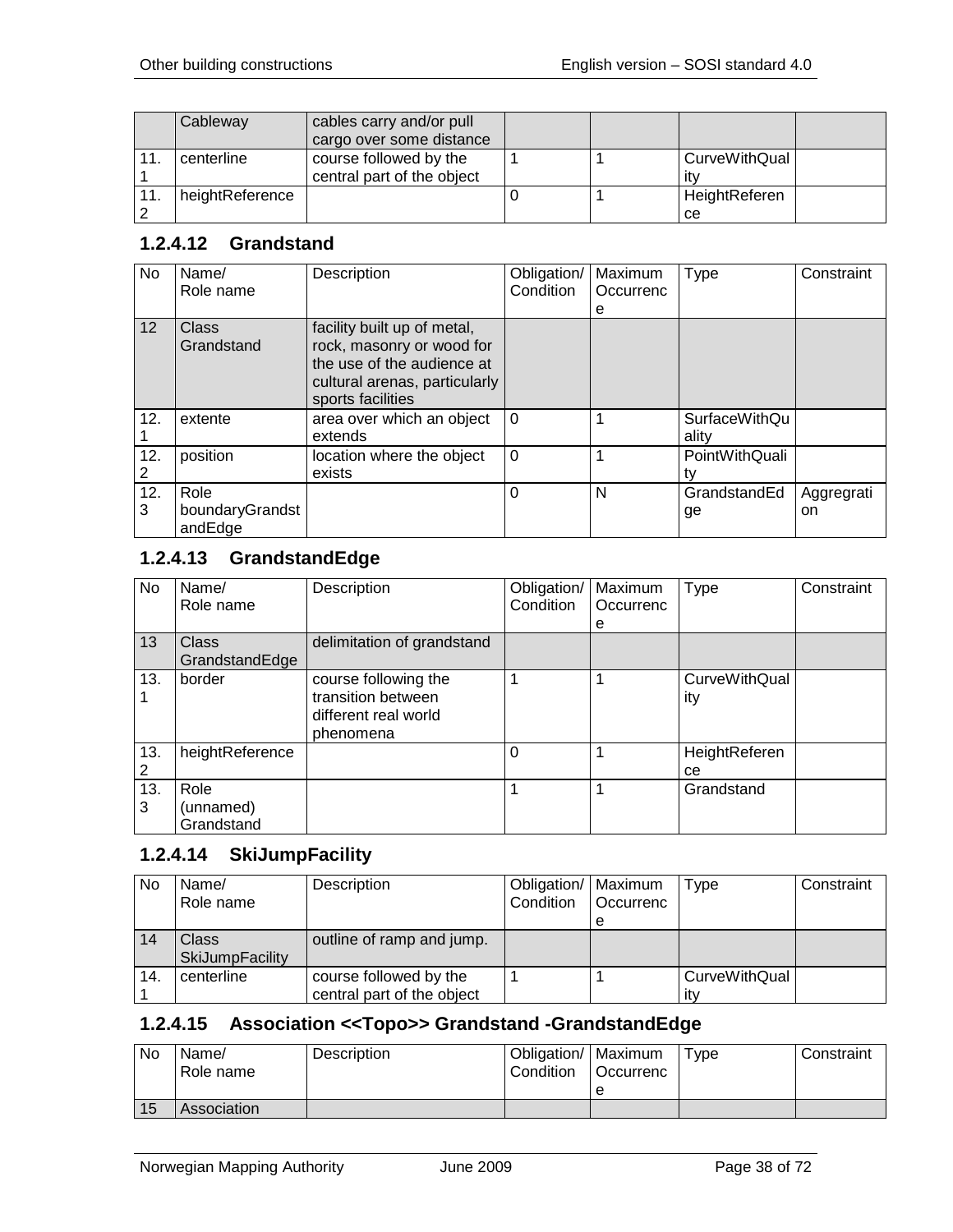|          | Grandstand -<br>GrandstandEdge     |  |   |                    |                 |
|----------|------------------------------------|--|---|--------------------|-----------------|
| 15.      | Role<br>boundaryGrandst<br>andEdge |  | N | GrandstandEd<br>ge | Aggregatio<br>n |
| 15.<br>2 | Role<br>(unnamed)<br>Grandstand    |  |   | Grandstand         |                 |

# **1.2.4.16 Association <<Topo>> SwimmingPool-SwimmingPoolEdge**

| No       | Name/<br>Role name                                   | Description | Obligation/<br>Condition | Maximum<br>Occurrenc<br>е | <b>Type</b>          | Constraint      |
|----------|------------------------------------------------------|-------------|--------------------------|---------------------------|----------------------|-----------------|
| 16       | Association<br>SwimmingPool-<br>SwimmingPoolE<br>dge |             |                          |                           |                      |                 |
| 16.      | Role<br>boundarySwimmi<br>ngPoolEdge                 |             | $\Omega$                 | N                         | SwimmingPool<br>Edge | Aggregatio<br>n |
| 16.<br>2 | Role<br>(unnamed)<br>SwimmingPool                    |             |                          |                           | SwimmingPool         |                 |

## **1.2.5 TechinicalConstructionWaterWatercourseCoast – Part 1**

## **1.2.5.1 DescriptiveConstructionLineFacility**

| No           | Name/<br>Role name                                     | Description                                                             | Obligation/<br>Condition | Maximum<br>Occurrenc<br>е | Type                        | Constraint |
|--------------|--------------------------------------------------------|-------------------------------------------------------------------------|--------------------------|---------------------------|-----------------------------|------------|
| $\mathbf{1}$ | <b>Class</b><br>DescriptiveConst<br>ructionLineFacilit | characteristic lines on<br>building-related and<br>technical facilities |                          |                           |                             |            |
| 1.1          | centerline                                             | course followed by the<br>central part of the object                    | 1                        | 1                         | <b>CurveWithQual</b><br>ity |            |
| 1.2          | Role<br>(unnamed)<br>RiverEmbankme<br>nt               |                                                                         | 1                        | 1                         | <b>RiverEmbank</b><br>ment  |            |
| 1.3          | Role<br>(unnamed) Mole                                 |                                                                         | $\mathbf 0$              | N                         | Mole                        |            |
| 1.4          | Role<br>(unnamed) Dike                                 |                                                                         | 1                        | 1                         | <b>Dike</b>                 |            |
| 1.5          | Role<br>(unnamed) Dam                                  |                                                                         | 1                        | 1                         | Dam                         |            |
| 1.6          | Role<br>(unnamed)<br>RiverEmbankme<br>nt               |                                                                         | 1                        | 1                         | RiverEmbank<br>ment         |            |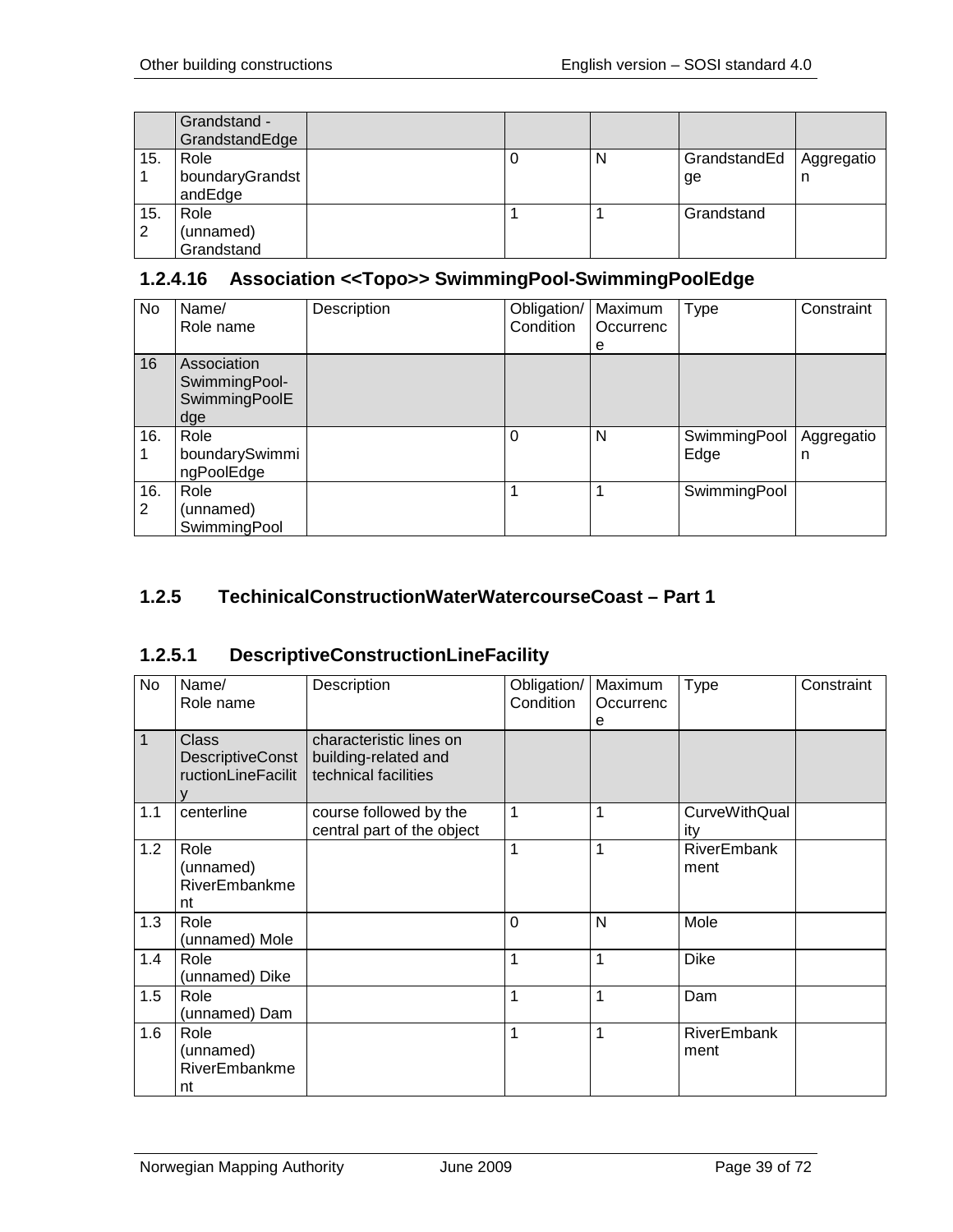# **1.2.5.2 BuildingRelatedFacilityWater**

| No. | Name/<br>Role name                               | Description                                                                                      | Obligation/<br>Condition | Maximum<br>Occurrenc<br>е | Type                        | Constraint |
|-----|--------------------------------------------------|--------------------------------------------------------------------------------------------------|--------------------------|---------------------------|-----------------------------|------------|
|     | <b>Class</b><br>BuildingRelatedF<br>acilityWater | descriptive line for<br>building-related facility by<br>the sea or a watercourse,<br>unspecified |                          |                           |                             |            |
| 2.1 | centerline                                       | course followed by the<br>central part of the object                                             |                          |                           | <b>CurveWithQual</b><br>ıtv |            |

### **1.2.5.3 Breakwater**

| No. | Name/<br>Role name         | Description                                                                                          | Obligation/   Maximum<br>Condition | Occurrenc | <b>Type</b>          | Constraint |
|-----|----------------------------|------------------------------------------------------------------------------------------------------|------------------------------------|-----------|----------------------|------------|
|     |                            |                                                                                                      |                                    | е         |                      |            |
| 3   | Class<br><b>Breakwater</b> | construction protecting a<br>coastal area, a<br>harbour/harbour basin or<br>anchorages against waves |                                    |           |                      |            |
| 3.1 | centerline                 | course followed by the<br>central part of the object                                                 |                                    |           | CurveWithQual<br>itv |            |

### **1.2.5.4 Dam**

| <b>No</b>      | Name/<br>Role name          | Description                                                                                                                                | Obligation/<br>Condition | Maximum<br>Occurrenc<br>e | <b>Type</b>                                 | Constraint       |
|----------------|-----------------------------|--------------------------------------------------------------------------------------------------------------------------------------------|--------------------------|---------------------------|---------------------------------------------|------------------|
| $\overline{4}$ | Class<br>Dam                | construction for elevating<br>the water surface and<br>creating an artifical water<br>reservoir as well as<br>regulating the flow of water |                          |                           |                                             |                  |
| 4.1            | extent                      | area over which an object<br>extends                                                                                                       | $\mathbf 0$              | 1                         | SurfaceWithQu<br>ality                      |                  |
| 4.2            | position                    | location where the object<br>exists                                                                                                        | $\mathbf 0$              | 1                         | PointWithQuali<br>ty                        |                  |
| 4.3            | centerline                  | course followed by the<br>central part of the Object                                                                                       | $\overline{0}$           | $\mathbf{1}$              | <b>CurveWithQual</b><br>ity                 |                  |
| 4.4            | damFunction                 | indication of how the dam<br>regulates the water                                                                                           | $\mathbf 0$              | $\mathbf{1}$              | <b>DamFunction</b>                          |                  |
| 4.5            | damType                     | the construction material<br>of the dam                                                                                                    | $\overline{0}$           | 1                         | DamType                                     |                  |
| 4.6            | damPurpose                  | what the purpose of the<br>dam is meant to be                                                                                              | $\overline{0}$           | $\mathbf{1}$              | DamPurpose                                  |                  |
| 4.7            | damLength                   | total length of the dam in<br>metres                                                                                                       | $\overline{0}$           | $\mathbf{1}$              | Real                                        |                  |
| 4.8            | Role<br>boundaryDamEd<br>ge |                                                                                                                                            | $\mathbf 0$              | N                         | DamEdge                                     | Aggregrati<br>on |
| 4.9            | Role<br>boundaryFictious    |                                                                                                                                            | $\mathbf 0$              | N                         | FictiousDelimit<br>ationForFacility         | Aggregrati<br>on |
| 4.1<br>0       | Role<br>toppKantDam         |                                                                                                                                            | $\mathbf 0$              | $\mathsf{N}$              | DescriptiveCon<br>structionLineF<br>acility | Aggregrati<br>on |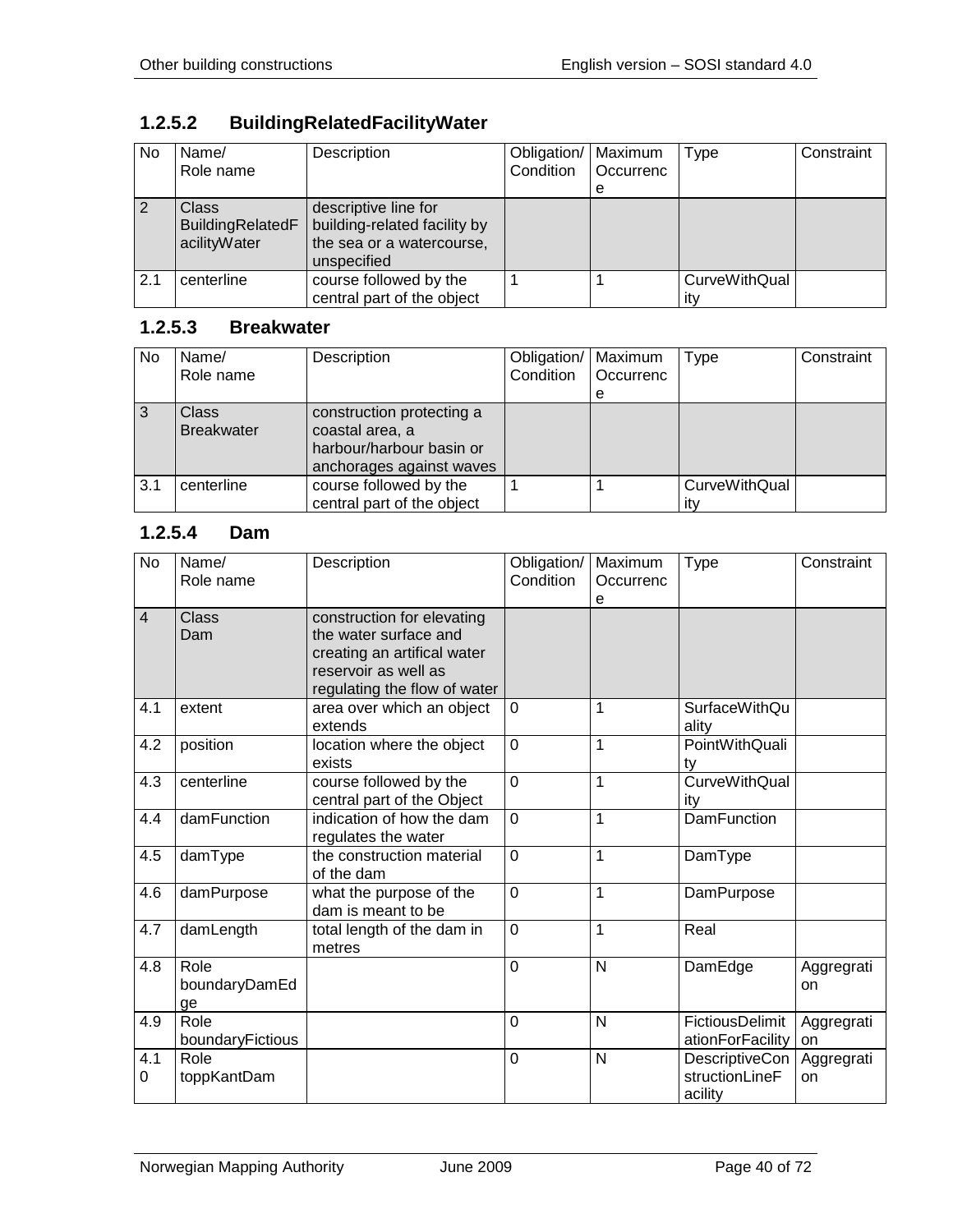# **1.2.5.5 DamEdge**

| No  | Name/<br>Role name      | Description                                                                     | Obligation/<br>Condition | Maximum<br>Occurrenc | Type                        | Constraint |
|-----|-------------------------|---------------------------------------------------------------------------------|--------------------------|----------------------|-----------------------------|------------|
|     |                         |                                                                                 |                          | е                    |                             |            |
| 5   | <b>Class</b><br>DamEdge | delimitation of the dam<br>against the terrain                                  |                          |                      |                             |            |
| 5.1 | border                  | course following the<br>transition between<br>different real world<br>phenomena |                          |                      | <b>CurveWithQual</b><br>itv |            |
| 5.2 | Role<br>(unnamed) Dam   |                                                                                 |                          |                      | Dam                         |            |

#### **1.2.5.6 Dike**

| <b>No</b> | Name/<br>Role name   | Description                                                                       | Obligation/<br>Condition | Maximum<br>Occurrenc | Type                                        | Constraint       |
|-----------|----------------------|-----------------------------------------------------------------------------------|--------------------------|----------------------|---------------------------------------------|------------------|
| 6         | Class<br><b>Dike</b> | construction which is to<br>prevent an uncontrolled<br>flow of water from the sea |                          | е                    |                                             |                  |
| 6.1       | extent               | area over which an object<br>extends                                              | $\Omega$                 |                      | SurfaceWithQu<br>ality                      |                  |
| 6.2       | position             | location where the object<br>exists                                               | $\Omega$                 |                      | PointWithQuali<br>tv                        |                  |
| 6.3       | Role<br>toppKantDike |                                                                                   | $\Omega$                 | N                    | DescriptiveCon<br>structionLineF<br>acility | Aggregrati<br>on |
| 6.4       | Role<br>boundary     |                                                                                   | $\Omega$                 | N                    | <b>DikeEdge</b>                             | Aggregrati<br>on |

# **1.2.5.7 DikeEdge**

| No  | Name/<br>Role name              | Description                                                                     | Obligation/<br>Condition | Maximum<br>Occurrenc<br>e | <b>Type</b>          | Constraint |
|-----|---------------------------------|---------------------------------------------------------------------------------|--------------------------|---------------------------|----------------------|------------|
|     | <b>Class</b><br><b>DikeEdge</b> | delimitation of dike                                                            |                          |                           |                      |            |
| 7.1 | border                          | course following the<br>transition between<br>different real world<br>phenomena |                          |                           | CurveWithQual<br>ity |            |
| 7.2 | Role<br>(unnamed) Dike          |                                                                                 |                          |                           | <b>Dike</b>          |            |

## **1.2.5.8 RiverEmbankment**

| No. | Name/<br>Role name                  | Description                                                                                                | Obligation/<br>Condition | Maximum<br>Occurrenc<br>e | <b>Type</b>                   | Constraint |
|-----|-------------------------------------|------------------------------------------------------------------------------------------------------------|--------------------------|---------------------------|-------------------------------|------------|
| 8   | <b>Class</b><br>RiverEmbankme<br>nt | construction in or along<br>watercourses to prevent<br>erosion or flood, or as an<br>environmental measure |                          |                           |                               |            |
| 8.1 | extent                              | area over which an object<br>extends                                                                       | 0                        |                           | <b>SurfaceWithQu</b><br>ality |            |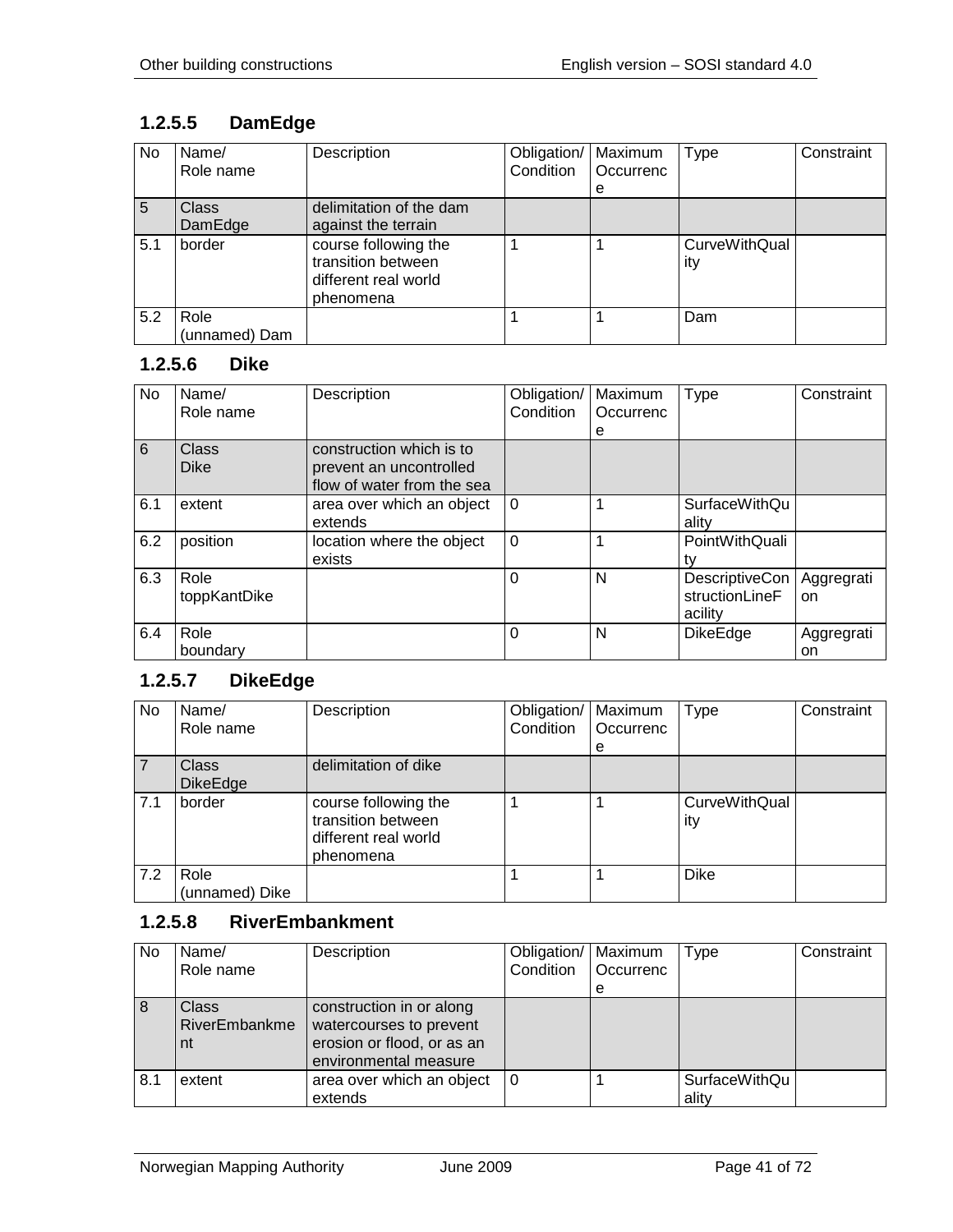| 8.2 | position         | location where the object | 0 |   | PointWithQuali   |            |
|-----|------------------|---------------------------|---|---|------------------|------------|
|     |                  | exists                    |   |   | t٧               |            |
| 8.3 | Role             |                           |   |   | DescriptiveCon   |            |
|     | toppKantElveforb |                           |   |   | structionLineF   |            |
|     | ygning           |                           |   |   | acility          |            |
| 8.4 | Role             |                           | 0 | N | RiverEmbank      | Aggregrati |
|     | boundaryRiverE   |                           |   |   | mentEdge         | on         |
|     | mbankmentEdge    |                           |   |   |                  |            |
| 8.5 | Role             |                           |   | N | FictiousDelimit  | Aggregrati |
|     | boundaryFictious |                           |   |   | ationForFacility | on         |
| 8.6 | Role             |                           | 0 | N | DescriptiveCon   | Aggregrati |
|     | toppKantElveforb |                           |   |   | structionLineF   | on         |
|     | ygning           |                           |   |   | acility          |            |

# **1.2.5.9 RiverEmbankmentEdge**

| <b>No</b>      | Name/<br>Role name                       | Description                                                                     | Obligation/<br>Condition | Maximum<br>Occurrenc<br>e | Type                 | Constraint |
|----------------|------------------------------------------|---------------------------------------------------------------------------------|--------------------------|---------------------------|----------------------|------------|
| $\overline{9}$ | <b>Class</b><br>RiverEmbankme<br>ntEdge  | delimitation of river<br>embankment                                             |                          |                           |                      |            |
| 9.1            | border                                   | course following the<br>transition between<br>different real world<br>phenomena |                          |                           | CurveWithQual<br>ity |            |
| 9.2            | Role<br>(unnamed)<br>RiverEmbankme<br>nt |                                                                                 |                          |                           | RiverEmbank<br>ment  |            |

## **1.2.5.10 RiverThreshold**

| No                    | Name/<br>Role name                     | Description                                                                             | Obligation/<br>Condition | Maximum<br>Occurrenc<br>е | <b>Type</b>                         | Constraint              |
|-----------------------|----------------------------------------|-----------------------------------------------------------------------------------------|--------------------------|---------------------------|-------------------------------------|-------------------------|
| 10                    | Class<br><b>RiverThreshold</b>         | artificial building-up in<br>rivers to make/raise?? the<br>water level in river courses |                          |                           |                                     |                         |
| 10.                   | extent                                 | area over which an object<br>extends                                                    | $\Omega$                 | 1                         | SurfaceWithQu<br>ality              |                         |
| 10.<br>$\overline{2}$ | position                               | location where the object<br>exists                                                     | $\mathbf 0$              | 1                         | PointWithQuali<br>tv                |                         |
| 10.<br>3              | thresholdFunctio<br>n                  | what function the threshold<br>has (threshold, measuring<br>threshold).                 | $\Omega$                 | 1                         | ThresholdFunc<br>tion               |                         |
| 10.<br>4              | thresholdType                          | construction material of<br>the threshold                                               | $\Omega$                 | 1                         | ThresholdType                       |                         |
| 10.<br>5              | Role<br>boundaryRiverTh<br>resholdEgde |                                                                                         | $\Omega$                 | N                         | RiverThreshold<br>Edge              |                         |
| 10.<br>6              | Role<br>boundaryFictious               |                                                                                         | $\Omega$                 | N                         | FictiousDelimit<br>ationForFacility | Aggregrati<br><b>on</b> |

## **1.2.5.11 RiverThresholdEdge**

| Maximum<br>vpe<br>`∩netrain<br>Name.<br><b>No</b><br>. <b>.</b><br>scriptior<br>.<br>tion/<br>185<br>יימו<br>пәс<br>. ан н |
|----------------------------------------------------------------------------------------------------------------------------|
|----------------------------------------------------------------------------------------------------------------------------|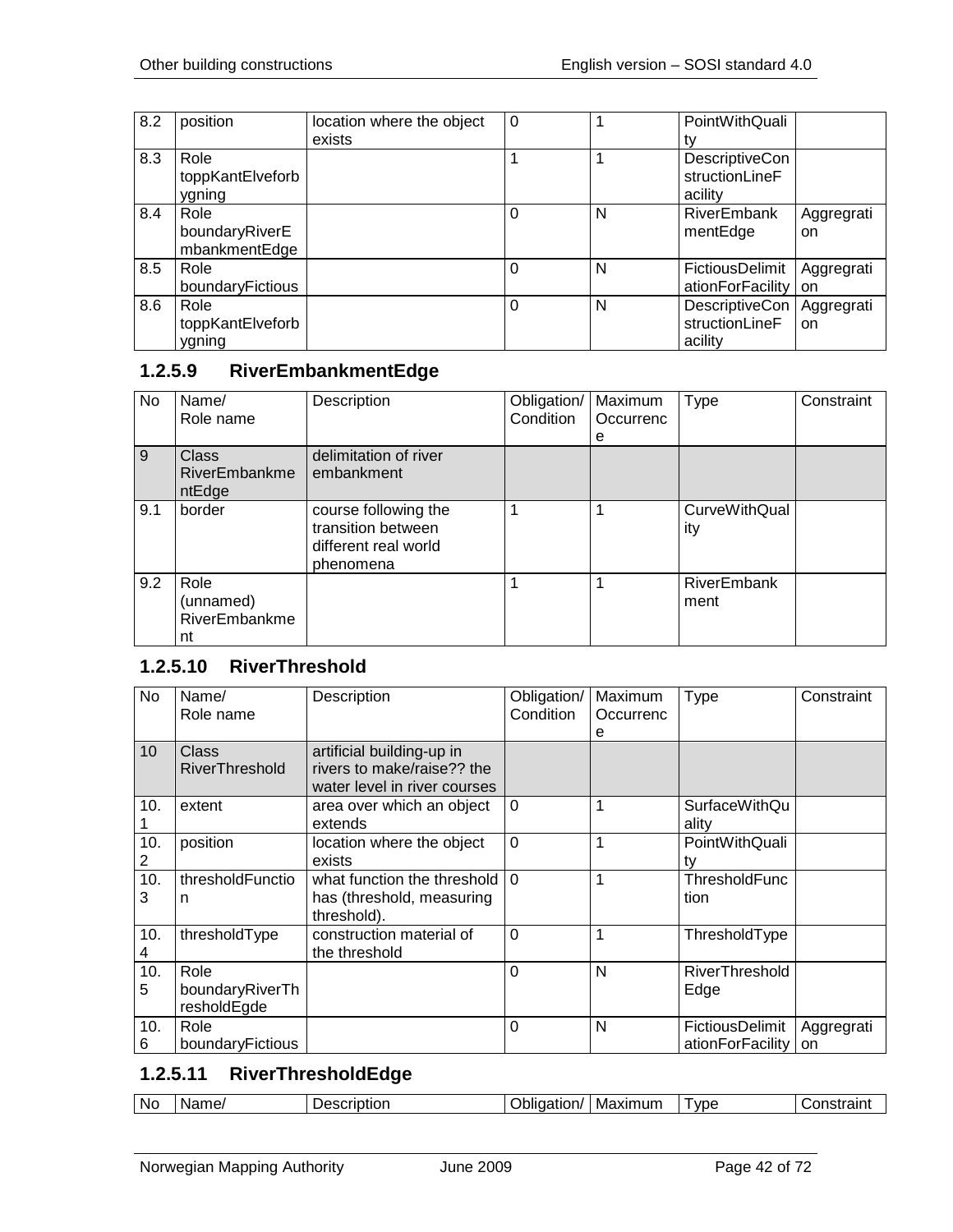|     | Role name              |                       | Condition | Occurrenc |                       |  |
|-----|------------------------|-----------------------|-----------|-----------|-----------------------|--|
|     |                        |                       |           | e         |                       |  |
| 11  | <b>Class</b>           | delimitation of river |           |           |                       |  |
|     | <b>RiverThresholdE</b> | threshold             |           |           |                       |  |
|     | dge                    |                       |           |           |                       |  |
| 11. | border                 | course following the  |           |           | <b>CurveWithQual</b>  |  |
|     |                        | transition between    |           |           | ity                   |  |
|     |                        | different real world  |           |           |                       |  |
|     |                        | phenomena             |           |           |                       |  |
| 11. | Role                   |                       |           |           | <b>RiverThreshold</b> |  |
| 2   | (unnamed)              |                       |           |           |                       |  |
|     | RiverThreshold         |                       |           |           |                       |  |

## **1.2.5.12 FictiousDelimitationForFacility**

| $\overline{N}$        | Name/<br>Role name                                  | Description                                                                     | Obligation/<br>Condition | Maximum<br>Occurrenc<br>е | <b>Type</b>                 | Constraint |
|-----------------------|-----------------------------------------------------|---------------------------------------------------------------------------------|--------------------------|---------------------------|-----------------------------|------------|
| 12                    | <b>Class</b><br>FictiousDelimitati<br>onForFacility | fictitious delimitation line<br>for facility                                    |                          |                           |                             |            |
| 12.<br>1              | border                                              | course following the<br>transition between<br>different real world<br>phenomena | 1                        | 1                         | <b>CurveWithQual</b><br>ity |            |
| 12.                   | Role                                                |                                                                                 | 1                        | 1                         | Dam                         |            |
| $\overline{c}$        | (unnamed) Dam                                       |                                                                                 |                          |                           |                             |            |
| 12.<br>3              | Role<br>(unnamed)<br>RiverEmbankme<br>nt            |                                                                                 | 1                        | $\mathbf{1}$              | <b>RiverEmbank</b><br>ment  |            |
| 12.<br>4              | Role<br>(unnamed)<br>RiverThreshold                 |                                                                                 | 1                        | 1                         | RiverThreshold              |            |
| 12.<br>5              | Role<br>(unnamed) Mole                              |                                                                                 | $\mathbf 0$              | N                         | Mole                        |            |
| 12.<br>6              | Role<br>(unnamed) Pier                              |                                                                                 | $\overline{0}$           | N                         | Pier                        |            |
| 12.<br>$\overline{7}$ | Role<br>(unnamed)<br>QuayWharf                      |                                                                                 | 1                        | 1                         | QuayWharf                   |            |

# **1.2.5.13 DryingRackForFish**

| No  | Name/           | Description               | Obligation/ | Maximum   | Type           | Constraint |
|-----|-----------------|---------------------------|-------------|-----------|----------------|------------|
|     | Role name       |                           | Condition   | Occurrenc |                |            |
|     |                 |                           |             | e         |                |            |
| 13  | <b>Class</b>    | device for drying fish    |             |           |                |            |
|     | DryingRackForFi |                           |             |           |                |            |
|     | sh              |                           |             |           |                |            |
| 13. | extent          | area over which an object | $\Omega$    |           | SurfaceWithQu  |            |
|     |                 | extends                   |             |           | ality          |            |
| 13. | position        | location where the object | $\Omega$    |           | PointWithQuali |            |
| 2   |                 | exists                    |             |           |                |            |
| 13. | Role            |                           | $\Omega$    | N         | DryingRackBo   | Aggregrati |
| 3   | boundaryDryingR |                           |             |           | undary         | on         |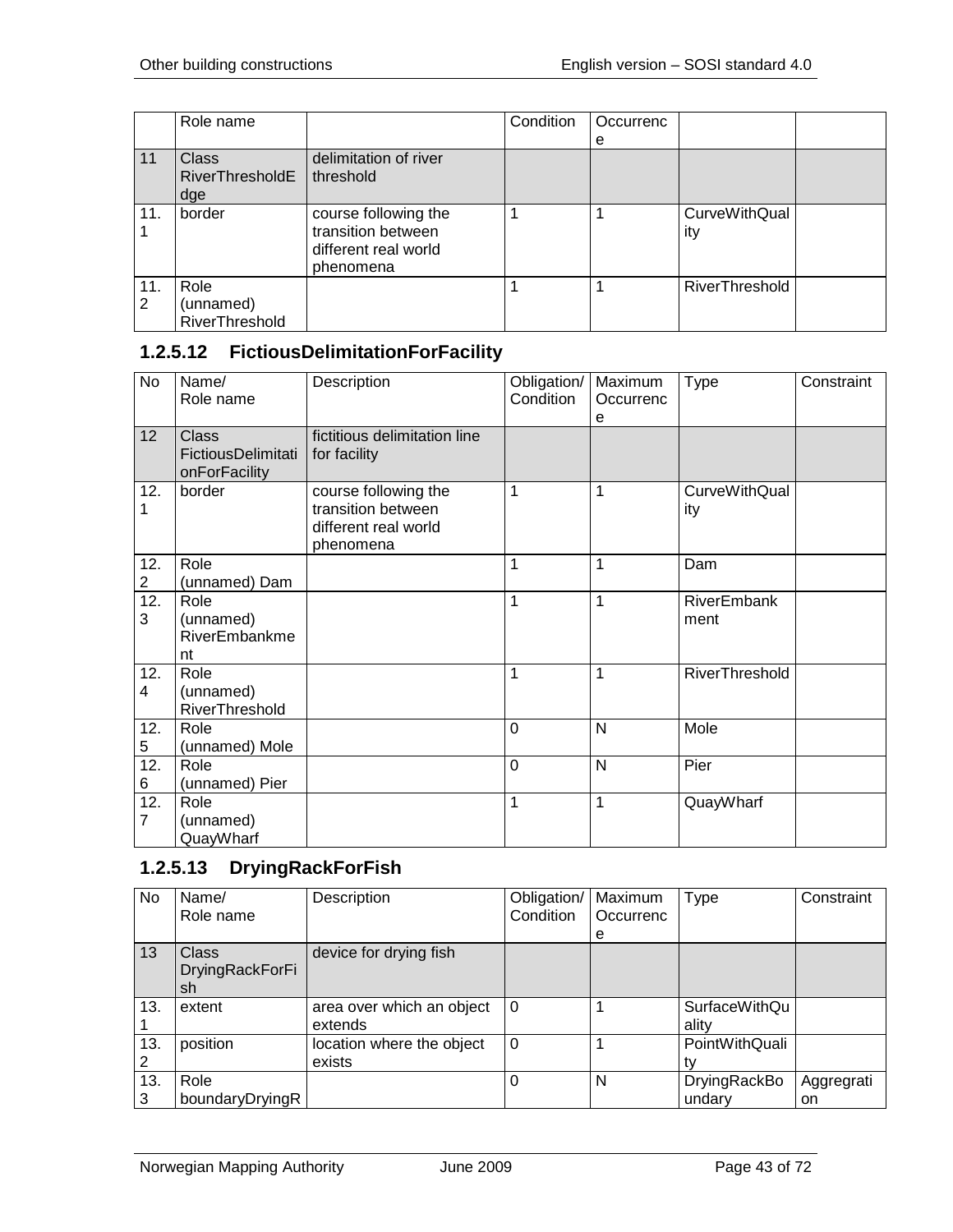|                   | ack      |  |   |               |  |
|-------------------|----------|--|---|---------------|--|
| $\sqrt{2}$<br>. ب | Role     |  | N | FishDryingRac |  |
|                   | topRidge |  |   | kRidgepole    |  |

### **1.2.5.14 DryingRackBoundary**

| No       | Name/<br>Role name                            | Description                                                                     | Obligation/<br>Condition | Maximum<br>Occurrenc<br>е | <b>Type</b>                 | Constraint |
|----------|-----------------------------------------------|---------------------------------------------------------------------------------|--------------------------|---------------------------|-----------------------------|------------|
| 14       | <b>Class</b><br><b>DryingRackBoun</b><br>dary | delimitation of drying rack<br>for fish                                         |                          |                           |                             |            |
| 14.      | border                                        | course following the<br>transition between<br>different real world<br>phenomena |                          |                           | <b>CurveWithQual</b><br>ity |            |
| 14.<br>2 | Role<br>(unnamed)<br>DryingRackForFi<br>sh    |                                                                                 |                          |                           | DryingRackFor<br>Fish       |            |

## **1.2.5.15 FishDryingRackRidgepole**

| No.      | Name/<br>Role name                                      | Description                                          | Obligation/<br>Condition | Maximum<br>Occurrenc<br>е | Type                        | Constraint |
|----------|---------------------------------------------------------|------------------------------------------------------|--------------------------|---------------------------|-----------------------------|------------|
| 15       | <b>Class</b><br>FishDryingRackR   framework<br>idgepole | the top of the drying rack                           |                          |                           |                             |            |
| 15.      | centerline                                              | course followed by the<br>central part of the object |                          |                           | <b>CurveWithQual</b><br>itv |            |
| 15.<br>2 | Role<br>(unnamed)<br>DryingRackForFi<br>sh              |                                                      |                          |                           | DryingRackFor<br>Fish       |            |

#### **1.2.5.16 FishLadder**

| No  | Name/<br>Role name  | Description                                             | Obligation/   Maximum<br>Condition | Occurrenc<br>е | Type                 | Constraint |
|-----|---------------------|---------------------------------------------------------|------------------------------------|----------------|----------------------|------------|
| 16  | Class<br>FishLadder | facility in rivers allowing<br>fish to migrate upstream |                                    |                |                      |            |
| 16. | centerline          | course followed by the<br>central part of the object    |                                    |                | CurveWithQual<br>ıtv |            |

## **1.2.5.17 FloatingStage**

| No. | Name/<br>Role name            | Description                                                                                                    | Obligation/<br>Condition | Maximum<br>Occurrenc<br>е | <b>Type</b>                   | Constraint |
|-----|-------------------------------|----------------------------------------------------------------------------------------------------------------|--------------------------|---------------------------|-------------------------------|------------|
| 17  | <b>Class</b><br>FloatingStage | wharf chained to the<br>bottom and whose location<br>may depend on the<br>direction of the wind and<br>current |                          |                           |                               |            |
| 17. | extent                        | area over which an object<br>extends                                                                           | $\Omega$                 |                           | <b>SurfaceWithQu</b><br>ality |            |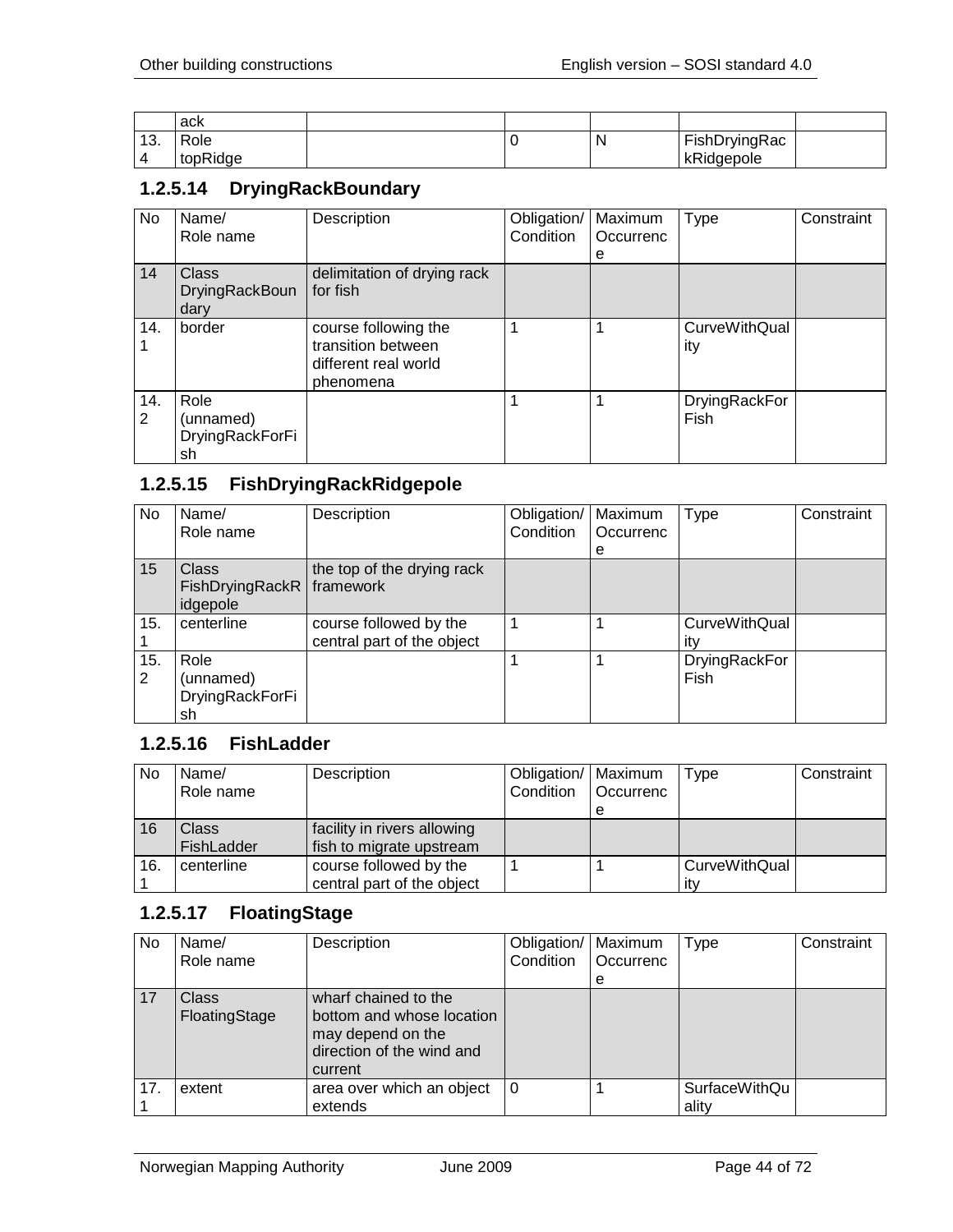| 17.            | position         | location where the object  |   | PointWithQuali |            |
|----------------|------------------|----------------------------|---|----------------|------------|
| $\overline{2}$ |                  | exists                     |   |                |            |
| 17.            | centerline       | course followed by the     |   | CurveWithQual  |            |
| -3             |                  | central part of the Object |   | itv            |            |
| 17             | Role             |                            | N | FloatingStage  | Aggregrati |
| $\overline{4}$ | boundaryFloating |                            |   | Edge           | on.        |
|                | StageEdge        |                            |   |                |            |

## **1.2.5.18 FloatingStageEdge**

| No.      | Name/<br>Role name                    | Description                                                                     | Obligation/<br>Condition | Maximum<br>Occurrenc | Type                        | Constraint |
|----------|---------------------------------------|---------------------------------------------------------------------------------|--------------------------|----------------------|-----------------------------|------------|
| 18       | <b>Class</b><br>FloatingStageEd<br>ge | delimitation of floating<br>stage                                               |                          | е                    |                             |            |
| 18.      | border                                | course following the<br>transition between<br>different real world<br>phenomena | 1                        | 1                    | <b>CurveWithQual</b><br>ity |            |
| 18.<br>2 | Role<br>(unnamed)<br>FloatingStage    |                                                                                 |                          |                      | FloatingStage               |            |

## **1.2.5.19 Association <<Topo>> Dam-DamEdge**

| No       | Name/<br>Role name          | Description | Obligation/   Maximum<br>Condition | Occurrenc<br>e | Type    | Constraint      |
|----------|-----------------------------|-------------|------------------------------------|----------------|---------|-----------------|
| 19       | Association<br>Dam-DamEdge  |             |                                    |                |         |                 |
| 19.      | Role<br>boundaryDamEd<br>ge |             |                                    | N              | DamEdge | Aggregatio<br>n |
| 19.<br>2 | Role<br>(unnamed) Dam       |             |                                    |                | Dam     |                 |

## **1.2.5.20 Association <<Topo>> RiverThreshold-RiverThresholdEdge**

| No  | Name/                  | Description | Obligation/ | Maximum   | <b>Type</b>    | Constraint |
|-----|------------------------|-------------|-------------|-----------|----------------|------------|
|     | Role name              |             | Condition   | Occurrenc |                |            |
|     |                        |             |             | е         |                |            |
| 20  | Association            |             |             |           |                |            |
|     | RiverThreshold-        |             |             |           |                |            |
|     | <b>RiverThresholdE</b> |             |             |           |                |            |
|     | dge                    |             |             |           |                |            |
| 20. | Role                   |             | 0           | N         | RiverThreshold |            |
|     | boundaryRiverTh        |             |             |           | Edge           |            |
|     | resholdEgde            |             |             |           |                |            |
| 20. | Role                   |             |             |           | RiverThreshold |            |
| 2   | (unnamed)              |             |             |           |                |            |
|     | RiverThreshold         |             |             |           |                |            |

## **1.2.5.21 Association <<Topo>> Dike-DikeEdge**

| No. | Name/<br>Role name | <b>Description</b> | Obligation/<br>Condition | '   Maximum<br>Occurrenc | vpe <sup>-</sup> | Constraint |
|-----|--------------------|--------------------|--------------------------|--------------------------|------------------|------------|
|     |                    |                    |                          |                          |                  |            |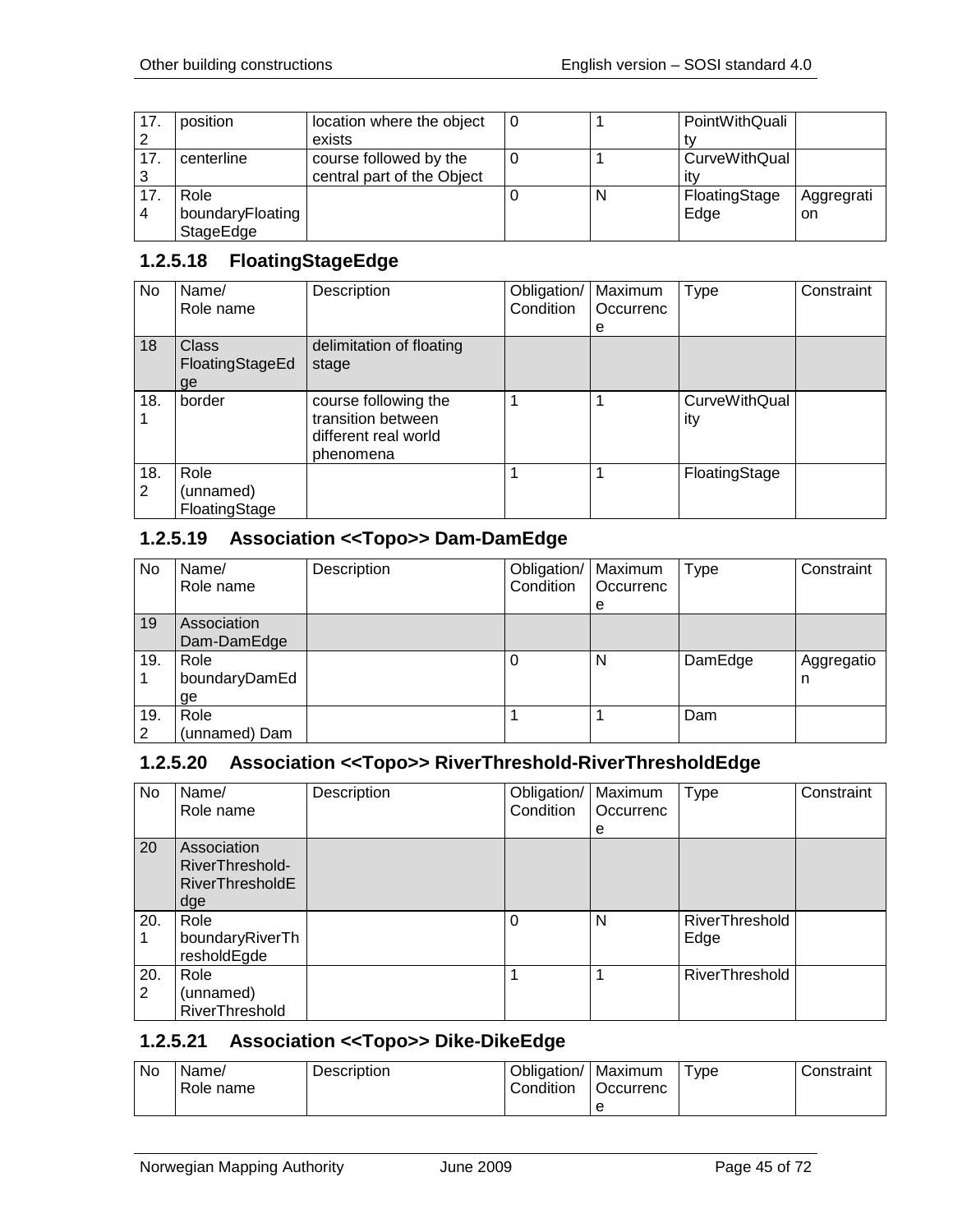| 21  | Association<br>Dike-DikeEdge |  |   |                 |                 |
|-----|------------------------------|--|---|-----------------|-----------------|
| 21. | Role<br>boundary             |  | N | <b>DikeEdge</b> | Aggregatio<br>n |
| 21. | Role                         |  |   | Dike            |                 |
| ົ   | (unnamed) Dike               |  |   |                 |                 |

## **1.2.5.22 Association <<Topo>> FloatingStage-FloatingStageEdge**

| No  | Name/            | Description | Obligation/ | Maximum   | Type          | Constraint |
|-----|------------------|-------------|-------------|-----------|---------------|------------|
|     | Role name        |             | Condition   | Occurrenc |               |            |
|     |                  |             |             | e         |               |            |
| 22  | Association      |             |             |           |               |            |
|     | FloatingStage-   |             |             |           |               |            |
|     | FloatingStageEd  |             |             |           |               |            |
|     | ge               |             |             |           |               |            |
| 22. | Role             |             | $\Omega$    | N         | FloatingStage | Aggregatio |
|     | boundaryFloating |             |             |           | Edge          | n          |
|     | StageEdge        |             |             |           |               |            |
| 22. | Role             |             |             |           | FloatingStage |            |
| 2   | (unnamed)        |             |             |           |               |            |
|     | FloatingStage    |             |             |           |               |            |

#### **1.2.5.23 Association <<Topo>> RiverEmbankment-RiverEmbankmentEdge**

| No                    | Name/<br>Role name                                             | Description | Obligation/<br>Condition | Maximum<br>Occurrenc<br>е | Type                           | Constraint      |
|-----------------------|----------------------------------------------------------------|-------------|--------------------------|---------------------------|--------------------------------|-----------------|
| 23                    | Association<br>RiverEmbankme<br>nt-<br>RiverEmbankme<br>ntEdge |             |                          |                           |                                |                 |
| 23.                   | Role<br>boundaryRiverE<br>mbankmentEdge                        |             | 0                        | N                         | <b>RiverEmbank</b><br>mentEdge | Aggregatio<br>n |
| 23.<br>$\overline{2}$ | Role<br>(unnamed)<br>RiverEmbankme<br>nt                       |             |                          |                           | <b>RiverEmbank</b><br>ment     |                 |

#### **1.2.5.24 Association <<Topo>> DryingRackForFish-DryingRackBoundary**

| No.      | Name/<br>Role name                                                     | Description | Obligation/<br>Condition | Maximum<br>Occurrenc<br>e | <b>Type</b>            | Constraint      |
|----------|------------------------------------------------------------------------|-------------|--------------------------|---------------------------|------------------------|-----------------|
| 24       | Association<br>DryingRackForFi<br>sh-<br><b>DryingRackBoun</b><br>dary |             |                          |                           |                        |                 |
| 24.      | Role<br>boundaryDryingR<br>ack                                         |             | $\Omega$                 | N                         | DryingRackBo<br>undary | Aggregatio<br>n |
| 24.<br>2 | Role<br>(unnamed)                                                      |             |                          |                           | DryingRackFor<br>Fish  |                 |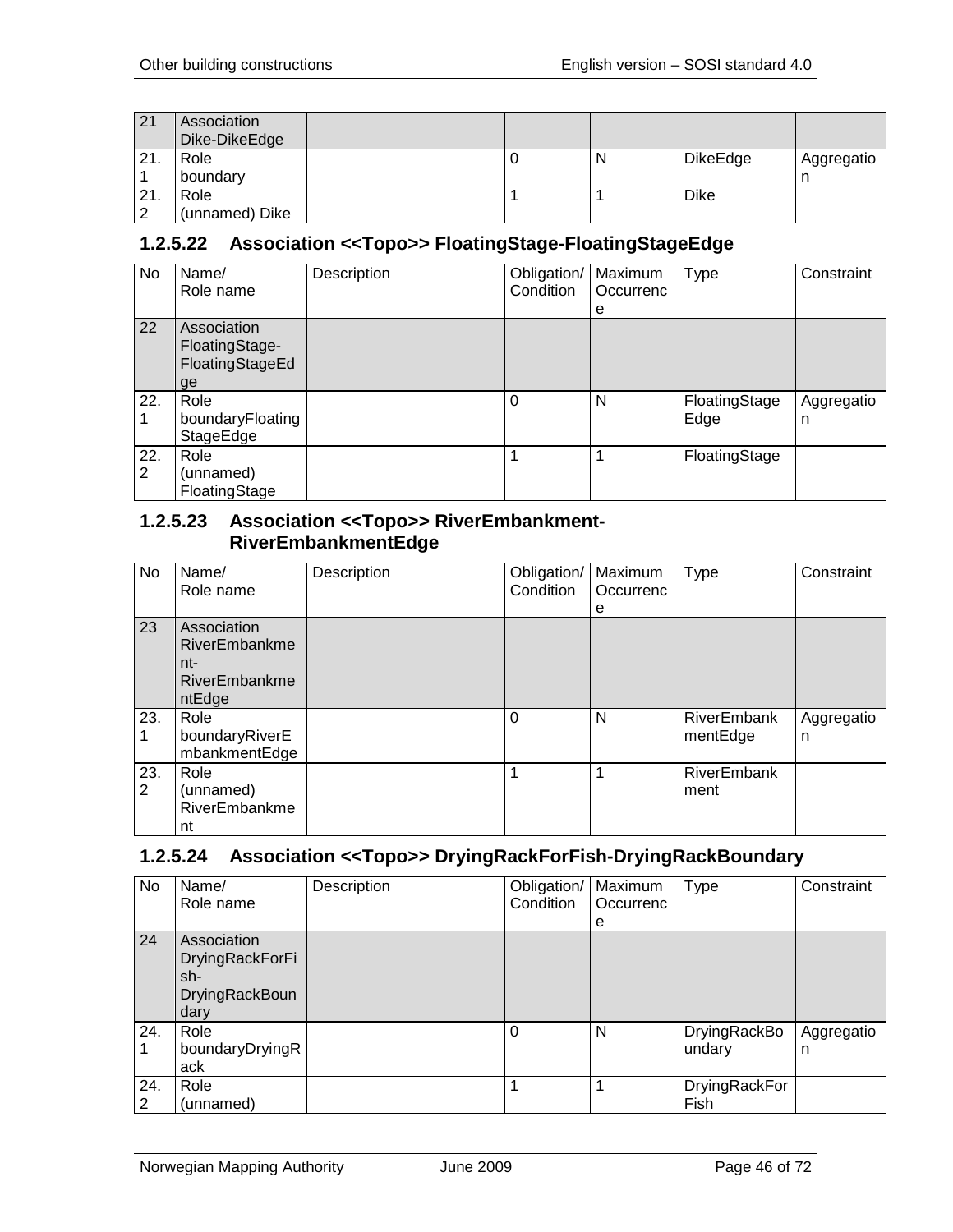| -<br>-<br>$\mathbf{r}$<br>-orn.<br>ັ<br>$   -$<br>$\sim$ |  |  |  |
|----------------------------------------------------------|--|--|--|
| ' sh                                                     |  |  |  |

### **1.2.5.25 Association <<Topo>> Dam-FictiousDelimitationForFacility**

| No       | Name/<br>Role name                                         | Description | Obligation/<br>Condition | Maximum<br>Occurrenc<br>e | <b>Type</b>                             | Constraint |
|----------|------------------------------------------------------------|-------------|--------------------------|---------------------------|-----------------------------------------|------------|
| 25       | Association<br>Dam-<br>FictiousDelimitati<br>onForFacility |             |                          |                           |                                         |            |
| 25.      | Role<br>boundaryFictious                                   |             | $\Omega$                 | N                         | FictiousDelimit<br>ationForFacility   n | Aggregatio |
| 25.<br>2 | Role<br>(unnamed) Dam                                      |             |                          |                           | Dam                                     |            |

#### **1.2.5.26 Association <<Topo>> RiverEmbankment-FictiousDelimitationForFacility**

| No       | Name/<br>Role name                                                         | Description | Obligation/<br>Condition | Maximum<br>Occurrenc<br>е | Type                                | Constraint        |
|----------|----------------------------------------------------------------------------|-------------|--------------------------|---------------------------|-------------------------------------|-------------------|
| 26       | Association<br>RiverEmbankme<br>nt-<br>FictiousDelimitati<br>onForFacility |             |                          |                           |                                     |                   |
| 26.      | Role<br>boundaryFictious                                                   |             | 0                        | N                         | FictiousDelimit<br>ationForFacility | Aggregatio<br>l n |
| 26.<br>2 | Role<br>(unnamed)<br>RiverEmbankme<br>nt                                   |             |                          |                           | <b>RiverEmbank</b><br>ment          |                   |

#### **1.2.5.27 Association <<Topo>> WaterSupplyFacility-WaterSupplyFacilityEdge**

| <b>No</b> | Name/<br>Role name                                                       | Description | Obligation/<br>Condition | Maximum<br>Occurrenc<br>е | Type                        | Constraint      |
|-----------|--------------------------------------------------------------------------|-------------|--------------------------|---------------------------|-----------------------------|-----------------|
| 27        | Association<br>WaterSupplyFaci<br>$litv-$<br>WaterSupplyFaci<br>lityEdge |             |                          |                           |                             |                 |
| 27.<br>1  | Role<br>boundaryWaterS<br>upplyFacilityEdg<br>e                          |             | $\Omega$                 | N                         | WaterSupplyF<br>acilityEdge | Aggregatio<br>n |
| 27.<br>2  | Role<br>(unnamed)<br>WaterSupplyFaci<br>lity                             |             |                          |                           | WaterSupplyF<br>acility     |                 |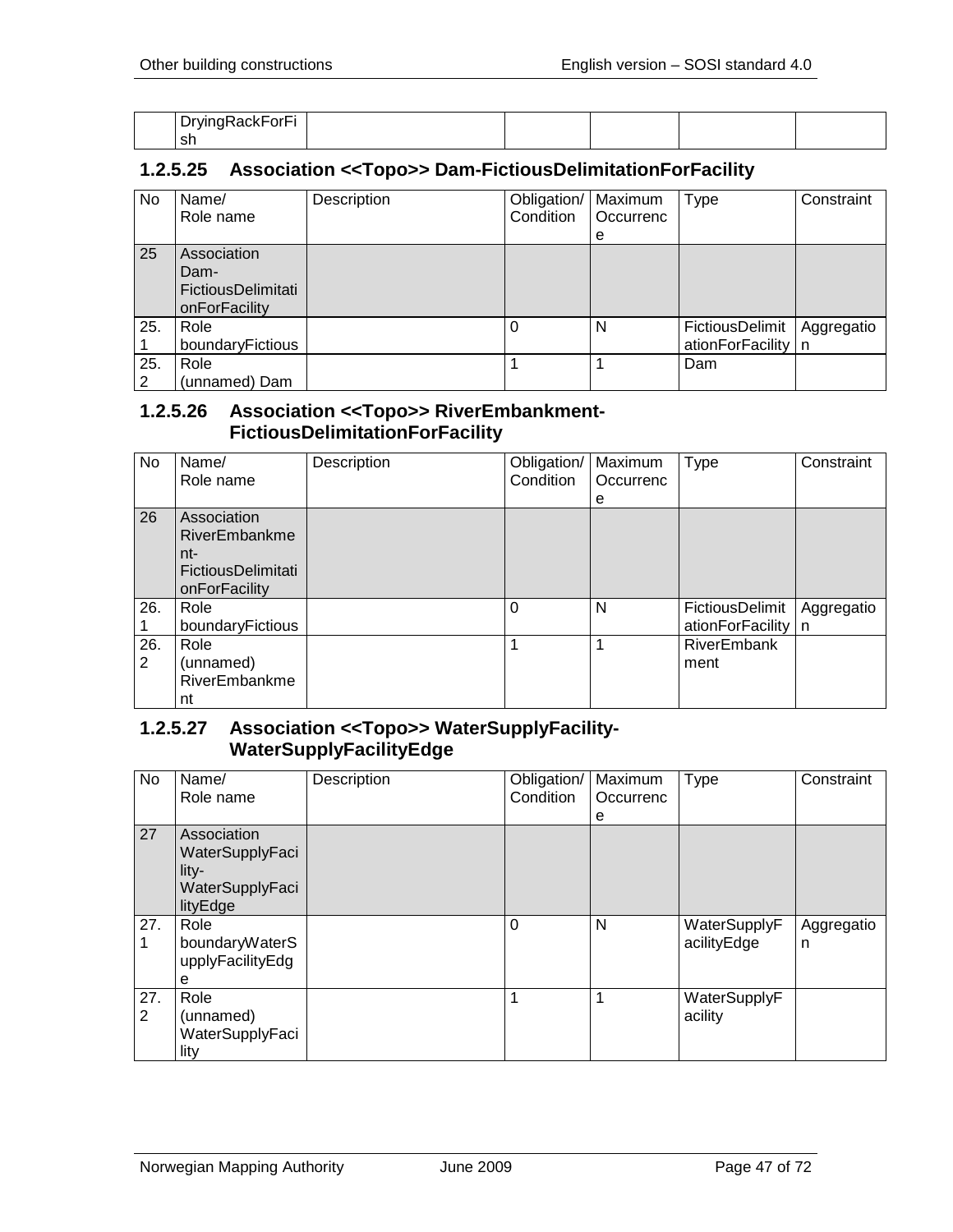| No       | Name/<br>Role name                                   | Description | Obligation/<br>Condition | Maximum<br>Occurrenc<br>е | <b>Type</b>          | Constraint      |
|----------|------------------------------------------------------|-------------|--------------------------|---------------------------|----------------------|-----------------|
| 28       | Association<br>FloatingDock-<br>FloatingDockEdg<br>е |             |                          |                           |                      |                 |
| 28.      | Role<br>boundaryFloating<br>DockEdge                 |             | $\Omega$                 | N                         | FloatingDockE<br>dge | Aggregatio<br>n |
| 28.<br>2 | Role<br>(unnamed)<br>FloatingDock                    |             |                          |                           | FloatingDock         |                 |

## **1.2.5.28 Association <<Topo>> FloatingDock-FloatingDockEdge**

## **1.2.5.29 Association Dam-DescriptiveConstructionLineFacility**

| No       | Name/<br>Role name                                            | Description | Obligation/<br>Condition | Maximum<br>Occurrenc<br>е | <b>Type</b>                                   | Constraint      |
|----------|---------------------------------------------------------------|-------------|--------------------------|---------------------------|-----------------------------------------------|-----------------|
| 29       | Association<br>Dam-<br>DescriptiveConst<br>ructionLineFacilit |             |                          |                           |                                               |                 |
| 29.      | Role<br>toppKantDam                                           |             | $\Omega$                 | N                         | DescriptiveCon  <br>structionLineF<br>acility | Aggregatio<br>n |
| 29.<br>2 | Role<br>(unnamed) Dam                                         |             | 1                        |                           | Dam                                           |                 |

## **1.2.5.30 Association DryingRackForFish-FishDryingRackRidgepole**

| <b>No</b> | Name/<br>Role name                                                          | Description | Obligation/   Maximum<br>Condition | Occurrenc<br>е | <b>Type</b>                 | Constraint |
|-----------|-----------------------------------------------------------------------------|-------------|------------------------------------|----------------|-----------------------------|------------|
| 30        | Association<br><b>DryingRackForFi</b><br>sh-<br>FishDryingRackR<br>idgepole |             |                                    |                |                             |            |
| 30.       | Role<br>topRidge                                                            |             | $\Omega$                           | N              | FishDryingRac<br>kRidgepole |            |
| 30.<br>2  | Role<br>(unnamed)<br>DryingRackForFi<br>sh                                  |             | 1                                  | 1              | DryingRackFor<br>Fish       |            |

## **1.2.5.31 Association RiverThreshold-FictiousDelimitationForFacility**

| No | Name/<br>Role name | Description | Obligation/   Maximum<br>Condition | l Occurrenc | Type | Constraint |
|----|--------------------|-------------|------------------------------------|-------------|------|------------|
|    |                    |             |                                    | е           |      |            |
| 31 | Association        |             |                                    |             |      |            |
|    | RiverThreshold-    |             |                                    |             |      |            |
|    | FictiousDelimitati |             |                                    |             |      |            |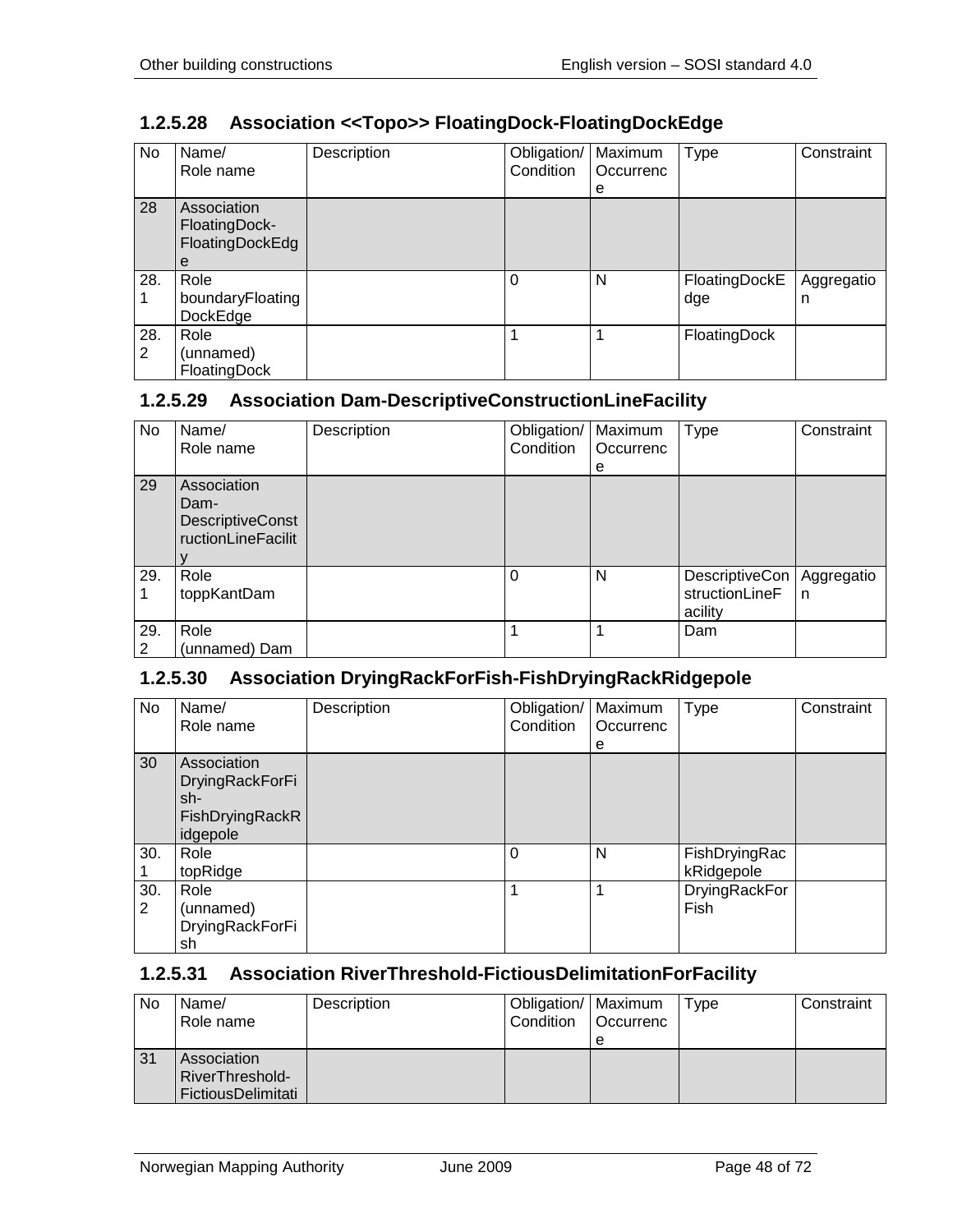|     | onForFacility    |  |   |                              |  |
|-----|------------------|--|---|------------------------------|--|
| 31. | Role             |  | N | FictiousDelimit   Aggregatio |  |
|     | boundaryFictious |  |   | ationForFacility   n         |  |
| 31. | Role             |  |   | RiverThreshold               |  |
| 2   | (unnamed)        |  |   |                              |  |
|     | RiverThreshold   |  |   |                              |  |

## **1.2.5.32 Association RiverEmbankment-DescriptiveConstructionLineFacility**

| No                    | Name/<br>Role name                                                                   | Description | Obligation/<br>Condition | Maximum<br>Occurrenc<br>e | <b>Type</b>                                 | Constraint      |
|-----------------------|--------------------------------------------------------------------------------------|-------------|--------------------------|---------------------------|---------------------------------------------|-----------------|
| 32                    | Association<br>RiverEmbankme<br>nt-<br><b>DescriptiveConst</b><br>ructionLineFacilit |             |                          |                           |                                             |                 |
| 32.                   | Role<br>toppKantElveforb<br>ygning                                                   |             | $\Omega$                 | N                         | DescriptiveCon<br>structionLineF<br>acility | Aggregatio<br>n |
| 32.<br>$\overline{2}$ | Role<br>(unnamed)<br>RiverEmbankme<br>nt                                             |             | 1                        | 1                         | RiverEmbank<br>ment                         |                 |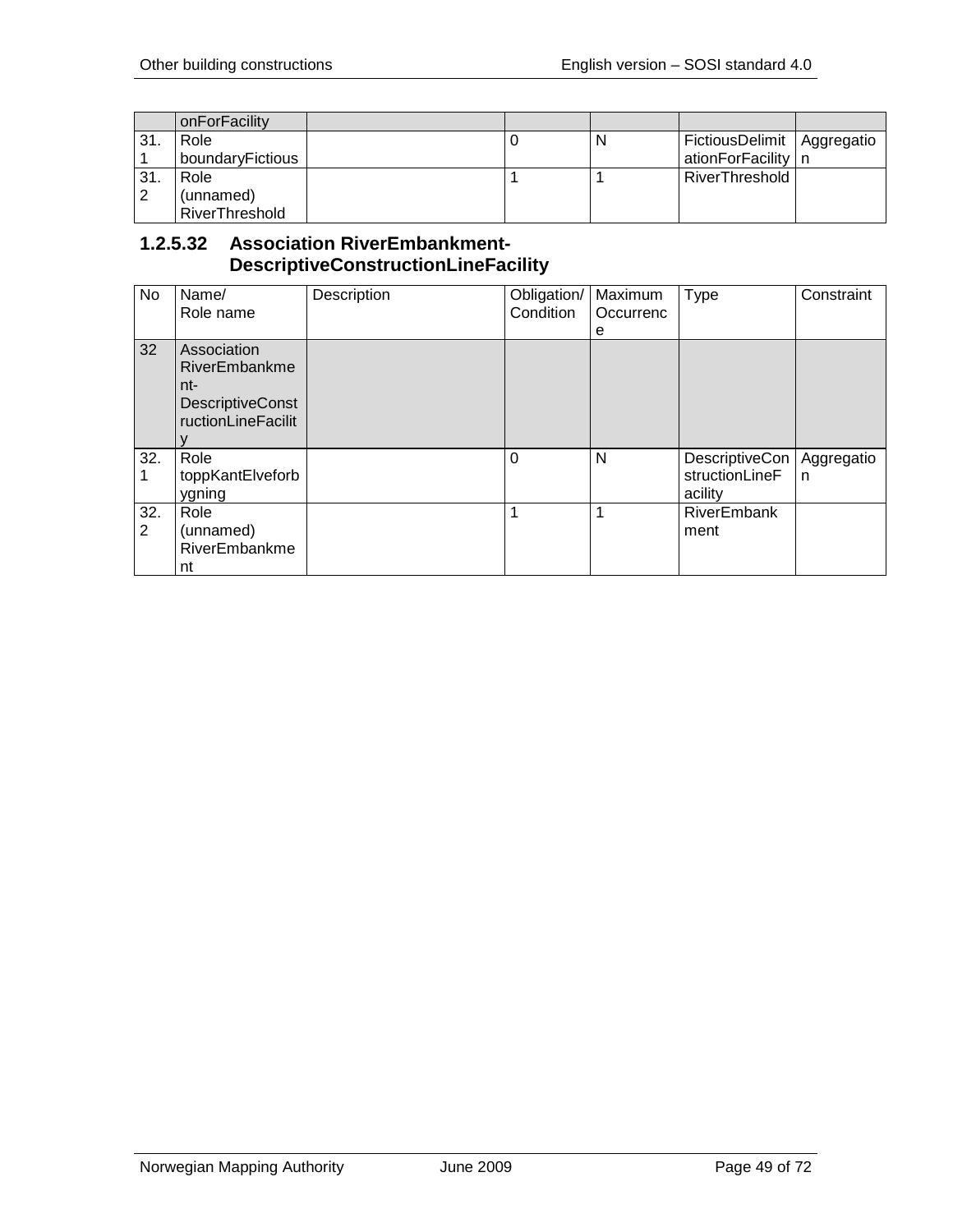### **1.2.5.33 CodeLists**

#### **1.2.5.33.1 <<CodeList>> DamPurpose**

| <b>Nr</b> | Code name                     | Definition/Description                     | Code           |
|-----------|-------------------------------|--------------------------------------------|----------------|
|           | CodeList                      | what the purpose of the dam is meant to be |                |
|           | DamPurpose                    |                                            |                |
| 1.1       | Other                         |                                            | AN             |
| 1.2       | Dike - dam                    |                                            | DI             |
| 1.3       | Fish pond                     |                                            | F <sub>1</sub> |
| 1.4       | Flood alleviation dam         |                                            | FL             |
| 1.5       | Soil irrigation dam           |                                            | JO             |
| 1.6       | Energy production             |                                            | KR             |
| 1.7       | Backwater dam/catchment basin |                                            | <b>OS</b>      |
| 1.8       | Recreation dam                |                                            | <b>RE</b>      |
| 1.9       | Sedimentation dam             |                                            | <b>SE</b>      |
| 1.10      | Timber floating dam           |                                            | <b>TD</b>      |
| 1.11      | Water supply dam              |                                            | VA             |

#### **1.2.5.33.2 <<CodeList>> ThresholdFunction**

| l Nr           | Code name :         | Definition/Description                                                                             | Code |
|----------------|---------------------|----------------------------------------------------------------------------------------------------|------|
| $\overline{2}$ | CodeList            | what function the threshold has (threshold, measuring threshold).                                  |      |
|                | ThresholdFunction   |                                                                                                    |      |
|                | Threshold           | l conditions for riverine flora/fauna and recreation due to a reduction in the natrual water flow. |      |
| 2.2            | Measuring threshold | Measuring weir for water flow with measured-in profile                                             |      |

### **1.2.5.33.3 <<CodeList>> ThresholdType**

| Nr             | Code name                     | Definition/Description                     | Code |
|----------------|-------------------------------|--------------------------------------------|------|
| $\overline{3}$ | CodeList                      | the construction material of the threshold |      |
|                | ThresholdType                 |                                            |      |
| $\vert$ 3.1    | Threshold built of soil       | Terskel konstruert med løsmasser           |      |
| 3.2            | Threshold built with plates?? | Terskel konstruert med plater              |      |
| 3.3            | Threshold built with timber   | Terskel konstruert med tømmer              |      |
| 3.4            | Threshold built with rubber   | terskel konstruert med gummi               |      |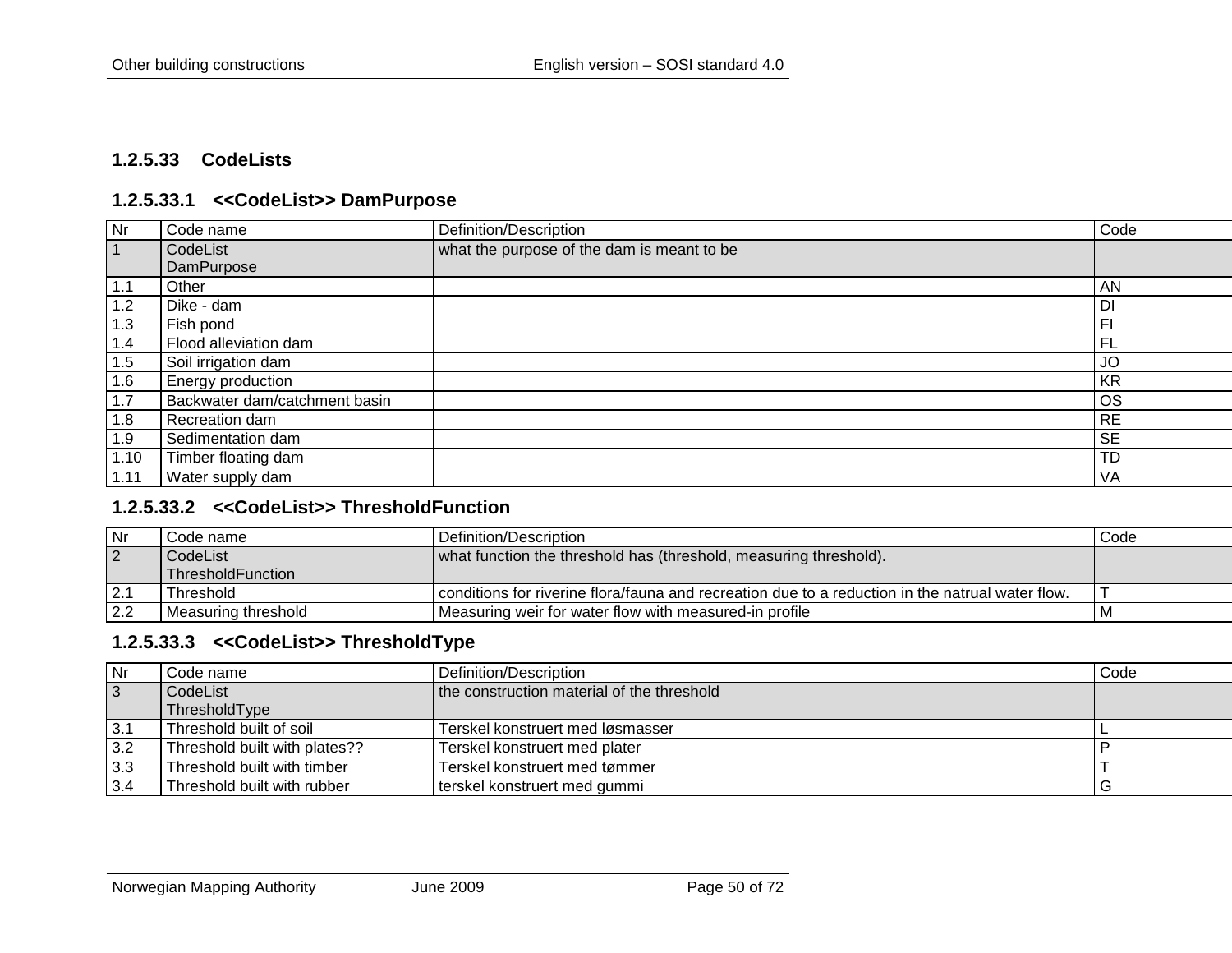### **1.2.5.33.4 <<CodeList>> DamFunction**

| l Nr          | Code name                           | Definition/Description                           | Code |
|---------------|-------------------------------------|--------------------------------------------------|------|
| $\sqrt{4}$    | CodeList                            | specification of how the dam regulates the water |      |
|               | <b>DamFunction</b>                  |                                                  |      |
| 4.1           | Dam for the purpose of transferring |                                                  |      |
|               | water from one watercourse to       |                                                  |      |
|               | another                             |                                                  |      |
| $ 4.2\rangle$ | Dam with overflow/passage           |                                                  |      |
| $-4.3$        | Dam without overflow/passage        |                                                  |      |

## **1.2.5.33.5 <<CodeList>> DamType**

| Nr              | Code name                              | Definition/Description             | Code        |
|-----------------|----------------------------------------|------------------------------------|-------------|
| $5\overline{5}$ | CodeList                               | construction materials for the dam |             |
|                 | DamType                                |                                    |             |
| 5.1             | Dam constructed using concrete         |                                    | Betongdam   |
| 5.2             | Dam constructed using filling material |                                    | Fyllingsdam |
| 5.3             | Dam constructed using plates??r        |                                    | Platedam    |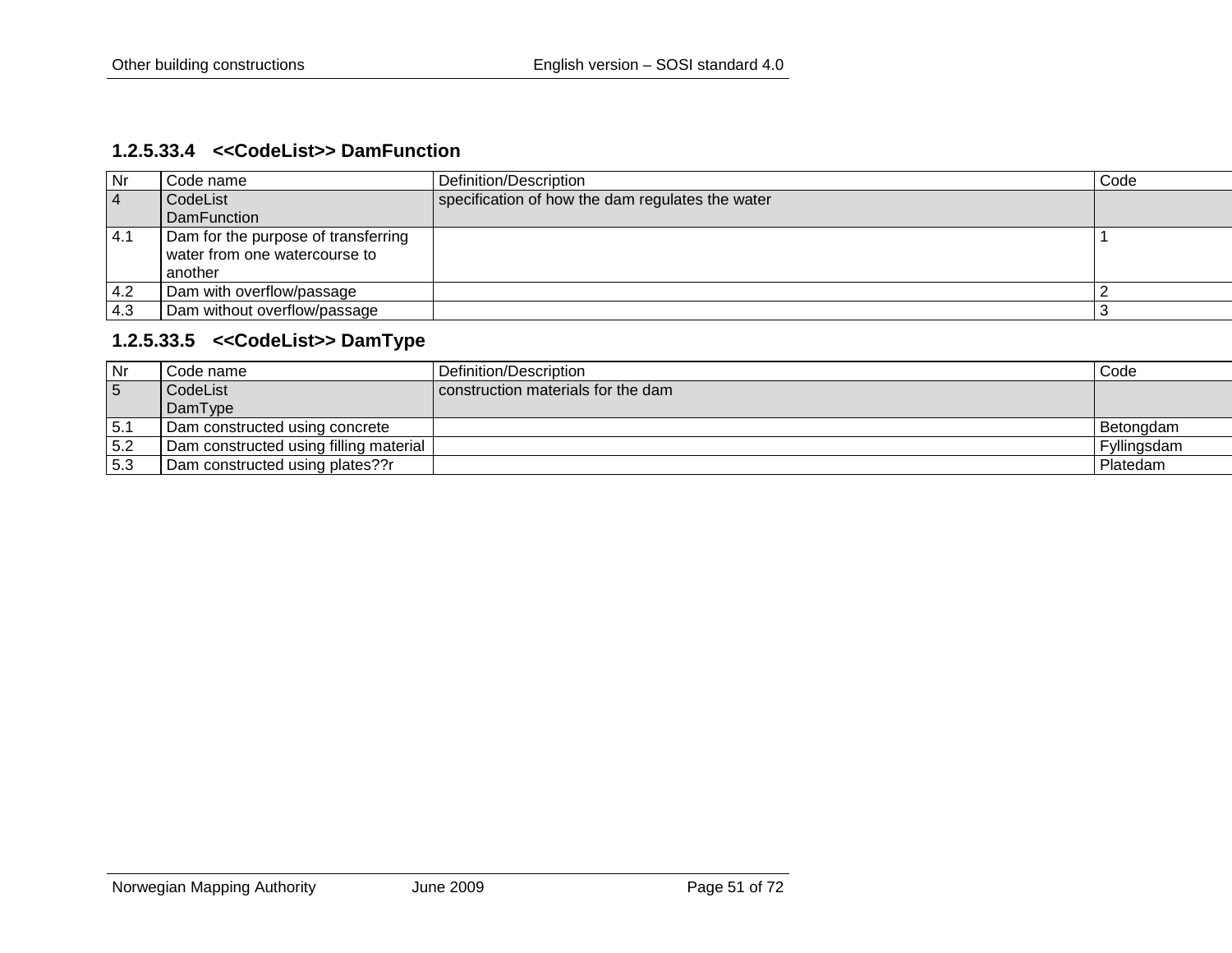## **1.2.6 TechnicalConstructionsWaterWatercourseCoast – Part 2**

## **1.2.6.1 ??Rafting/FloatingChannel**

| <b>No</b> | Name/             | Description                 | Obligation/   Maximum |           | Type          | Constraint |
|-----------|-------------------|-----------------------------|-----------------------|-----------|---------------|------------|
|           | Role name         |                             | Condition             | Occurrenc |               |            |
|           |                   |                             |                       | е         |               |            |
|           | <b>Class</b>      | installation constructed to |                       |           |               |            |
|           | ??Rafting/Floatin | transport timber to a       |                       |           |               |            |
|           | gChannel          | processing facility         |                       |           |               |            |
| 1.1       | centerline        | course followed by the      |                       |           | CurveWithQual |            |
|           |                   | central part of the object  |                       |           | itv           |            |

### **1.2.6.2 Mooring bollard/dolphin**

| <b>No</b> | Name/<br>Role name                  | Description                              | Obligation/   Maximum<br>Condition | Occurrenc | Type           | Constraint |
|-----------|-------------------------------------|------------------------------------------|------------------------------------|-----------|----------------|------------|
|           |                                     |                                          |                                    | е         |                |            |
|           | Class<br>Mooring<br>bollard/dolphin | special facility for mooring<br>of boats |                                    |           |                |            |
| 2.1       | position                            | location where the object<br>exists      |                                    |           | PointWithQuali |            |

## **1.2.6.3 QuayWharf**

| No  | Name/<br>Role name                | Description                                                                                   | Obligation/<br>Condition | Maximum<br>Occurrenc<br>е | <b>Type</b>                                | Constraint       |
|-----|-----------------------------------|-----------------------------------------------------------------------------------------------|--------------------------|---------------------------|--------------------------------------------|------------------|
| 3   | Class<br>QuayWharf                | indication of facilities set<br>up to serve boats during<br>loading, unloading and<br>docking |                          |                           |                                            |                  |
| 3.1 | extent                            | area over which an object<br>extends                                                          | $\Omega$                 |                           | <b>SurfaceWithQu</b><br>ality              |                  |
| 3.2 | position                          | location where the object<br>exists                                                           | $\overline{0}$           |                           | PointWithQuali<br>t٧                       |                  |
| 3.3 | centerline                        | course followed by the<br>central part of the Object                                          | $\Omega$                 | 1                         | <b>CurveWithQual</b><br>itv                |                  |
| 3.4 | quayInformation                   | information about a quay<br>or jetty facility                                                 | $\overline{0}$           | 1                         | QuayInformati<br>on                        |                  |
| 3.5 | Role<br>boundaryQuayW<br>harfEdge |                                                                                               | $\Omega$                 | N                         | QuayWharfEd<br>ge                          | Aggregrati<br>on |
| 3.6 | Role<br>boundaryFictious          |                                                                                               | 0                        | N                         | <b>FictiousDelimit</b><br>ationForFacility | Aggregrati<br>on |

## **1.2.6.4 QuayWharfEdge**

| No             | Name/<br>Role name     | Description                | Obligation/   Maximum<br>Condition | l Occurrenc<br>е | Type | Constraint |
|----------------|------------------------|----------------------------|------------------------------------|------------------|------|------------|
| $\overline{4}$ | Class<br>QuayWharfEdge | delimitation of quay/wharf |                                    |                  |      |            |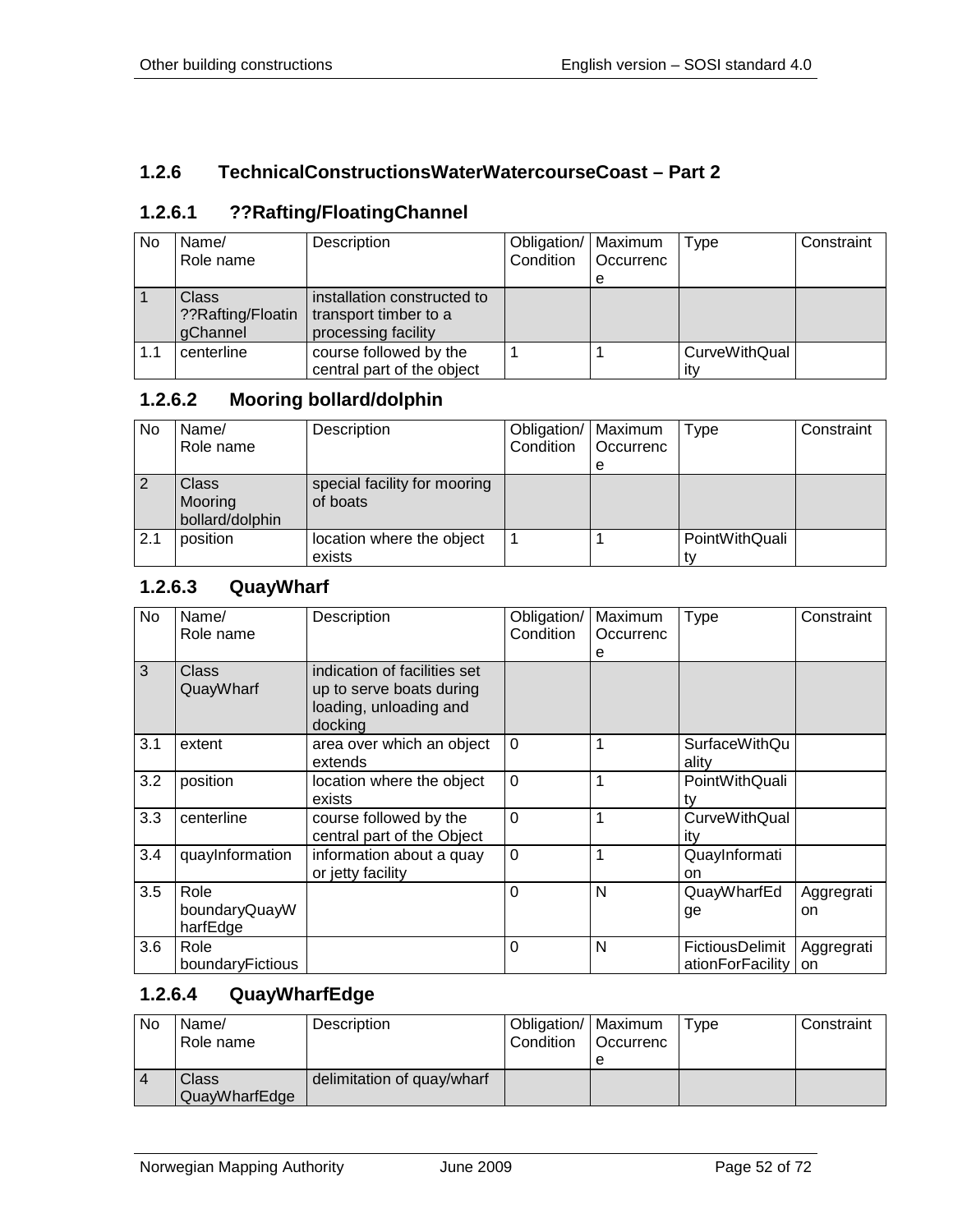| 4.1 | border                         | course following the<br>transition between<br>different real world<br>phenomena |  | CurveWithQual<br>itv |  |
|-----|--------------------------------|---------------------------------------------------------------------------------|--|----------------------|--|
| 4.2 | Role<br>(unnamed)<br>QuayWharf |                                                                                 |  | QuayWharf            |  |

## **1.2.6.5 Mole**

| No  | Name/<br>Role name           | Description                                                                           | Obligation/<br>Condition | Maximum<br>Occurrenc<br>e | <b>Type</b>                                 | Constraint              |
|-----|------------------------------|---------------------------------------------------------------------------------------|--------------------------|---------------------------|---------------------------------------------|-------------------------|
| 5   | Class<br>Mole                | artificial or natural<br>structure which reduces or<br>eliminates waves in the<br>sea |                          |                           |                                             |                         |
| 5.1 | extent                       | area over which an object<br>extends                                                  | $\overline{0}$           | 1                         | SurfaceWithQu<br>ality                      |                         |
| 5.2 | position                     | location where the object<br>exists                                                   | $\mathbf 0$              | 1                         | PointWithQuali<br>tv                        |                         |
| 5.3 | centerline                   | course followed by the<br>central part of the Object                                  | $\overline{0}$           | 1                         | <b>CurveWithQual</b><br>ity                 |                         |
| 5.4 | Role<br>topEdgeMole          |                                                                                       | $\overline{0}$           | N                         | DescriptiveCon<br>structionLineF<br>acility | Aggregrati<br>on        |
| 5.5 | Role<br>boundaryMoleEd<br>ge |                                                                                       | $\overline{0}$           | N                         | MoleEdge                                    |                         |
| 5.6 | Role<br>boundaryFictious     |                                                                                       | $\Omega$                 | N                         | FictiousDelimit<br>ationForFacility         | Aggregrati<br><b>on</b> |

# **1.2.6.6 MoleEdge**

| No  | Name/<br>Role name       | Description                                                                     | Obligation/<br>Condition | Maximum<br>Occurrenc<br>e | Type                        | Constraint |
|-----|--------------------------|---------------------------------------------------------------------------------|--------------------------|---------------------------|-----------------------------|------------|
| 6   | <b>Class</b><br>MoleEdge | delimitation of breakwater                                                      |                          |                           |                             |            |
| 6.1 | border                   | course following the<br>transition between<br>different real world<br>phenomena |                          |                           | <b>CurveWithQual</b><br>ity |            |
| 6.2 | Role                     |                                                                                 |                          |                           | Mole                        | Aggregrati |
|     | (unnamed) Mole           |                                                                                 |                          |                           |                             | on         |

# **1.2.6.7 SmoltTank**

| No. | Name/<br>Role name        | Description                                                                     | Obligation/   Maximum<br>Condition | Occurrenc | Type                        | Constraint |
|-----|---------------------------|---------------------------------------------------------------------------------|------------------------------------|-----------|-----------------------------|------------|
|     |                           |                                                                                 |                                    | е         |                             |            |
|     | <b>Class</b><br>SmoltTank | tank [in the sea??] for fish<br>farming                                         |                                    |           |                             |            |
| 7.1 | border                    | course following the<br>transition between<br>different real world<br>phenomena |                                    |           | <b>CurveWithQual</b><br>ity |            |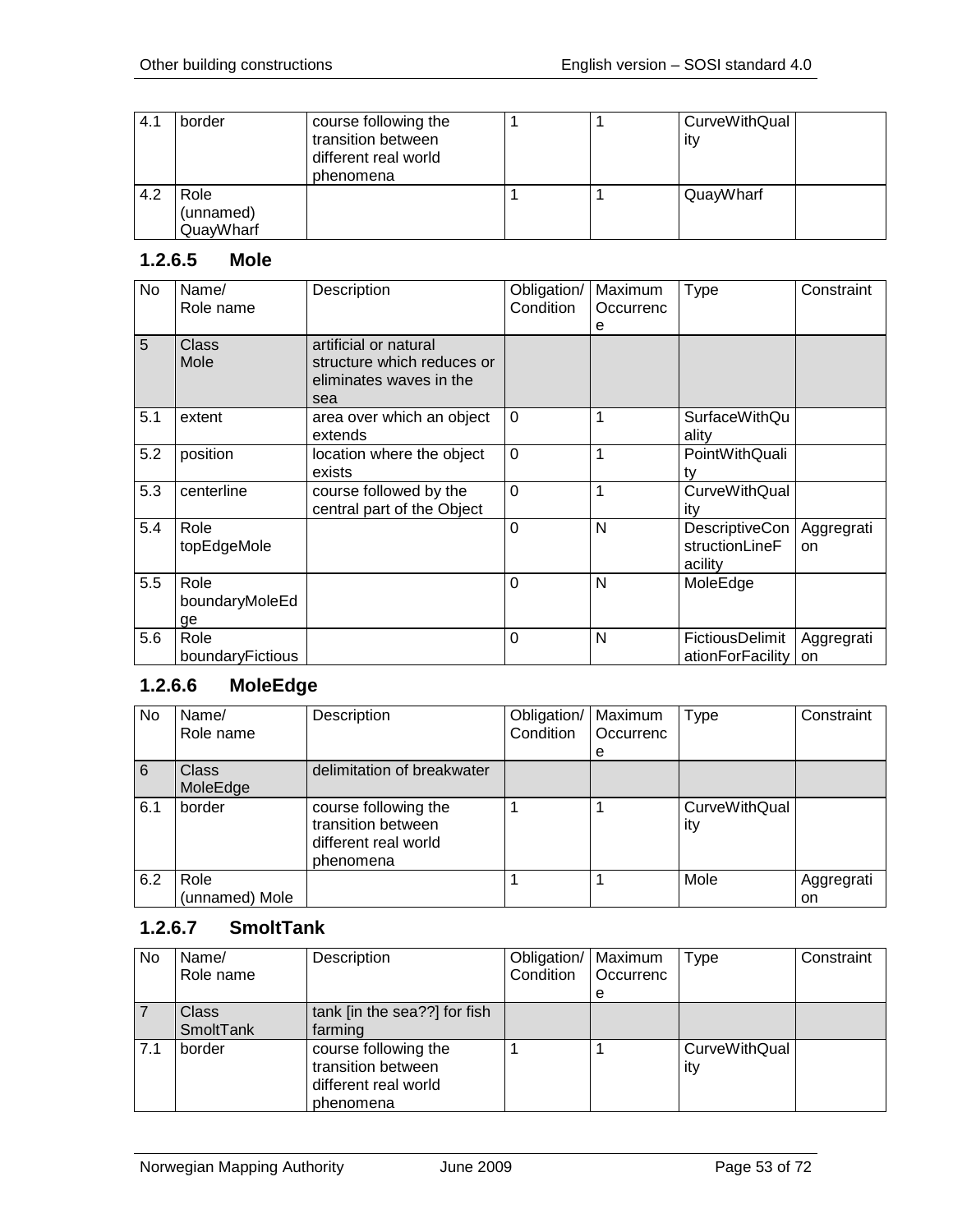| $-7.2$ | position        | location where the object                                                                                     |  | PointWithQuali      |
|--------|-----------------|---------------------------------------------------------------------------------------------------------------|--|---------------------|
|        |                 | exists                                                                                                        |  |                     |
| 7.3    | heightReference | indication of whether the<br>registration has been<br>carried out at the top or<br>bottom of an element, e.g. |  | HeightReferen<br>ce |
|        |                 | a slope, a wall, etc.                                                                                         |  |                     |

# **1.2.6.8 ??AquacultureNetPen/FishFarmingNetCage**

| <b>No</b> | Name/<br>Role name                                       | Description                          | Obligation/<br>Condition | Maximum<br>Occurrenc<br>е | <b>Type</b>                                                 | Constraint       |
|-----------|----------------------------------------------------------|--------------------------------------|--------------------------|---------------------------|-------------------------------------------------------------|------------------|
| 8         | Class<br>?? AquacultureNe<br>tPen/FishFarmin<br>gNetCage | net pen for farmed fish              |                          |                           |                                                             |                  |
| 8.1       | position                                                 | location where the object<br>exists  | $\Omega$                 |                           | PointWithQuali                                              |                  |
| 8.2       | extent                                                   | area over which an object<br>extends | $\Omega$                 |                           | <b>SurfaceWithQu</b><br>ality                               |                  |
| 8.3       | Role<br>boundary??Aqua<br>culturelNetPenEd<br>ge         |                                      | 0                        | N                         | ?? Aquaculture<br>NetPenEdge/Fi<br>shFarmingNet<br>CageEdge | Aggregrati<br>on |

### **1.2.6.9 Pier**

| No  | Name/<br>Role name                     | Description                                                              | Obligation/<br>Condition | Maximum<br>Occurrenc<br>е | Type                                | Constraint       |
|-----|----------------------------------------|--------------------------------------------------------------------------|--------------------------|---------------------------|-------------------------------------|------------------|
| 9   | Class<br>Pier                          | marked protruding pier,<br>normally with water<br>underneath, in the sea |                          |                           |                                     |                  |
| 9.1 | extent                                 | area over which an object<br>extends                                     | $\Omega$                 | 1                         | <b>SurfaceWithQu</b><br>ality       |                  |
| 9.2 | position                               | location where the object<br>exists                                      | $\overline{0}$           | 1                         | PointWithQuali<br>tv                |                  |
| 9.3 | centerline                             | course followed by the<br>central part of the Object                     | $\overline{0}$           | 1                         | <b>CurveWithQual</b><br>itv         |                  |
| 9.4 | Role<br>boundaryEdgde<br><b>OfPier</b> |                                                                          | $\Omega$                 | N                         | EdgeOfPier                          | Aggregrati<br>on |
| 9.5 | Role<br>boundaryFictious               |                                                                          | $\Omega$                 | N                         | FictiousDelimit<br>ationForFacility | Aggregrati<br>on |

# **1.2.6.10 EdgeOfPier**

| No  | Name/<br>Role name         | Description                                                                     | Obligation/   Maximum<br>Condition | Occurrenc<br>e | <b>Type</b>                 | Constraint |
|-----|----------------------------|---------------------------------------------------------------------------------|------------------------------------|----------------|-----------------------------|------------|
| 10  | <b>Class</b><br>EdgeOfPier | delimitation of pier                                                            |                                    |                |                             |            |
| 10. | border                     | course following the<br>transition between<br>different real world<br>phenomena |                                    |                | <b>CurveWithQual</b><br>ity |            |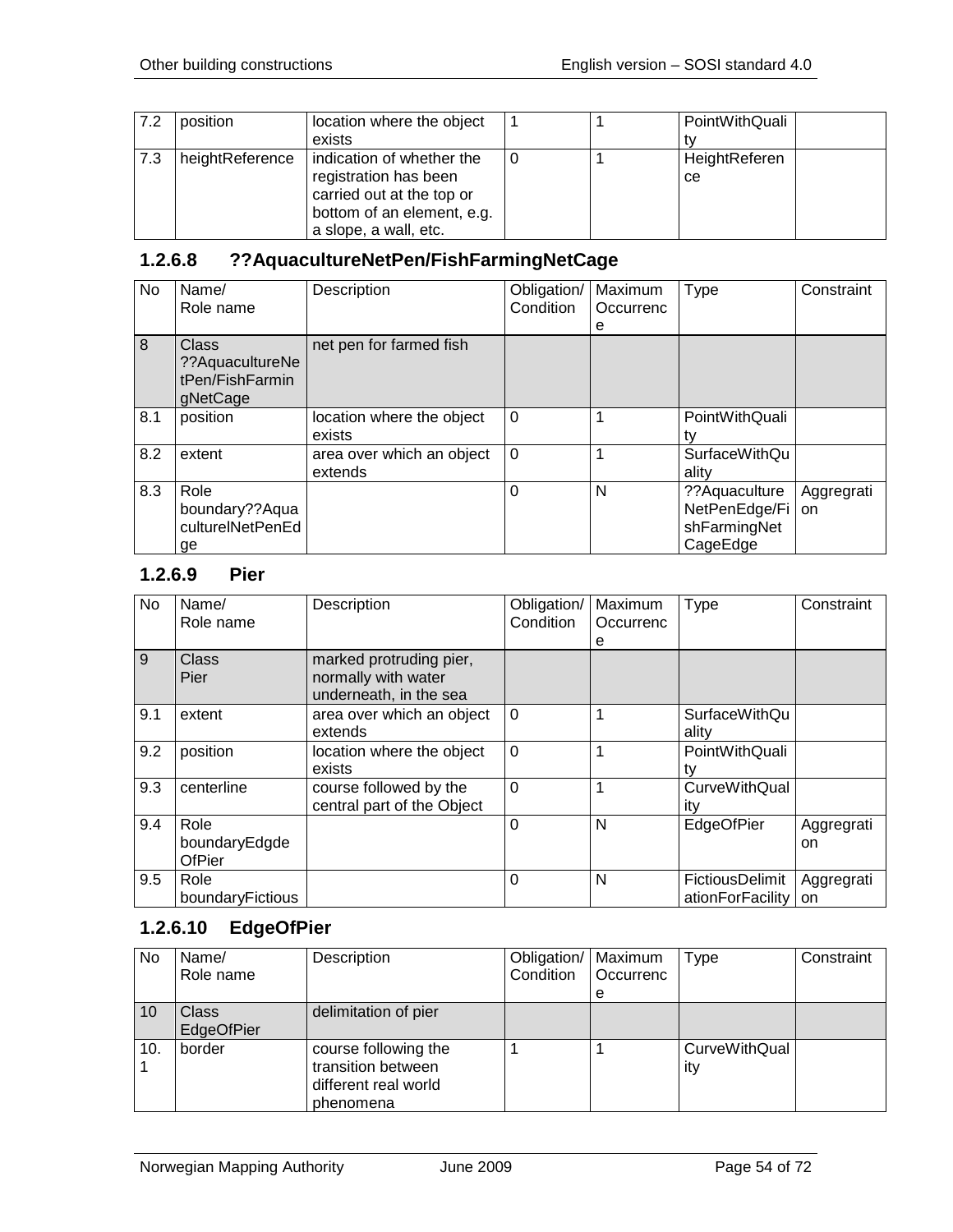| - 11<br>IV. | ole.                         |  | $\blacksquare$<br>•ю |  |
|-------------|------------------------------|--|----------------------|--|
| $\sqrt{ }$  | Pier<br>.<br>10 <sup>2</sup> |  |                      |  |

### **1.2.6.11 Dolphin**

| No  | Name/<br>Role name      | Description                                                                                      | Obligation/<br>Condition | Maximum<br>Occurrenc<br>e | Type           | Constraint |
|-----|-------------------------|--------------------------------------------------------------------------------------------------|--------------------------|---------------------------|----------------|------------|
| 11  | Class<br><b>Dolphin</b> | bundle of piles driven into<br>the seafloor, in lakes or<br>rivers to guide traffic or<br>timber |                          |                           |                |            |
| 11. | position                | location where the object<br>exists                                                              |                          |                           | PointWithQuali |            |

## **1.2.6.12 Ramp**

| No. | Name/<br>Role name | Description                                                                                                       | Obligation/<br>Condition | Maximum<br>Occurrenc<br>е | Type                        | Constraint |
|-----|--------------------|-------------------------------------------------------------------------------------------------------------------|--------------------------|---------------------------|-----------------------------|------------|
| 12  | Class<br>Ramp      | permanent sloping<br>structure which can be<br>used as a landing place for<br>vessels at variable water<br>levels |                          |                           |                             |            |
| 12. | border             | course following the<br>transition between<br>different real world<br>phenomena                                   |                          |                           | <b>CurveWithQual</b><br>ity |            |

## **1.2.6.13 PipeAlley**

| No       | Name/<br>Role name        | Description                                                                                                                            | Obligation/<br>Condition | Maximum<br>Occurrenc | Type                        | Constraint |
|----------|---------------------------|----------------------------------------------------------------------------------------------------------------------------------------|--------------------------|----------------------|-----------------------------|------------|
|          |                           |                                                                                                                                        |                          | e                    |                             |            |
| 13       | <b>Class</b><br>PipeAlley | pipes which lead water<br>into processing facility                                                                                     |                          |                      |                             |            |
| 13.      | centerline                | course followed by the<br>central part of the object                                                                                   |                          |                      | <b>CurveWithQual</b><br>itv |            |
| 13.<br>2 | heightReference           | indication of whether the<br>registration has been<br>carried out at the top or<br>bottom of an element, e.g.<br>a slope, a wall, etc. | 0                        |                      | HeightReferen<br>ce.        |            |

# **1.2.6.14 Slipway**

| No. | Name/<br>Role name      | Description                                                                                                                                                                                                                   | Obligation/   Maximum<br>Condition | Occurrenc<br>e | Type | Constraint |
|-----|-------------------------|-------------------------------------------------------------------------------------------------------------------------------------------------------------------------------------------------------------------------------|------------------------------------|----------------|------|------------|
| 14  | <b>Class</b><br>Slipway | slipway where small and<br>medium-sized vessels can<br>be hauled up, slip<br>Slipp brukes normalt som<br>en linje (symboliseres som<br>to parallelle linjer) på tvers<br>av kystkonturen, som angir<br>banen. Linjene stiples |                                    |                |      |            |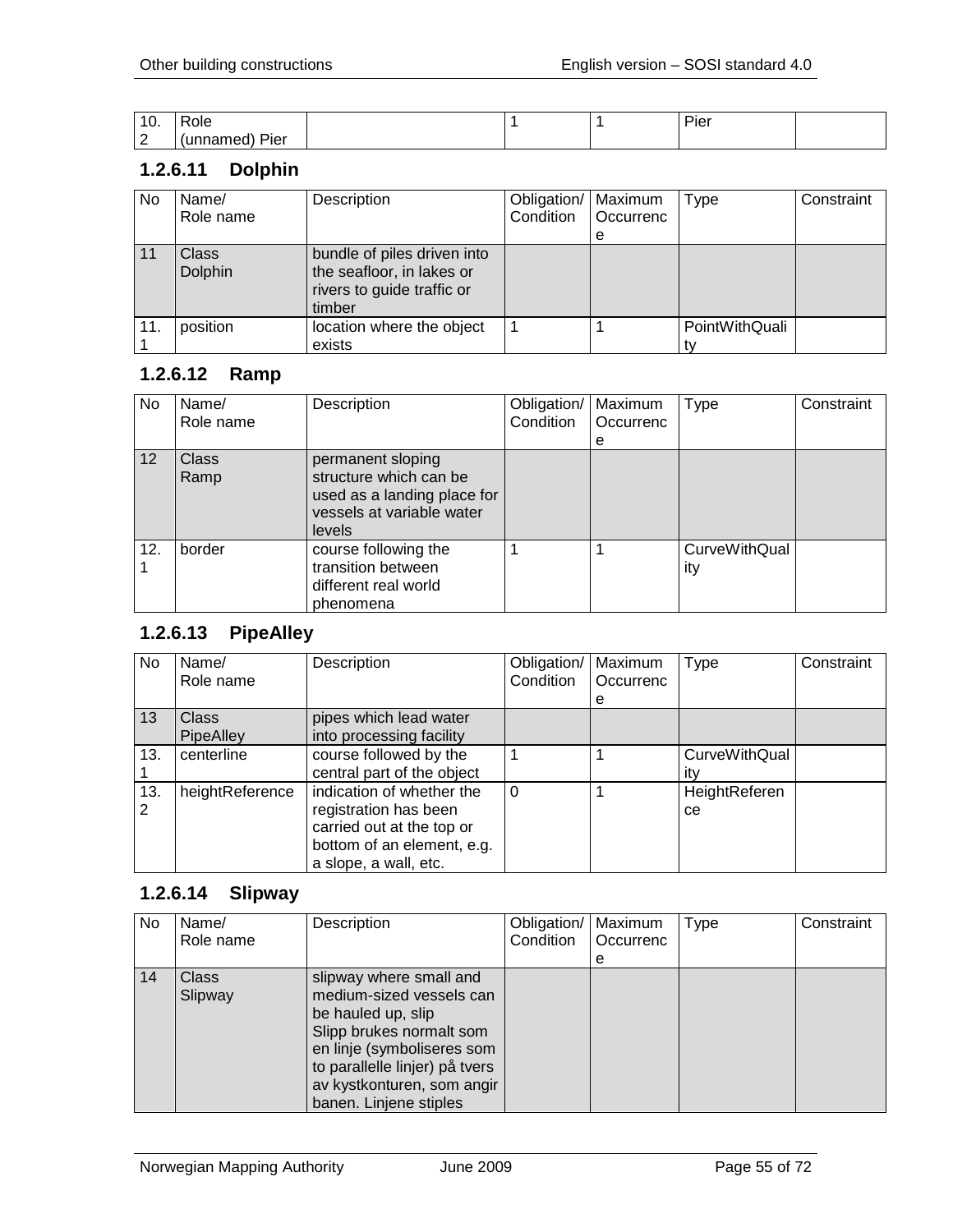|          |                 | utenfor kystkonturen for å<br>indikere at de er under<br>vann. I stor målestokk kan<br>kystkonturen der banen<br>ligger også angis som<br>slipp. |          |                             |  |
|----------|-----------------|--------------------------------------------------------------------------------------------------------------------------------------------------|----------|-----------------------------|--|
| 14.      | border          | course following the<br>transition between<br>different real world<br>phenomena                                                                  |          | <b>CurveWithQual</b><br>ity |  |
| 14.<br>2 | heightReference | indication of whether the<br>registration has been<br>carried out at the top or<br>bottom of an element, e.g.<br>a slope, a wall, etc.           | $\Omega$ | HeightReferen<br>ce.        |  |

## **1.2.6.15 Sluice**

| No  | Name/        | Description                | Obligation/    | Maximum   | Type                 | Constraint |
|-----|--------------|----------------------------|----------------|-----------|----------------------|------------|
|     | Role name    |                            | Condition      | Occurrenc |                      |            |
|     |              |                            |                | е         |                      |            |
| 15  | <b>Class</b> | construction in river or   |                |           |                      |            |
|     | Sluice       | channel with several lock  |                |           |                      |            |
|     |              | chambers making it         |                |           |                      |            |
|     |              | possible to raise or lower |                |           |                      |            |
|     |              | vessels from one water     |                |           |                      |            |
|     |              | level to another           |                |           |                      |            |
| 15. | border       | course following the       | $\mathbf 1$    | 1         | <b>CurveWithQual</b> |            |
|     |              | transition between         |                |           | ity                  |            |
|     |              | different real world       |                |           |                      |            |
|     |              | phenomena                  |                |           |                      |            |
| 15. | position     | location where the object  | $\overline{1}$ | 1         | PointWithQuali       |            |
| 2   |              | exists                     |                |           | tv                   |            |
| 15. | sluiceType   | description of the sluice  | $\Omega$       | 1         | SluiceType           |            |
| 3   |              | type itself                |                |           |                      |            |

## **1.2.6.16 SheetPiling**

| No. | Name/<br>Role name          | Description                                                                                           | Obligation/   Maximum<br>Condition | Occurrenc<br>е | Type                        | Constraint |
|-----|-----------------------------|-------------------------------------------------------------------------------------------------------|------------------------------------|----------------|-----------------------------|------------|
| 16  | <b>Class</b><br>SheetPiling | retaining wall or<br>breakwater guide which<br>guides or reduce currents<br>in rivers or tidal waters |                                    |                |                             |            |
| 16. | centerline                  | course followed by the<br>central part of the object                                                  |                                    |                | <b>CurveWithQual</b><br>ıt٧ |            |

## **1.2.6.17 CurrentBreaker**

| No | Name/<br>Role name      | Description                                                                                                     | Obligation/   Maximum<br>Condition | Occurrenc<br>е | Type | Constraint |
|----|-------------------------|-----------------------------------------------------------------------------------------------------------------|------------------------------------|----------------|------|------------|
|    | Class<br>CurrentBreaker | low wall-like construction,<br>sporadically underwater,<br>which extends from the<br>coast to protect the coast |                                    |                |      |            |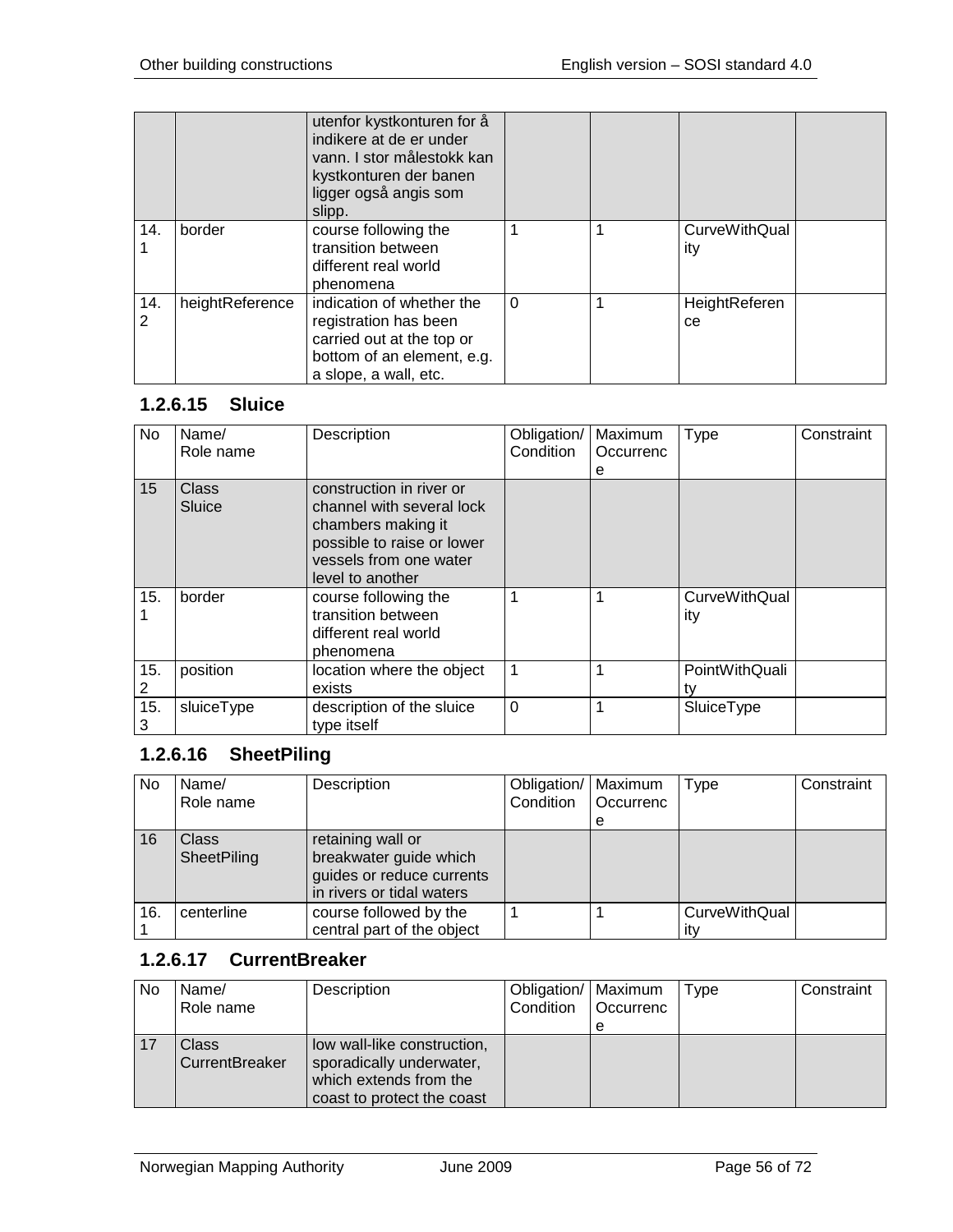|            | or force currents into a<br>channel. etc. |  |               |  |
|------------|-------------------------------------------|--|---------------|--|
| centerline | course followed by the                    |  | CurveWithQual |  |
|            | central part of the object                |  | ∣it∨          |  |

# **1.2.6.18 DryDock**

| No       | Name/<br>Role name              | Description                                                                                                                                                             | Obligation/<br>Condition | Maximum<br>Occurrenc<br>е | <b>Type</b>                   | Constraint       |
|----------|---------------------------------|-------------------------------------------------------------------------------------------------------------------------------------------------------------------------|--------------------------|---------------------------|-------------------------------|------------------|
| 18       | Class<br><b>DryDock</b>         | artificial basin on land<br>closed off by sluice gates -<br>where the water can be<br>pumped out so that ships<br>which are in for<br>overhauling stand high<br>and dry |                          |                           |                               |                  |
| 18.      | centerline                      | course followed by the<br>central part of the Object                                                                                                                    | $\Omega$                 |                           | <b>CurveWithQual</b><br>itv   |                  |
| 18.<br>2 | extent                          | area over which an object<br>extends                                                                                                                                    | $\Omega$                 |                           | <b>SurfaceWithQu</b><br>ality |                  |
| 18.<br>3 | position                        | location where the object<br>exists                                                                                                                                     | $\overline{0}$           |                           | PointWithQuali<br>tv          |                  |
| 18.<br>4 | Role<br>boundaryDryDoc<br>kEdge |                                                                                                                                                                         | 0                        | N                         | <b>DryDockEdge</b>            | Aggregrati<br>on |

## **1.2.6.19 Wharf**

| No       | Name/<br>Role name            | Description                                                                                                                                                                                    | Obligation/<br>Condition | Maximum<br>Occurrenc<br>e | Type                          | Constraint |
|----------|-------------------------------|------------------------------------------------------------------------------------------------------------------------------------------------------------------------------------------------|--------------------------|---------------------------|-------------------------------|------------|
| 19       | <b>Class</b><br>Wharf         | float-like small boat piers<br>which are used for<br>mooring boats and<br>embarking/disembarking.<br>Often designed with a<br>number of transverse<br>finger quays connected to<br>a main pier |                          |                           |                               |            |
| 19.      | extent                        | area over which an object<br>extends                                                                                                                                                           | $\Omega$                 | 1                         | <b>SurfaceWithQu</b><br>ality |            |
| 19.<br>2 | position                      | location where the object<br>exists                                                                                                                                                            | $\overline{0}$           | 1                         | PointWithQuali<br>tv          |            |
| 19.<br>3 | centerline                    | course followed by the<br>central part of the Object                                                                                                                                           | $\overline{0}$           | 1                         | <b>CurveWithQual</b><br>ity   |            |
| 19.<br>4 | Role<br>boundaryWharfE<br>dge |                                                                                                                                                                                                | $\Omega$                 | N                         | WharfEdge                     |            |

## **1.2.6.20 WharfEdge**

| <b>No</b> | Name/<br>Role name | Description           | Obligation/ Maximum<br>Condition | <b>Occurrenc</b> | Tvpe | Constraint |
|-----------|--------------------|-----------------------|----------------------------------|------------------|------|------------|
| 20        | Class<br>WharfEdge | delimitation of wharf |                                  |                  |      |            |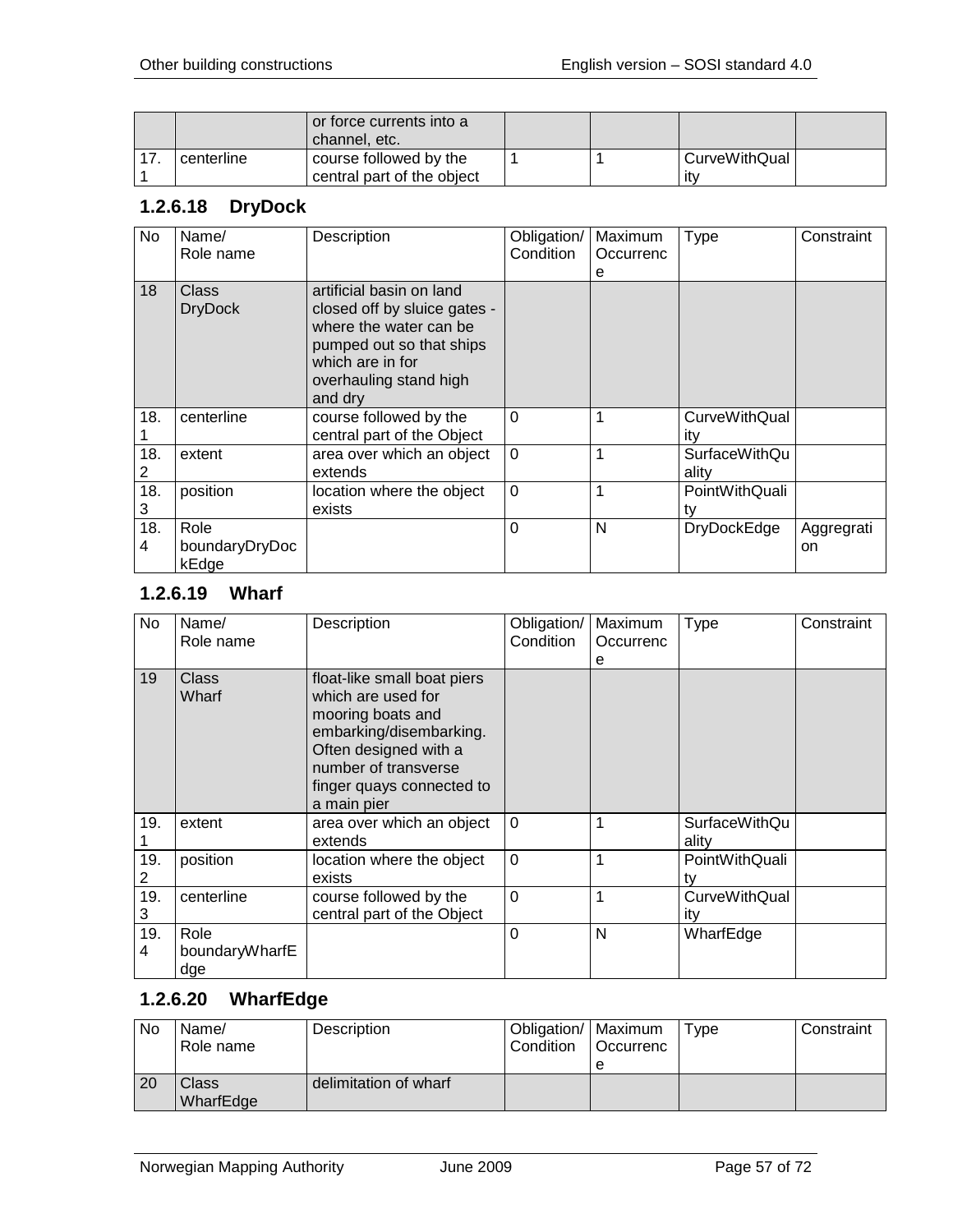| 20. | border          | course following the |  | CurveWithQual |  |
|-----|-----------------|----------------------|--|---------------|--|
|     |                 | transition between   |  | ∣it∨          |  |
|     |                 | different real world |  |               |  |
|     |                 | phenomena            |  |               |  |
| 20. | Role            |                      |  | Wharf         |  |
|     | (unnamed) Wharf |                      |  |               |  |

## **1.2.6.21 DryDockEdge**

| No       | Name/<br>Role name                  | Description                                                                     | Obligation/<br>Condition | Maximum<br>Occurrenc | <b>Type</b>                 | Constraint |
|----------|-------------------------------------|---------------------------------------------------------------------------------|--------------------------|----------------------|-----------------------------|------------|
|          |                                     |                                                                                 |                          | е                    |                             |            |
| 21       | <b>Class</b>                        | delimitation of dry dock                                                        |                          |                      |                             |            |
|          | <b>DryDockEdge</b>                  |                                                                                 |                          |                      |                             |            |
| 21.      | border                              | course following the<br>transition between<br>different real world<br>phenomena |                          |                      | <b>CurveWithQual</b><br>ity |            |
| 21.<br>2 | Role<br>(unnamed)<br><b>DryDock</b> |                                                                                 |                          |                      | <b>DryDock</b>              |            |

# **1.2.6.22 <<DataType>> QuayInformation**

| No.      | Name/<br>Role name          | Description                                  | Obligation/   Maximum<br>Condition | Occurrenc<br>е | Type                    | Constraint |
|----------|-----------------------------|----------------------------------------------|------------------------------------|----------------|-------------------------|------------|
| 22       | Datatype<br>QuayInformation | information about a quay<br>or pier facility |                                    |                |                         |            |
| 22.      | quayType                    |                                              |                                    |                | QuayTypeInfor<br>mation |            |
| 22.      | quayDepth                   |                                              | $\Omega$                           |                | Real                    |            |
| 22.<br>3 | municipalityNum<br>ber      |                                              | $\Omega$                           |                | MunicipalityNu<br>mber  |            |

## **1.2.6.23 FloatingDock**

| No       | Name/<br>Role name                   | Description                                                                                                                                                               | Obligation/<br>Condition | Maximum<br>Occurrenc<br>е | <b>Type</b>                 | Constraint       |
|----------|--------------------------------------|---------------------------------------------------------------------------------------------------------------------------------------------------------------------------|--------------------------|---------------------------|-----------------------------|------------------|
| 23       | Class<br>FloatingDock                | floating, artificial basin<br>closed off by sluice gates -<br>where the water can be<br>pumped out so that ships<br>which are in for<br>overhauling stand high<br>and dry |                          |                           |                             |                  |
| 23.      | extent                               | area over which an object<br>extends                                                                                                                                      | $\Omega$                 |                           | SurfaceWithQu<br>ality      |                  |
| 23.      | position                             | location where the object<br>exists                                                                                                                                       | $\Omega$                 |                           | PointWithQuali<br>tv        |                  |
| 23.<br>3 | centerline                           | course followed by the<br>central part of the Object                                                                                                                      | $\mathbf 0$              |                           | <b>CurveWithQual</b><br>itv |                  |
| 23.<br>4 | Role<br>boundaryFloating<br>DockEdge |                                                                                                                                                                           | 0                        | N                         | FloatingDockE<br>dge        | Aggregrati<br>on |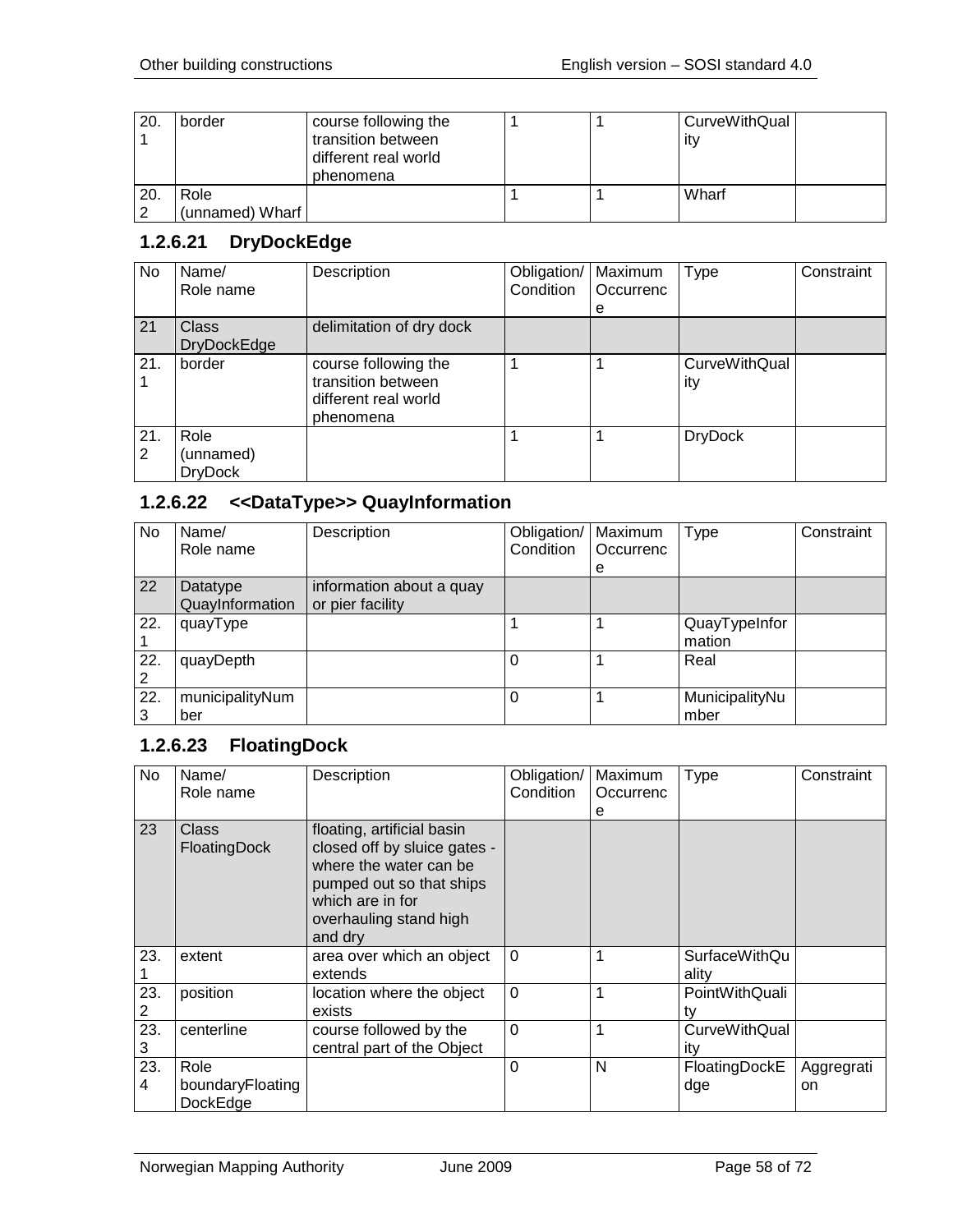# **1.2.6.24 FloatingDockEdge**

| No       | Name/<br>Role name                   | Description                                                                     | Obligation/<br>Condition | Maximum<br>Occurrenc<br>e | <b>Type</b>          | Constraint |
|----------|--------------------------------------|---------------------------------------------------------------------------------|--------------------------|---------------------------|----------------------|------------|
| 24       | <b>Class</b><br>FloatingDockEdg<br>е | delimitation of floating<br>dock                                                |                          |                           |                      |            |
| 24.      | border                               | course following the<br>transition between<br>different real world<br>phenomena |                          |                           | CurveWithQual<br>ity |            |
| 24.<br>2 | Role<br>(unnamed)<br>FloatingDock    |                                                                                 |                          |                           | FloatingDock         |            |

## **1.2.6.25 HydroElectricPowerStation**

| No. | Name/<br>Role name                            | Description                                                                                                                                    | Obligation/<br>Condition | Maximum<br>Occurrenc | <b>Type</b>        | Constraint |
|-----|-----------------------------------------------|------------------------------------------------------------------------------------------------------------------------------------------------|--------------------------|----------------------|--------------------|------------|
|     |                                               |                                                                                                                                                |                          | е                    |                    |            |
| 25  | Class<br><b>HydroElectricPo</b><br>werStation | part of a hydro-electric<br>facility where the<br>generators are installed<br>and where the actual<br>production of electricity<br>takes place |                          |                      |                    |            |
| 25. | position                                      | location where the object<br>exists                                                                                                            | 1                        |                      | PointWithQuali     |            |
| 25. | powerPlantType                                |                                                                                                                                                | $\Omega$                 |                      | PowerPlantTyp<br>е |            |

## **1.2.6.26 ??AquacultureNetPenEdge/FishFarmingNetCageEdge**

| No.      | Name/<br>Role name                                                   | Description                                                                     | Obligation/<br>Condition | Maximum<br>Occurrenc<br>е | <b>Type</b>                                     | Constraint |
|----------|----------------------------------------------------------------------|---------------------------------------------------------------------------------|--------------------------|---------------------------|-------------------------------------------------|------------|
| 26       | Class<br>?? AquacultureNe<br>tPenEdge/FishFa<br>rmingNetCageEd<br>ge | delimitation of fish farming<br>net pen                                         |                          |                           |                                                 |            |
| 26.      | border                                                               | course following the<br>transition between<br>different real world<br>phenomena | 1                        | 1                         | <b>CurveWithQual</b><br>ity                     |            |
| 26.      | heightReference                                                      |                                                                                 | $\Omega$                 | 1                         | HeightReferen<br>ce                             |            |
| 26.<br>3 | Role<br>(unnamed)<br>??AquacultureNe<br>tPen/FishFarmin<br>gNetCage  |                                                                                 | 1                        | 1                         | ?? Aquaculture<br>NetPen/FishFa<br>rmingNetCage |            |

## **1.2.6.27 Association <<Topo>> Wharf-WharfEdge**

| Νc | ame,<br>-N-<br>. с. | - - - - - - <b>1</b> . - .<br>TC<br>≅ription<br>┒ | ווסודי -<br>วแ<br> | axımum<br>IVI: | vde | ---------- |
|----|---------------------|---------------------------------------------------|--------------------|----------------|-----|------------|
|----|---------------------|---------------------------------------------------|--------------------|----------------|-----|------------|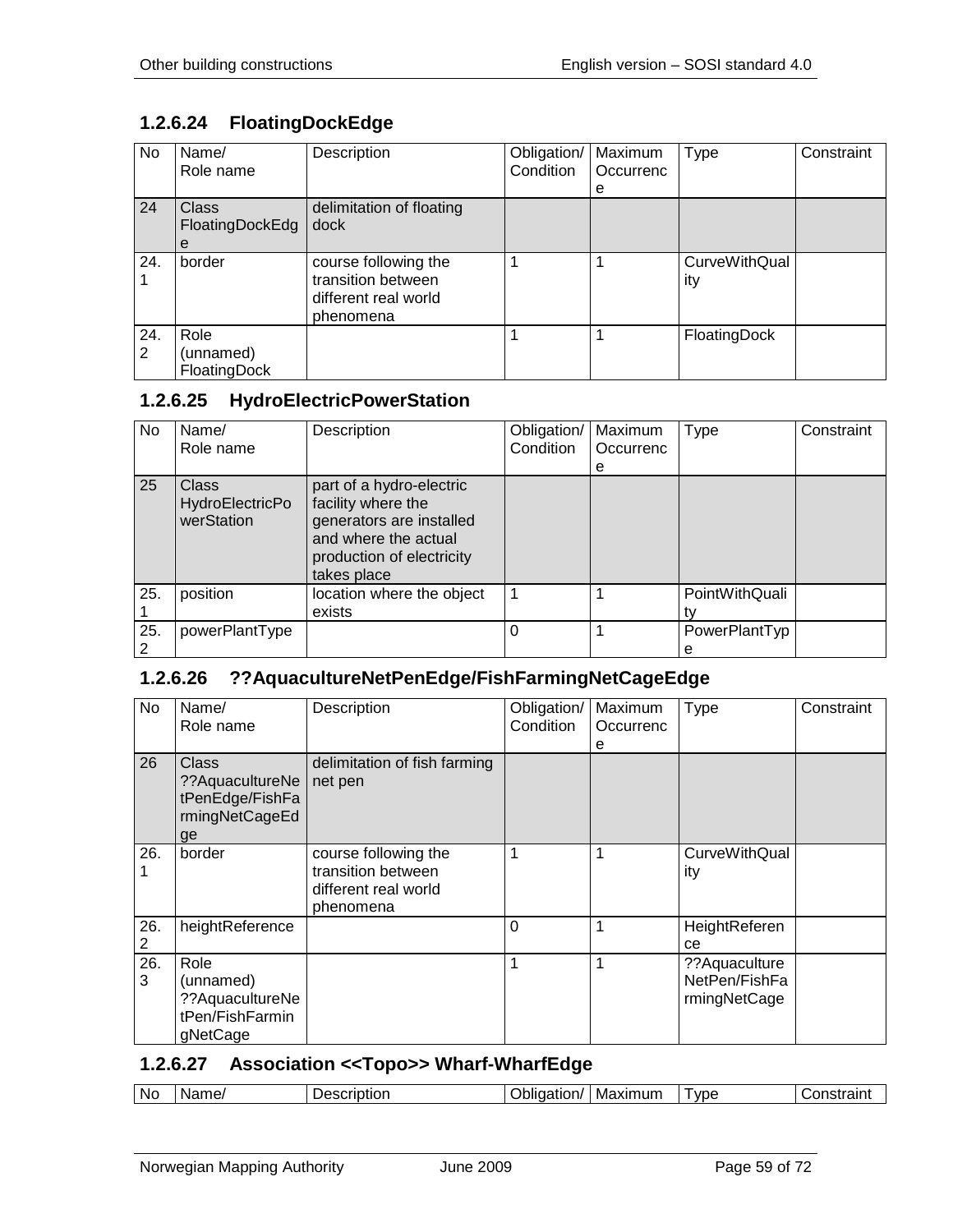|          | Role name                          | Condition | Occurrenc |           |  |
|----------|------------------------------------|-----------|-----------|-----------|--|
|          |                                    |           | е         |           |  |
| 27       | Association<br>Wharf-<br>WharfEdge |           |           |           |  |
| 27.      | Role<br>boundaryWharfE<br>dge      | U         | N         | WharfEdge |  |
| 27.<br>2 | Role<br>(unnamed) Wharf            |           |           | Wharf     |  |

### **1.2.6.28 Association <<Topo>> Mole-MoleEdge**

| No       | Name/<br>Role name           | Description | Obligation/<br>Condition | Maximum<br>Occurrenc<br>e | <b>Type</b> | Constraint      |
|----------|------------------------------|-------------|--------------------------|---------------------------|-------------|-----------------|
| 28       | Association<br>Mole-MoleEdge |             |                          |                           |             |                 |
| 28.      | Role<br>boundaryMoleEd<br>ge |             | U                        | N                         | MoleEdge    |                 |
| 28.<br>2 | Role<br>(unnamed) Mole       |             |                          |                           | Mole        | Aggregatio<br>n |

### **1.2.6.29 Association <<Topo>> QuayWharf-QuayWharfEdge**

| No       | Name/<br>Role name                          | Description | Obligation/   Maximum<br>Condition | Occurrenc<br>e | <b>Type</b>       | Constraint      |
|----------|---------------------------------------------|-------------|------------------------------------|----------------|-------------------|-----------------|
| 29       | Association<br>QuayWharf -<br>QuayWharfEdge |             |                                    |                |                   |                 |
| 29.      | Role<br>boundaryQuayW<br>harfEdge           |             | $\Omega$                           | N              | QuayWharfEd<br>ge | Aggregatio<br>n |
| 29.<br>2 | Role<br>(unnamed)<br>QuayWharf              |             |                                    |                | QuayWharf         |                 |

### **1.2.6.30 Association <<Topo>> Pier-EdgeOfPier**

| No       | Name/<br>Role name              | Description | Obligation/<br>Condition | Maximum<br>Occurrenc<br>e | Type       | Constraint      |
|----------|---------------------------------|-------------|--------------------------|---------------------------|------------|-----------------|
| 30       | Association<br>Pier-EdgeOfPier  |             |                          |                           |            |                 |
| 30.      | Role<br>boundaryEdgde<br>OfPier |             |                          | N                         | EdgeOfPier | Aggregatio<br>n |
| 30.<br>2 | Role<br>(unnamed) Pier          |             |                          |                           | Pier       |                 |

### **1.2.6.31 Association <<Topo>> Mole-FictiousDelimitationForFacility**

| <b>No</b> | Name/<br>Role name | Description | Obligation/   Maximum<br>Condition | <sup>1</sup> Occurrenc | Type | Constraint |
|-----------|--------------------|-------------|------------------------------------|------------------------|------|------------|
|           |                    |             |                                    | е                      |      |            |
| 31        | Association        |             |                                    |                        |      |            |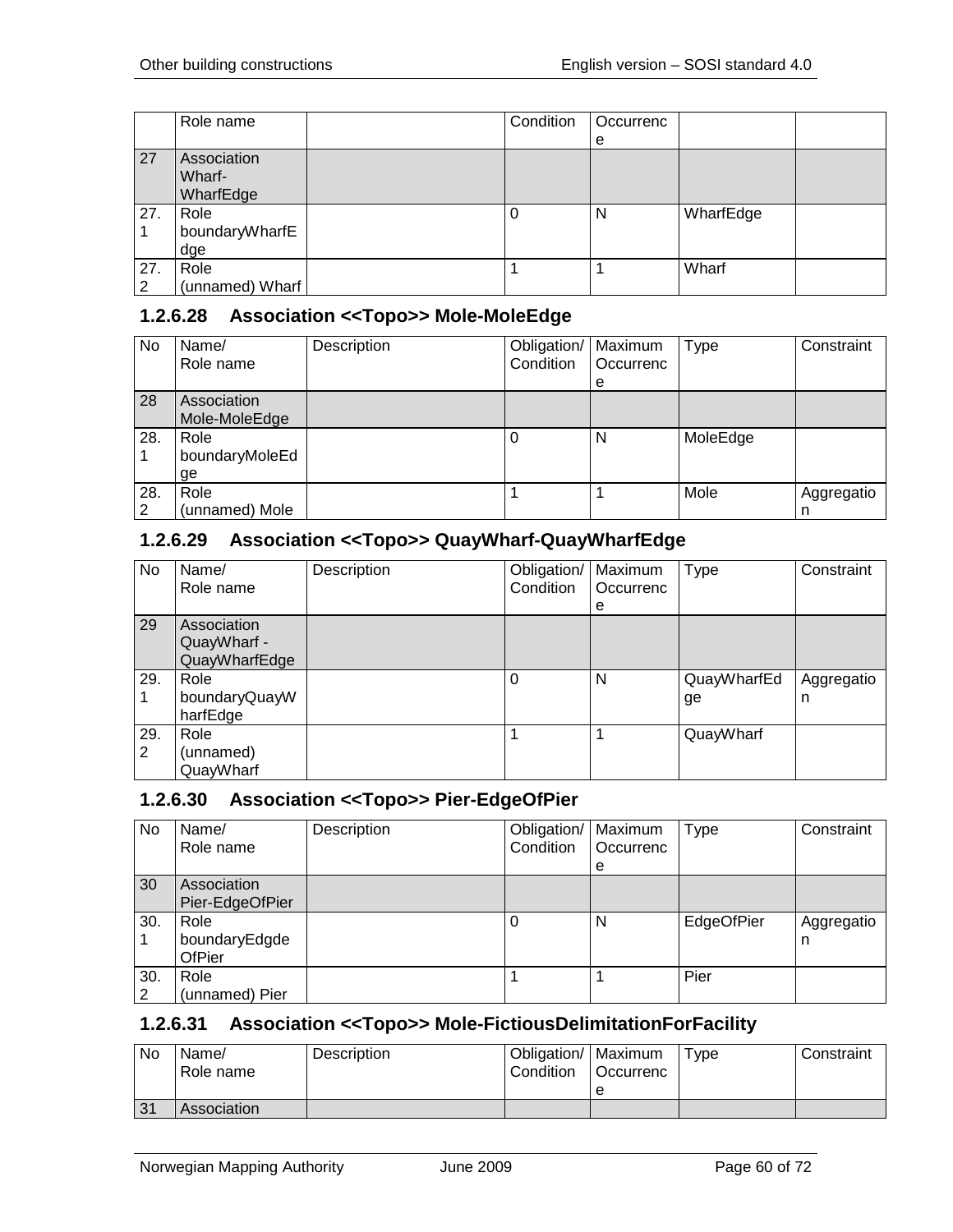|     | Mole-<br>FictiousDelimitati<br>onForFacility |  |   |                              |  |
|-----|----------------------------------------------|--|---|------------------------------|--|
| 31. | Role                                         |  | N | FictiousDelimit   Aggregatio |  |
|     | boundaryFictious                             |  |   | ationForFacility   n         |  |
| 31. | Role                                         |  | N | Mole                         |  |
|     | (unnamed) Mole                               |  |   |                              |  |

## **1.2.6.32 Association <<Topo>> Pier-FictiousDelimitationForFacility**

| No       | Name/<br>Role name                                          | Description | Obligation/   Maximum<br>Condition | Occurrenc<br>e | <b>Type</b>                             | Constraint |
|----------|-------------------------------------------------------------|-------------|------------------------------------|----------------|-----------------------------------------|------------|
| 32       | Association<br>Pier-<br>FictiousDelimitati<br>onForFacility |             |                                    |                |                                         |            |
| 32.      | Role<br>boundaryFictious                                    |             | 0                                  | N              | FictiousDelimit<br>ationForFacility   n | Aggregatio |
| 32.<br>2 | Role<br>(unnamed) Pier                                      |             | 0                                  | N              | Pier                                    |            |

## **1.2.6.33 Association <<Topo>> DryDock-DryDockEdge**

| <b>No</b> | Name/<br>Role name                            | Description | Obligation/   Maximum<br>Condition | Occurrenc<br>е | <b>Type</b>        | Constraint      |
|-----------|-----------------------------------------------|-------------|------------------------------------|----------------|--------------------|-----------------|
| 33        | Association<br>DryDock-<br><b>DryDockEdge</b> |             |                                    |                |                    |                 |
| 33.       | Role<br>boundaryDryDoc<br>kEdge               |             | $\Omega$                           | N              | <b>DryDockEdge</b> | Aggregatio<br>n |
| 33.<br>2  | Role<br>(unnamed)<br><b>DryDock</b>           |             |                                    |                | <b>DryDock</b>     |                 |

## **1.2.6.34 Association QuayWharf-FictiousDelimitationForFacility**

| No.      | Name/<br>Role name                                               | Description | Obligation/   Maximum<br>Condition | Occurrenc<br>е | Type                                    | Constraint |
|----------|------------------------------------------------------------------|-------------|------------------------------------|----------------|-----------------------------------------|------------|
| 34       | Association<br>QuayWharf-<br>FictiousDelimitati<br>onForFacility |             |                                    |                |                                         |            |
| 34.      | Role<br>boundaryFictious                                         |             | $\Omega$                           | N              | FictiousDelimit<br>ationForFacility   n | Aggregatio |
| 34.<br>2 | Role<br>(unnamed)<br>QuayWharf                                   |             |                                    | 1              | QuayWharf                               |            |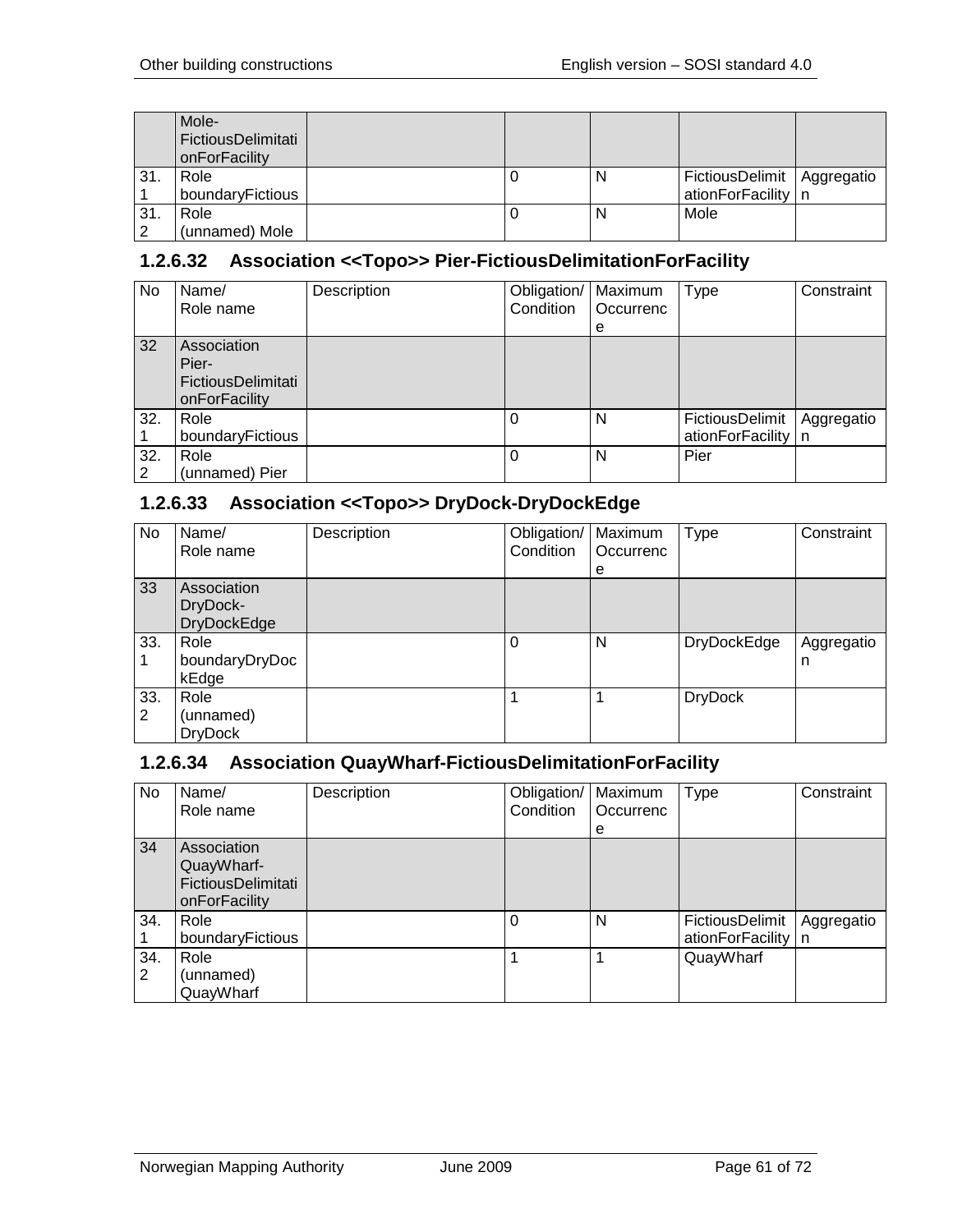### **1.2.6.35 CodeLists**

### **1.2.6.35.1 <<CodeList>> QuayTypeInformation**

| Nr        | Code name                        | Definition/Description                                  | Code |
|-----------|----------------------------------|---------------------------------------------------------|------|
| $\vert$ 1 | CodeList                         | description of type of quay                             |      |
|           | QuayTypeInformation              |                                                         |      |
| 1.1       | Other type                       |                                                         |      |
| 1.2       | Concrete quay                    | Quay constructed from massive material                  |      |
| 1.3       | Floating quay                    | Quay or pier that floats                                |      |
| 1.4       | State mooring facility, Metal r. | Metal ring                                              |      |
| 1.5       | Wooden guay                      | Quay constructed as a wooden platform with water under. |      |

## **1.2.6.35.2 <<CodeList>> SluiceType**

| l Nr | Code name    | Definition/Description                | Code |
|------|--------------|---------------------------------------|------|
| 2    | CodeList     | description of the sluice type itself |      |
|      | SluiceType   |                                       |      |
| 2.1  | Opening door |                                       |      |
| 2.2  | Drop door    |                                       |      |

#### **1.2.6.35.3 <<CodeList>> PowerPlantType**

| Nr             | Code name                         | Definition/Description | Code      |
|----------------|-----------------------------------|------------------------|-----------|
| $\overline{3}$ | CodeList                          | type of power plant    |           |
|                | PowerPlantType                    |                        |           |
| 3.1            | ' Pump                            |                        |           |
| 3.2            | Hydro-electric power station      |                        |           |
| 3.3            | Hydro-electric power station with |                        | <b>PK</b> |
|                | pump                              |                        |           |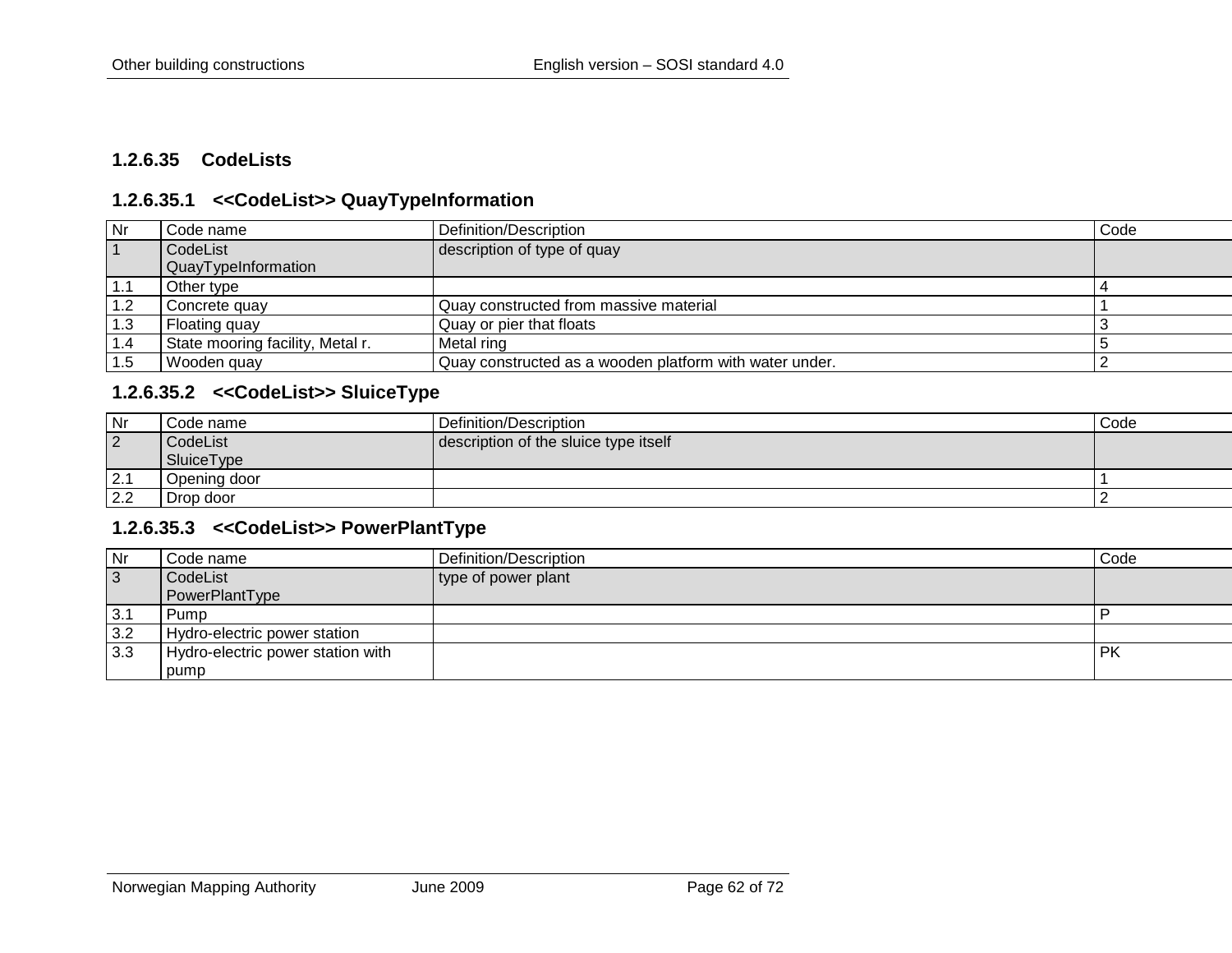## **1.2.7 WaterSupply**

### **1.2.7.1 WaterTreatmentSystem**

| <b>No</b>    | Name/<br>Role name                                 | Description                                                                                                                    | Obligation/<br>Condition | Maximum<br>Occurrenc<br>e | <b>Type</b>                                      | Constraint       |
|--------------|----------------------------------------------------|--------------------------------------------------------------------------------------------------------------------------------|--------------------------|---------------------------|--------------------------------------------------|------------------|
| $\mathbf{1}$ | <b>Class</b><br>WaterTreatment<br>System           | facility for treatment of<br>water from drinking water<br>sources before the water<br>is distributed throughout<br>the network |                          |                           |                                                  |                  |
| 1.1          | extent                                             | area over which an object<br>extends                                                                                           | 0                        | 1                         | <b>SurfaceWithQu</b><br>ality                    |                  |
| 1.2          | position                                           | location where the object<br>exists                                                                                            | $\overline{0}$           | 1                         | <b>PointWithQuali</b><br>tv                      |                  |
| 1.3          | facilityEmergenc<br>yPowe                          | information about whether<br>a facility has emergency<br>power                                                                 | 0                        | 1                         | FacilityEmerge<br>ncyPower                       |                  |
| 1.4          | disinfFacilityDep<br>Electricity                   | indicates whether the<br>disinfection facility is<br>dependent on electricity                                                  | $\overline{0}$           | 1                         | DisinfFacilityD<br>epElectricity                 |                  |
| 1.5          | chlorineContactTi<br>mePriorToConsu<br>mption      | indicates minimum contact<br>time before the first<br>consumer.<br>Note: given in minutes                                      | $\Omega$                 | 1                         | Integer                                          |                  |
| 1.6          | pumpsEmergenc<br>yPower                            | information about whether<br>pumps run on emergency<br>power                                                                   | 0                        | 1                         | PumpsEmerge<br>ncyPower                          |                  |
| 1.7          | waterPumped                                        | indicates whether the<br>water is pumped to<br>the first consumer                                                              | $\mathbf 0$              | 1                         | WaterPumped                                      |                  |
| 1.8          | availableReservo<br>irCapacity                     | Specifies the quantity of<br>water for which the facility<br>is designed, inm cubic<br>metres per hour                         | $\overline{0}$           | 1                         | Real                                             |                  |
| 1.9          | otherWaterTreat<br>mentDepElectrici<br>ty          | indicates whether other<br>water treatment<br>is dependent on electricity<br>t                                                 | 0                        | 1                         | <b>OtherWaterTre</b><br>atmentDepEle<br>ctricity |                  |
| 1.1<br>0     | startupYear                                        | startup year                                                                                                                   | 0                        | 1                         | Date                                             |                  |
| 1.1<br>1     | Role<br>boundaryWaterTr<br>eatmentFacilityE<br>dge |                                                                                                                                | 0                        | $\mathsf{N}$              | WaterTreatme<br>ntFacilityEdge                   | Aggregrati<br>on |

# **1.2.7.2 WaterSupplyFacility**

| No | Name/<br>Role name | Description                  | Obligation/   Maximum<br>Condition | Occurrenc | $v$ pe | Constraint |
|----|--------------------|------------------------------|------------------------------------|-----------|--------|------------|
|    |                    |                              |                                    |           |        |            |
|    | Class              | minor installations or major |                                    |           |        |            |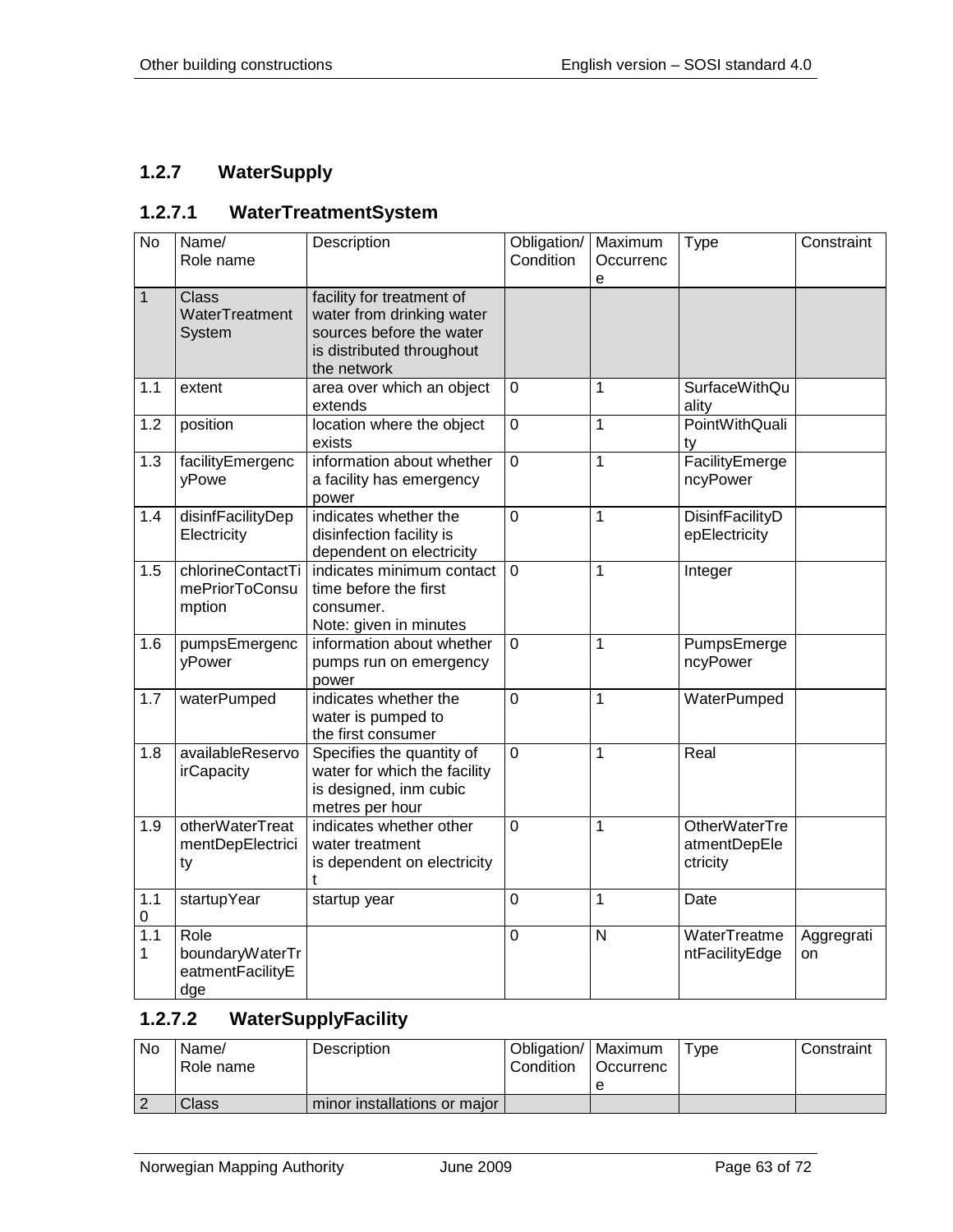|     | WaterSupplyFaci<br>lity                         | facilities/buildings<br>connected to water supply<br>network |          |   |                                      |                  |
|-----|-------------------------------------------------|--------------------------------------------------------------|----------|---|--------------------------------------|------------------|
| 2.1 | extent                                          | area over which an object<br>extends                         | $\Omega$ |   | <b>SurfaceWithQu</b><br>ality        |                  |
| 2.2 | position                                        | location where the object<br>exists                          | $\Omega$ |   | PointWithQuali                       |                  |
| 2.3 | typeOfWaterSup<br>plyFacility                   | angivelse av type<br>vannforsyningsanlegg                    | 0        |   | <b>TypeOfWaterS</b><br>upplyFacility |                  |
| 2.4 | Role<br>boundaryWaterS<br>upplyFacilityEdg<br>е |                                                              | 0        | N | WaterSupplyF<br>acilityEdge          | Aggregrati<br>on |

## **1.2.7.3 WaterSupplyFacilityEdge**

| <b>No</b> | Name/<br>Role name                           | Description                                                                     | Obligation/<br>Condition | Maximum<br>Occurrenc<br>е | Type                    | Constraint |
|-----------|----------------------------------------------|---------------------------------------------------------------------------------|--------------------------|---------------------------|-------------------------|------------|
| 3         | <b>Class</b><br>WaterSupplyFaci<br>lityEdge  | delimitation of water<br>supply facility                                        |                          |                           |                         |            |
| 3.1       | border                                       | course following the<br>transition between<br>different real world<br>phenomena |                          |                           | CurveWithQual<br>ity    |            |
| 3.2       | Role<br>(unnamed)<br>WaterSupplyFaci<br>lity |                                                                                 |                          |                           | WaterSupplyF<br>acility |            |

# **1.2.7.4 WaterTreatmentFacilityEdge**

| No             | Name/<br>Role name                            | Description                                                                     | Obligation/<br>Condition | Maximum<br>Occurrenc<br>е | Type                        | Constraint |
|----------------|-----------------------------------------------|---------------------------------------------------------------------------------|--------------------------|---------------------------|-----------------------------|------------|
| $\overline{4}$ | Class<br>WaterTreatment<br>FacilityEdge       | delimitation of water<br>treatment facility                                     |                          |                           |                             |            |
| 4.1            | border                                        | course following the<br>transition between<br>different real world<br>phenomena |                          |                           | <b>CurveWithQual</b><br>ity |            |
| 4.2            | Role<br>(unnamed)<br>WaterTreatment<br>System |                                                                                 |                          |                           | WaterTreatme<br>ntSystem    |            |

### **1.2.7.5 Association <<Topo>> WaterTreatmentSystem-WaterTreatmentFacilityEdge**

| No | Name/<br>Role name                       | Description | Obligation/   Maximum<br>l Condition | <b>Occurrenc</b> | Type | Constraint |
|----|------------------------------------------|-------------|--------------------------------------|------------------|------|------------|
| C  | Association<br>WaterTreatment<br>System- |             |                                      | e                |      |            |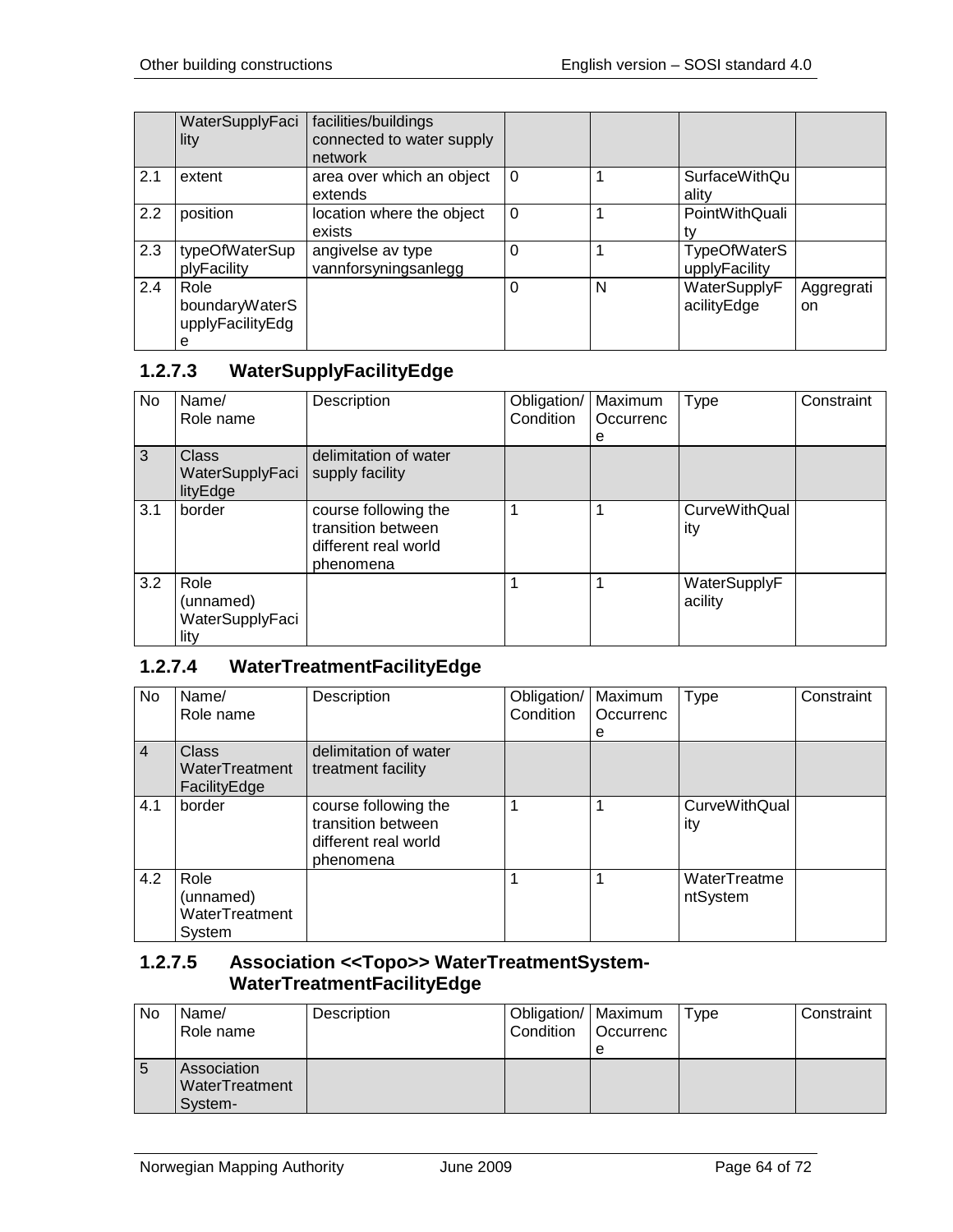|     | WaterTreatment<br>FacilityEdge                     |  |   |                                |                 |
|-----|----------------------------------------------------|--|---|--------------------------------|-----------------|
| 5.1 | Role<br>boundaryWaterTr<br>eatmentFacilityE<br>dge |  | N | WaterTreatme<br>ntFacilityEdge | Aggregatio<br>n |
| 5.2 | Role<br>(unnamed)<br>WaterTreatment<br>System      |  |   | WaterTreatme<br>ntSystem       |                 |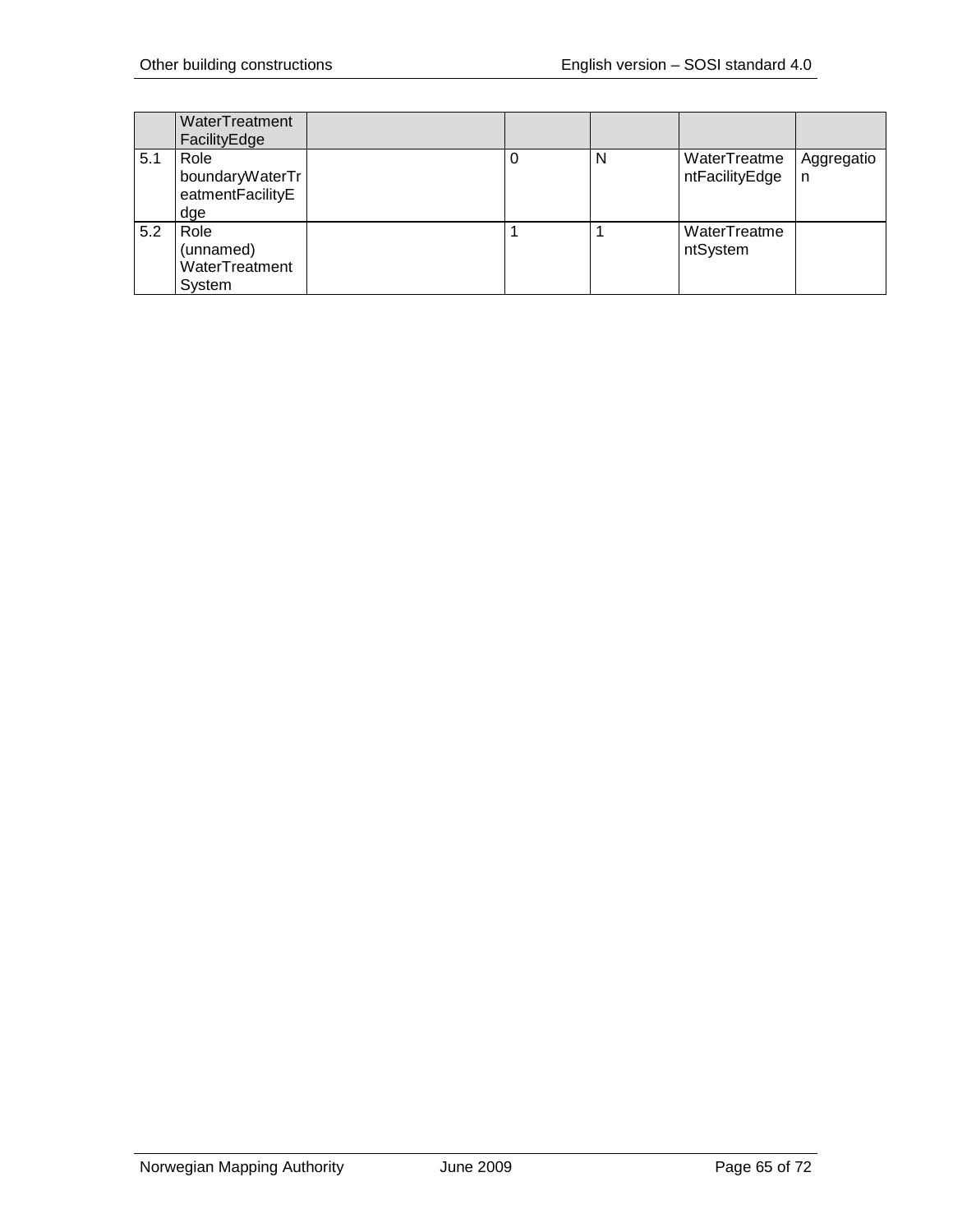### **1.2.7.6 CodeLists**

### **1.2.7.6.1 <<CodeList>> FacilityEmergencyPower**

| Nr  | Code name              | Definition/Description                                   | Code |
|-----|------------------------|----------------------------------------------------------|------|
|     | CodeList               | information about whether a facility has emergency power |      |
|     | FacilityEmergencyPower |                                                          |      |
| .   | Yes                    |                                                          |      |
|     | No.                    |                                                          |      |
| 1.3 | Unknown                |                                                          |      |

#### **1.2.7.6.2 <<CodeList>> DisinfFacilityDepElectricity**

| Nr             | Code name                    | Definition/Description                                                  | Code |
|----------------|------------------------------|-------------------------------------------------------------------------|------|
| $\overline{2}$ | CodeList                     | indicates whether the disinfection facility is dependent on electricity |      |
|                | DisinfFacilityDepElectricity |                                                                         |      |
| 2.1            |                              |                                                                         |      |
| 2.2            | nei                          |                                                                         |      |
| 2.3            | ukjent                       |                                                                         |      |

### **1.2.7.6.3 <<CodeList>> PumpsEmergencyPower**

| Nr  | Code name           | Definition/Description                                 | Code |
|-----|---------------------|--------------------------------------------------------|------|
| 3   | CodeList            | Information about whether pumps run on emergency power |      |
|     | PumpsEmergencyPower |                                                        |      |
| 3.1 | ۱а                  |                                                        |      |
| 3.2 | nei                 |                                                        |      |
| 3.3 | ukjent              |                                                        |      |

### **1.2.7.6.4 <<CodeList>> WaterPumped**

| Nr   | Code name          | Definition/Description                                      | Code |
|------|--------------------|-------------------------------------------------------------|------|
| -4   | CodeList           | indicates whether the water is pumped to the first consumer |      |
|      | <b>WaterPumped</b> |                                                             |      |
| -4.1 | ıa                 |                                                             |      |
| -4.2 | ' nei              |                                                             |      |
| -4.3 | Ukjent             |                                                             |      |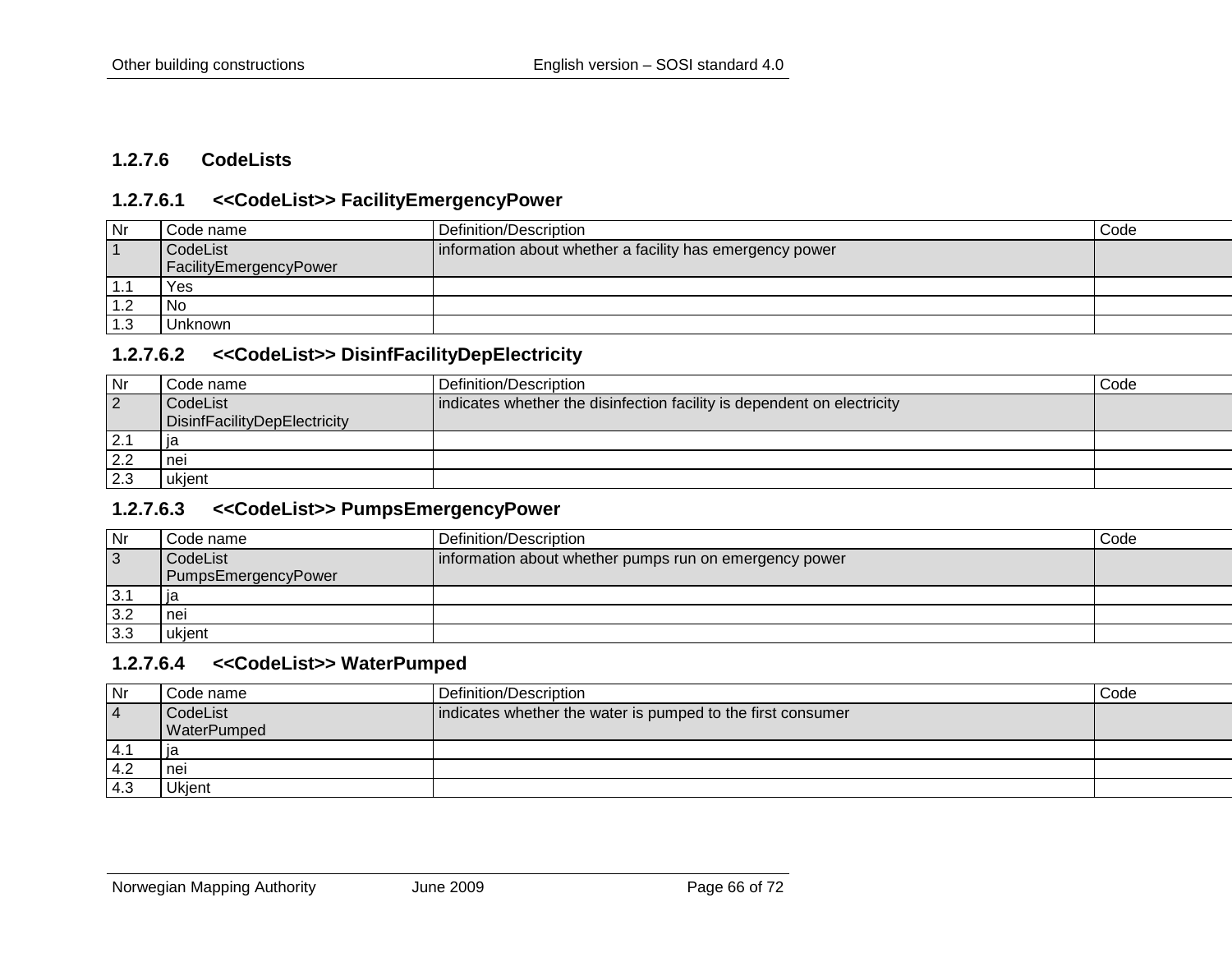### **1.2.7.6.5 <<CodeList>> OtherWaterTreatmentDepElectricity**

| Nr  | Code name                         | Definition/Description                                             | Code |
|-----|-----------------------------------|--------------------------------------------------------------------|------|
| 5   | CodeList                          | indication of whether other water treatment depends on electricity |      |
|     | OtherWaterTreatmentDepElectricity |                                                                    |      |
| 5.1 | Yes                               |                                                                    |      |
| 5.2 | No.                               |                                                                    |      |
| 5.3 | Unknown                           |                                                                    |      |

### **1.2.7.6.6 <<CodeList>> TypeOfWaterSupplyFacility**

| Nr  | Code name                 | Definition/Description                                  | Code |
|-----|---------------------------|---------------------------------------------------------|------|
| 6   | CodeList                  | specification of the type of water supply facility      |      |
|     | TypeOfWaterSupplyFacility |                                                         |      |
| 6.1 | høydebasseng              |                                                         |      |
| 6.2 | l pumpestasion            |                                                         |      |
| 6.3 | l reduksionsvenstil       |                                                         |      |
| 6.4 | trykkøkningstank          |                                                         |      |
| 6.5 | avsaltningsanlegg         | anlegg for avsalting av sjøvann for bruk som drikkevann |      |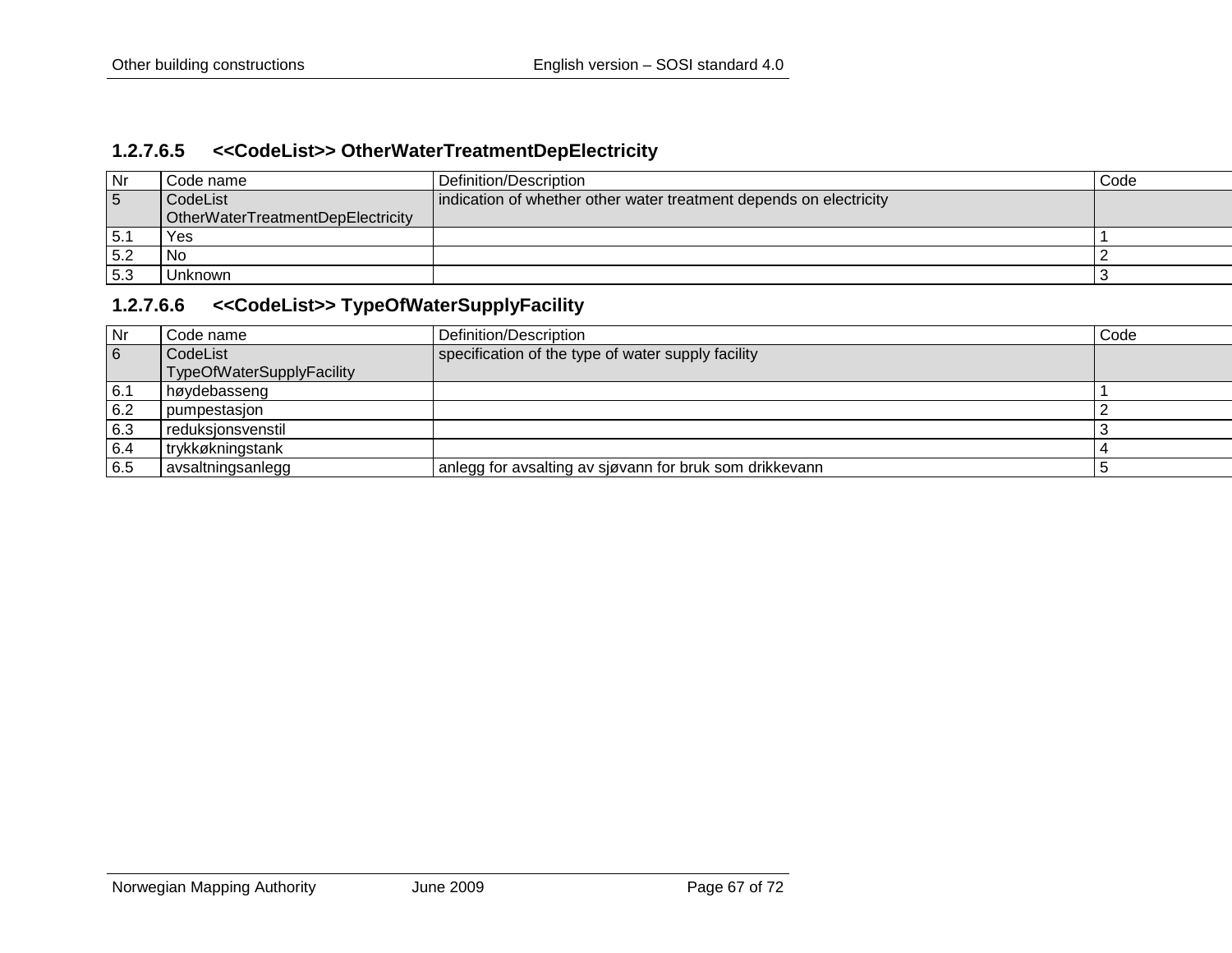# **1.2.8 Walls and fences**

## **1.2.8.1 OtherFence**

| No  | Name/             | Description                | Obligation/ | Maximum   | <b>Type</b>          | Constraint |
|-----|-------------------|----------------------------|-------------|-----------|----------------------|------------|
|     | Role name         |                            | Condition   | Occurrenc |                      |            |
|     |                   |                            |             | е         |                      |            |
|     | <b>Class</b>      | erected barrier preventing |             |           |                      |            |
|     | <b>OtherFence</b> | passage                    |             |           |                      |            |
| 1.1 | centerline        | course followed by the     |             |           | <b>CurveWithQual</b> |            |
|     |                   | central part of the object |             |           | itv                  |            |
| 1.2 | heightReference   | indication of whether the  | $\Omega$    |           | HeightReferen        |            |
|     |                   | registration has been      |             |           | <sub>ce</sub>        |            |
|     |                   | carried out at the top or  |             |           |                      |            |
|     |                   | bottom of an element, e.g. |             |           |                      |            |
|     |                   | a slope, a wall, etc.      |             |           |                      |            |

# **1.2.8.2 SlopingRetainingWall**

| No  | Name/<br>Role name                                       | Description                                                                                              | Obligation/<br>Condition | Maximum<br>Occurrenc<br>е | Type                                     | Constraint              |
|-----|----------------------------------------------------------|----------------------------------------------------------------------------------------------------------|--------------------------|---------------------------|------------------------------------------|-------------------------|
| 2   | Class<br>SlopingRetaining<br>Wall                        | retaining wall where the<br>top and bottom are<br>insignificantly displaced in<br>relation to each other |                          |                           |                                          |                         |
| 2.1 | extent                                                   | area over which an object<br>extends                                                                     | $\Omega$                 | 1                         | <b>SurfaceWithQu</b><br>ality            |                         |
| 2.2 | position                                                 | location where the object<br>exists                                                                      | $\overline{0}$           | 1                         | PointWithQuali<br>tv                     |                         |
| 2.3 | centerline                                               | course followed by the<br>central part of the Object                                                     | $\Omega$                 | 1                         | CurveWithQual<br>itv                     |                         |
| 2.4 | Role<br>boundarySloping<br>RetainingWallDel<br>imitatior |                                                                                                          | $\Omega$                 | N                         | SlopingRetaini<br>ngWallDelimita<br>tion | Aggregrati<br><b>on</b> |

# **1.2.8.3 SlopingRetainingWallDelimitation**

| No  | Name/<br>Role name                                   | Description                                                                     | Obligation/<br>Condition | Maximum<br>Occurrenc<br>е | <b>Type</b>                 | Constraint |
|-----|------------------------------------------------------|---------------------------------------------------------------------------------|--------------------------|---------------------------|-----------------------------|------------|
| 3   | <b>Class</b><br>SlopingRetaining<br>WallDelimitation | delimitation of sloping<br>retaining wall                                       |                          |                           |                             |            |
| 3.1 | border                                               | course following the<br>transition between<br>different real world<br>phenomena |                          |                           | <b>CurveWithQual</b><br>ity |            |
| 3.2 | heightReference                                      |                                                                                 | 0                        |                           | HeightReferen<br>ce         |            |
| 3.3 | Role<br>(unnamed)<br>SlopingRetaining<br>Wall        |                                                                                 | 0                        |                           | SlopingRetaini<br>ngWall    |            |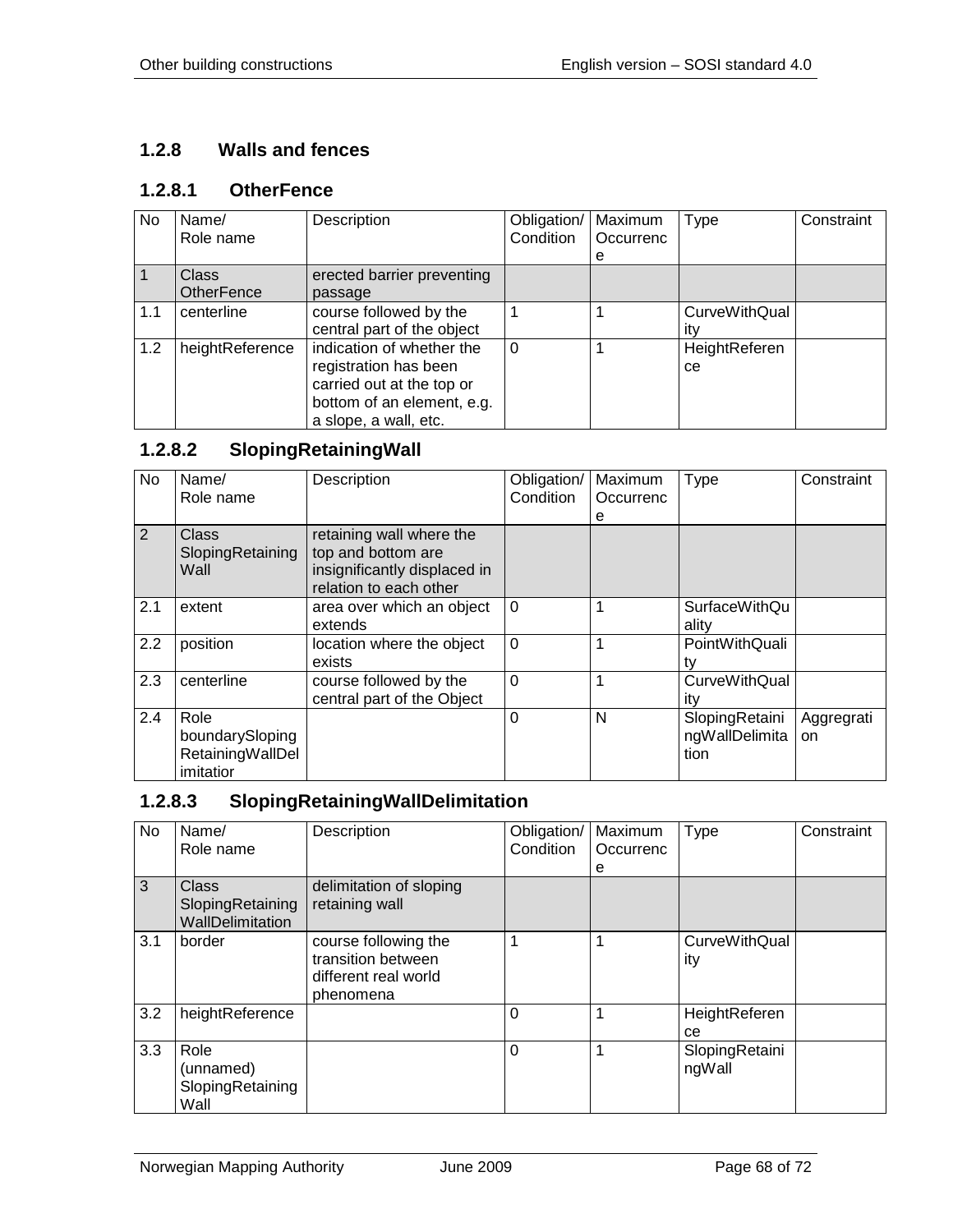### **1.2.8.4 GatePost**

| No  | Name/<br>Role name | Description               | Obligation/   Maximum<br>Condition | Occurrenc | Type           | Constraint |
|-----|--------------------|---------------------------|------------------------------------|-----------|----------------|------------|
|     |                    |                           |                                    | e         |                |            |
|     | Class              | post that a gate can be   |                                    |           |                |            |
|     | <b>GatePost</b>    | hinged on                 |                                    |           |                |            |
| 4.1 | position           | location where the object |                                    |           | PointWithQuali |            |
|     |                    | exists                    |                                    |           |                |            |

#### **1.2.8.5 StoneWall**

| No  | Name/<br>Role name        | Description                                                                                                                                                   | Obligation/<br>Condition | Maximum<br>Occurrenc<br>е | Type                        | Constraint |
|-----|---------------------------|---------------------------------------------------------------------------------------------------------------------------------------------------------------|--------------------------|---------------------------|-----------------------------|------------|
| 5   | <b>Class</b><br>StoneWall | permanent mass dumpsite<br>which is not wooded and<br>which dominates the<br>landscape (e.g. in<br>connection with mining or<br>hydroelectric<br>development) |                          |                           |                             |            |
| 5.1 | centerline                | course followed by the<br>central part of the object                                                                                                          | 1                        |                           | <b>CurveWithQual</b><br>itv |            |
| 5.2 | heightReference           | indication of whether the<br>registration has been<br>carried out at the top or<br>bottom of an element, e.g.<br>a slope, a wall, etc.                        | $\Omega$                 |                           | HeightReferen<br>ce         |            |

## **1.2.8.6 WallFreeStanding**

| No. | Name/<br>Role name            | Description                                                                                         | Obligation/<br>Condition | Maximum<br>Occurrenc<br>e | Type                        | Constraint |
|-----|-------------------------------|-----------------------------------------------------------------------------------------------------|--------------------------|---------------------------|-----------------------------|------------|
| 6   | Class<br>WallFreeStandin<br>g | wall where the backfill on<br>one side amounts to less<br>than half the height on the<br>other side |                          |                           |                             |            |
| 6.1 | centerline                    | course followed by the<br>central part of the object                                                |                          |                           | <b>CurveWithQual</b><br>itv |            |
| 6.2 | heightReference               |                                                                                                     | $\Omega$                 |                           | HeightReferen<br>ce         |            |

### **1.2.8.7 ReindeerFence**

| No  | Name/                | Description                | Obligation/   Maximum |                  | Type          | Constraint |
|-----|----------------------|----------------------------|-----------------------|------------------|---------------|------------|
|     | Role name            |                            | Condition             | <b>Occurrenc</b> |               |            |
|     |                      |                            |                       |                  |               |            |
|     | Class                | fence for reindeer         |                       |                  |               |            |
|     | <b>ReindeerFence</b> | husbandry                  |                       |                  |               |            |
| 7.1 | centerline           | course followed by the     |                       |                  | CurveWithQual |            |
|     |                      | central part of the object |                       |                  | itv           |            |

## **1.2.8.8 ??Shield/Screen**

| <b>No</b> | Name <sub></sub> | Description | Obligation/        | Maximum   | vpe | Constraint |
|-----------|------------------|-------------|--------------------|-----------|-----|------------|
|           | name<br>Role     |             | 1.1.1<br>Condition | Occurrenc |     |            |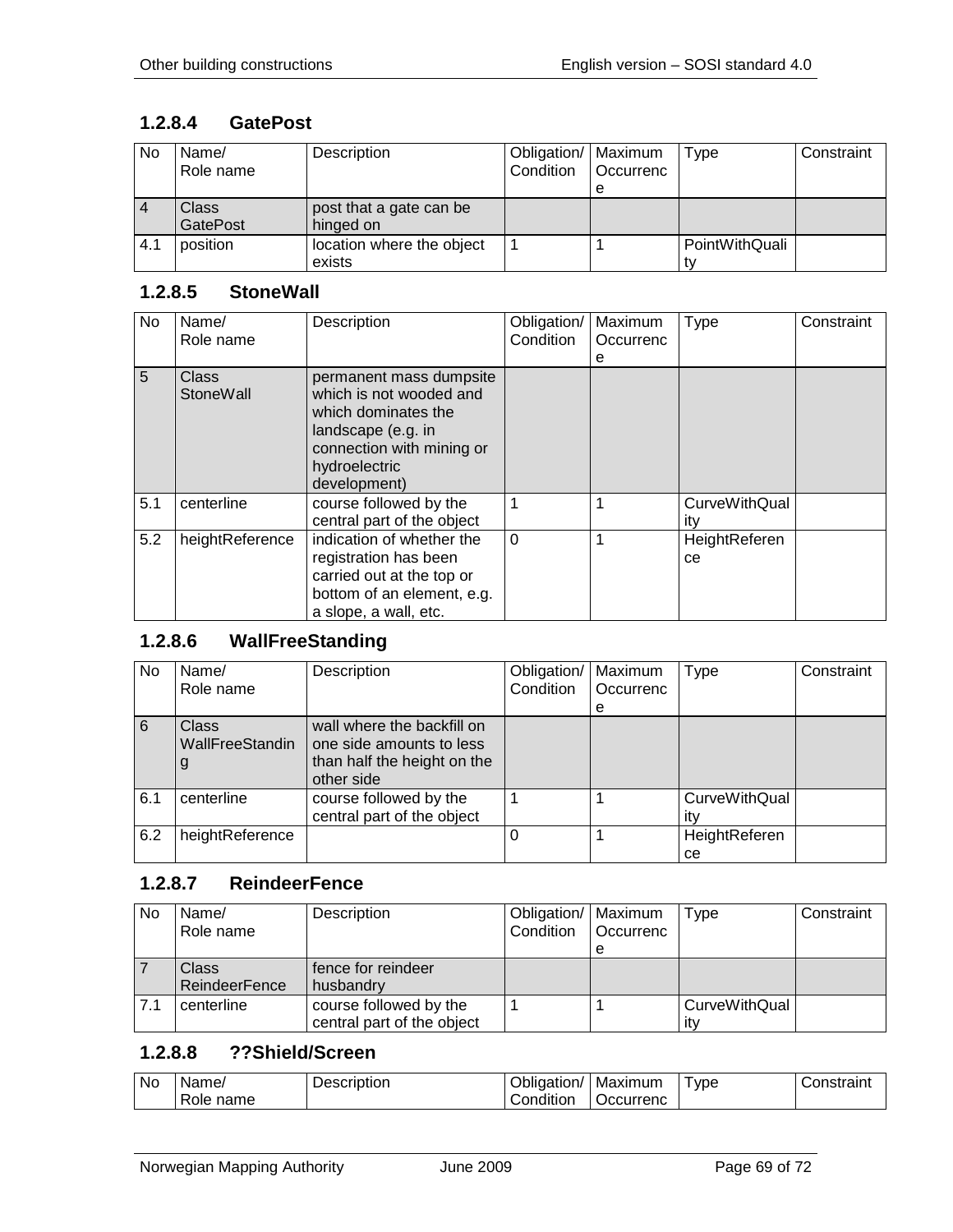|     |                                 |                                                                                                                                        |          | е |                             |  |
|-----|---------------------------------|----------------------------------------------------------------------------------------------------------------------------------------|----------|---|-----------------------------|--|
| 8   | <b>Class</b><br>??Shield/Screen | freestanding structure<br>which is to prevent for<br>example the propagation<br>of noise or snow from<br>drifting                      |          |   |                             |  |
| 8.1 | centerline                      | course followed by the<br>central part of the object                                                                                   | 1        |   | <b>CurveWithQual</b><br>ity |  |
| 8.2 | heightReference                 | indication of whether the<br>registration has been<br>carried out at the top or<br>bottom of an element, e.g.<br>a slope, a wall, etc. | $\Omega$ |   | HeightReferen<br>ce         |  |
| 8.3 | shieldingFunction               | which function the shield<br>has                                                                                                       | $\Omega$ |   | ShieldingFunct<br>ion       |  |
| 8.4 | heightAboveGrou<br>nd           | total height above the<br>around                                                                                                       | $\Omega$ |   | HeightAboveG<br>round       |  |

## **1.2.8.9 Berm (Earthwork)**

| <b>No</b>      | Name/<br>Role name | Description                | Obligation/<br>Condition | Maximum<br>Occurrenc | <b>Type</b>          | Constraint |
|----------------|--------------------|----------------------------|--------------------------|----------------------|----------------------|------------|
|                |                    |                            |                          | e                    |                      |            |
| $\overline{9}$ | Class              | raised terrain formation   |                          |                      |                      |            |
|                | Berm               | constructed to shield      |                          |                      |                      |            |
|                | (Earthwork)        |                            |                          |                      |                      |            |
| 9.1            | centerline         | course followed by the     |                          |                      | <b>CurveWithQual</b> |            |
|                |                    | central part of the object |                          |                      | itv                  |            |
| 9.2            | heightReference    |                            | 0                        |                      | HeightReferen        |            |
|                |                    |                            |                          |                      | ce.                  |            |
| 9.3            | shieldingFunction  | which function the berm    | $\Omega$                 |                      | ShieldingFunct       |            |
|                |                    | (earthwork) has            |                          |                      | ion                  |            |
| 9.4            | heightAboveGrou    | total height above the     | 0                        |                      | HeightAboveG         |            |
|                | nd                 | around                     |                          |                      | round                |            |

### **1.2.8.10 Association <<Topo>> SlopingRetainingWall-SlopingRetainingWallDelimitation**

| No       | Name/<br>Role name                                                               | Description | Obligation/<br>Condition | Maximum<br>Occurrenc<br>е | <b>Type</b>                              | Constraint                 |
|----------|----------------------------------------------------------------------------------|-------------|--------------------------|---------------------------|------------------------------------------|----------------------------|
| 10       | Association<br>SlopingRetaining<br>Wall-<br>SlopingRetaining<br>WallDelimitation |             |                          |                           |                                          |                            |
| 10.      | Role<br>boundarySloping<br>RetainingWallDel<br>imitatior                         |             | $\Omega$                 | N                         | SlopingRetaini<br>ngWallDelimita<br>tion | Aggregatio<br>$\mathsf{n}$ |
| 10.<br>2 | Role<br>(unnamed)<br>SlopingRetaining<br>Wall                                    |             | 0                        |                           | SlopingRetaini<br>ngWall                 |                            |